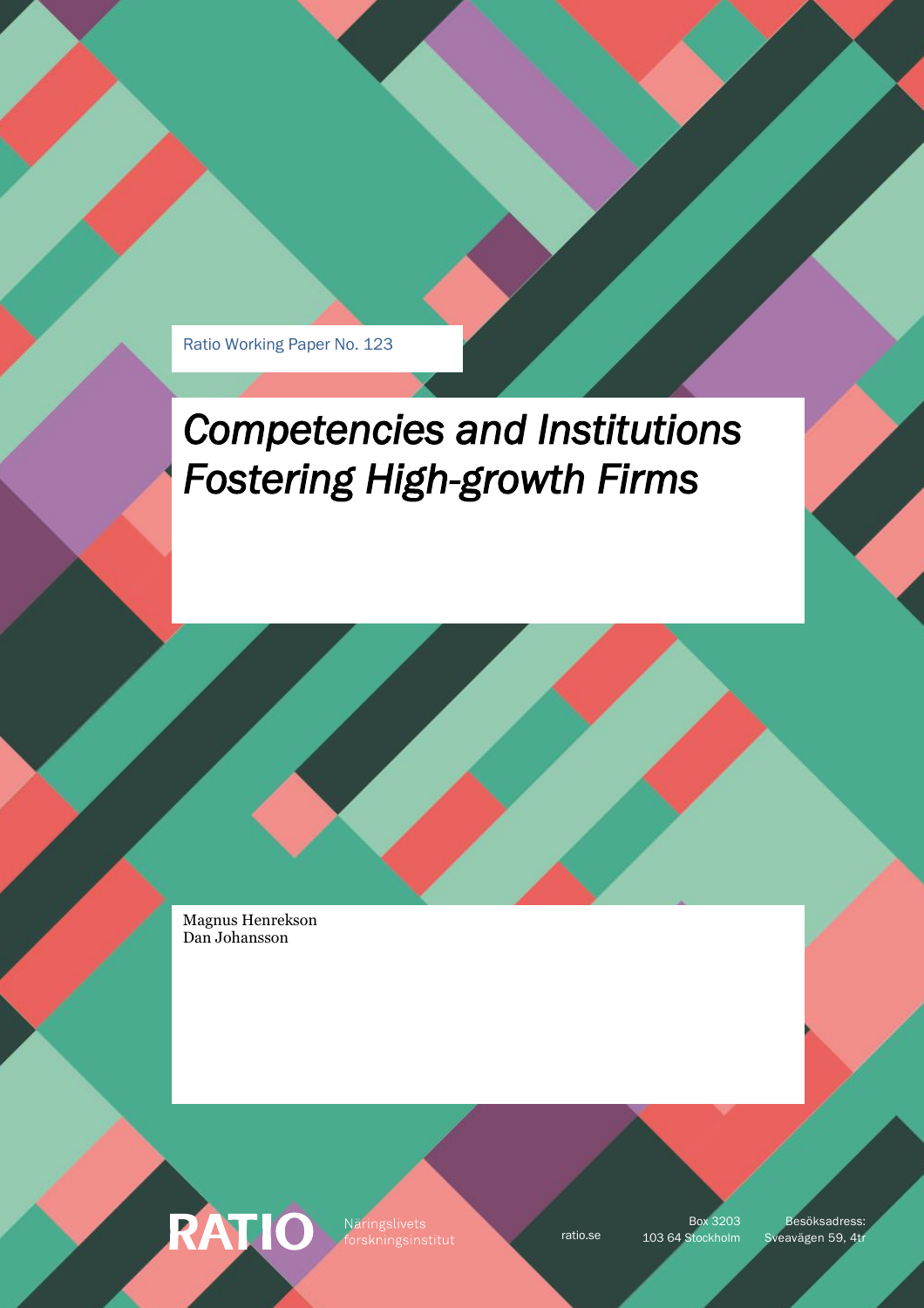# Competencies and Institutions Fostering High-growth Firms<sup>\*</sup>

Magnus Henrekson $^{\text{\#}}$  and Dan Johansson $^{\text{\#}}$ 

June 24, 2008

*Abstract*: High-growth firms (HGFs) are critical for net job creation and economic growth. We analyze HGFs using the theory of competence blocs, linking firm growth to property rights and the interaction of complementary expertise. Specifically, we discuss how the institutional framework affects the prevalence and performance of HGFs. Firm growth is viewed as resulting from the perpetual discovery and use of productive knowledge. A key element in this process is the competence bloc, a nexus of economic actors with complementary competencies that are vital in order to generate and commercialize novel ideas. The institutional framework determines the incentives for these individuals to acquire and utilize knowledge. We identify a number of institutions that foster the emergence of competence blocs and the creation of HGFs. In particular, our analysis points to the pivotal roles played by tax structures, labor market regulation, and the contestability of currently closed service markets. Finally, we characterize institutions beneficial for sclerotic or dynamic capitalism, respectively, depending on whether they provide a favorable environment for the emergence of competence blocs and the creation of HGFs.

*Keywords*: Competence bloc; Dynamic capitalism; Entrepreneurship; Flyers; Gazelles; High-growth firms; Industrial policy; Innovation; Institutions; Labor security; Product market regulations; Property rights; Sclerotic capitalism; Self-employment; Tax policy.

*JEL* Codes: H32; L5; L25; M13; O31; P14.

 $\overline{a}$ 

 $*$ Research Institute of Industrial Economics (IFN)  $*$ <sup>†</sup>The Ratio Institute P.O. Box 55665 <br>SE-102 15 Stockholm <br>SE-103 64 Stockholm <br>SE-103 64 Stockholm <br>SE-103 64 Stockholm <br>SE-103 64 Stockholm <br>SE-103 64 Stockholm <br>SE-103 64 Stockholm <br>SE-103 64 Stockholm <br>SE-103 64 Stockholm <br>SE-103 64 Stockho Phone: +46-8-665 45 02 Phone: +46-8-441 59 03 Fax: +46-8-665 45 99 Fax: +46-8-441 59 29 e-mail: magnus.henrekson@ifn.se e-mail: dan.johansson@ratio.se

SE-103 64 Stockholm

<sup>\*</sup> We are grateful for useful comments and suggestions from Johan Almenberg, Niclas Berggren, Henrik Jordahl and Tino Sanandaji and from seminar participants at the Ratio Institute in Stockholm and the Max Planck Institute in Jena. Henrekson's work was conducted within the Gustaf Douglas Research Program on Entrepreneurship at the Research Institute of Industrial Economics (IFN), Stockholm. Johansson acknowledges financial support from Sparbanksstiftelsen Alfa.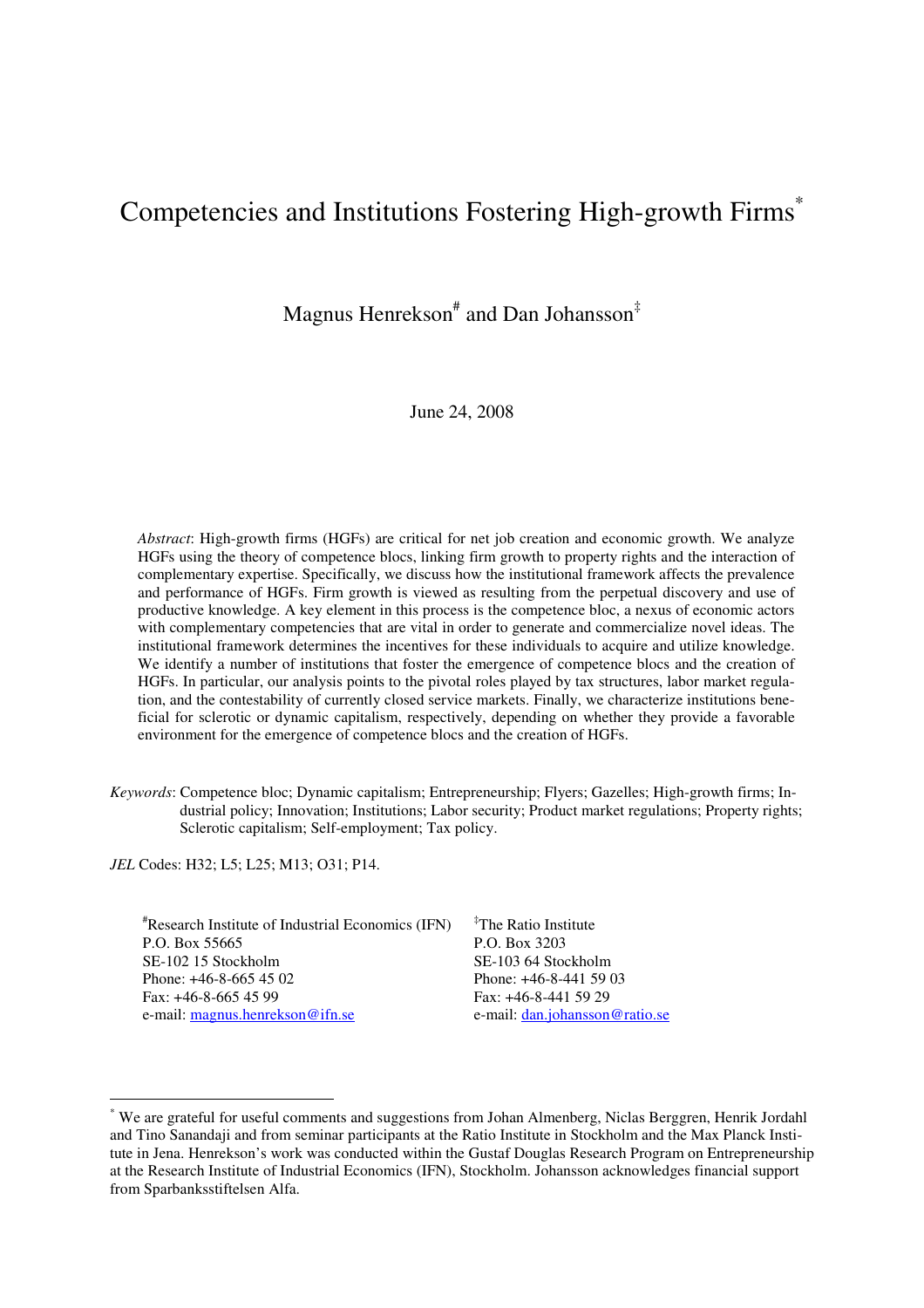#### **Executive Summary**

Empirical evidence indicates that a small number of high-growth firms (HGFs), also known as "Gazelles", are crucial for net job creation and economic growth. Arguably, it is likely that HGFs are more responsive to economic policy than firms with low or no growth ambitions. We analyze how the institutional framework affects such firms, taking the theory of competence blocs as our point of departure. According to this theory, firm growth is driven by the perpetual creation and application of knowledge. The central element in this process is the competence bloc, which associates key economic actors with the complementary competencies required to generate and commercialize novel ideas: inventors, entrepreneurs, industrialists, venture capitalists, actors in secondary markets, skilled workers and competent customers. Growth depends on the acquisition and utilization of knowledge by these different actors. The opportunities for doing this, and the incentives to seize such opportunities, are determined by the "rules of the game" – the institutions of a society. Our analysis is confined to advanced economies where fundamental institutions like a well-functioning legal system are already in place.

We identify three institutional categories as key areas for the promotion of HGFs: the tax system, the organization of labor markets and product market regulations. We characterize specific institutions as either (1) fostering dynamic capitalism, by providing a favorable environment for the emergence of competence blocs and the generation of HGFs; or (2) leading to sclerotic capitalism, by failing to produce such an environment.

Within these three institutional categories, government monopolization of production poses the greatest obstacle. Non-contestable public sector monopolies close entire markets to private entrepreneurs and venture capitalists. Consequently, the competencies that these actors represent will be absent and there will be no competence blocs or HGFs under such a regulatory regime.

High taxes and labor market regulations also impinge on the creation and functioning of competence blocs. However, there is often some scope for costly evasion of taxes and regulations. It is still true that the industry distribution, as well as the size and age distributions of firms, will adjust endogenously, favoring the industry and firm structure least penalized by a certain regulatory setup. In practice, this is also likely to penalize HGFs. It is noteworthy that these institutions typically introduce distortions that are disadvantageous to young, small and service-sector firms – exactly the kind of firms that are overrepresented among HGFs.

Analyzing HGFs through the lens of the theory of competence blocs offers a more holistic view of economic growth. In our view, rapid firm growth is a complex process requiring a number of complementary competencies, implying that studies with a narrow focus on a single aspect are likely to be misleading.

Our analysis suggests that the commercialization of innovations and generation of HGFs would be greatly facilitated if more product markets are contestable and tax structures and labor market institutions are adjusted in order to stimulate the emergence of more effective competence blocs.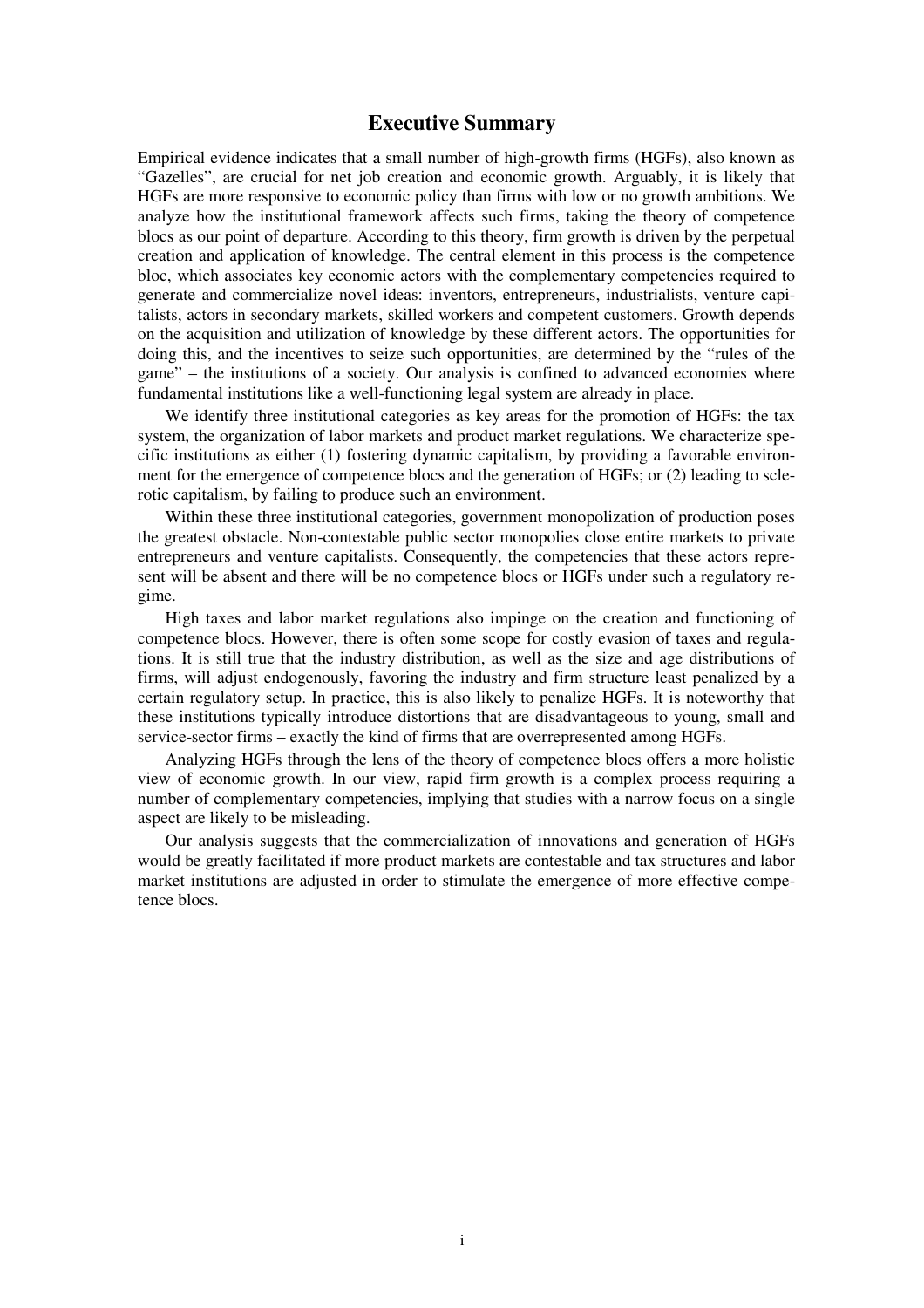# **Table of Contents**

| 5.10 SYMMETRY IN THE TAX TREATMENT OF BUSINESS PROFITS AND LOSSES 25 |  |
|----------------------------------------------------------------------|--|
|                                                                      |  |
|                                                                      |  |
|                                                                      |  |
|                                                                      |  |
|                                                                      |  |
|                                                                      |  |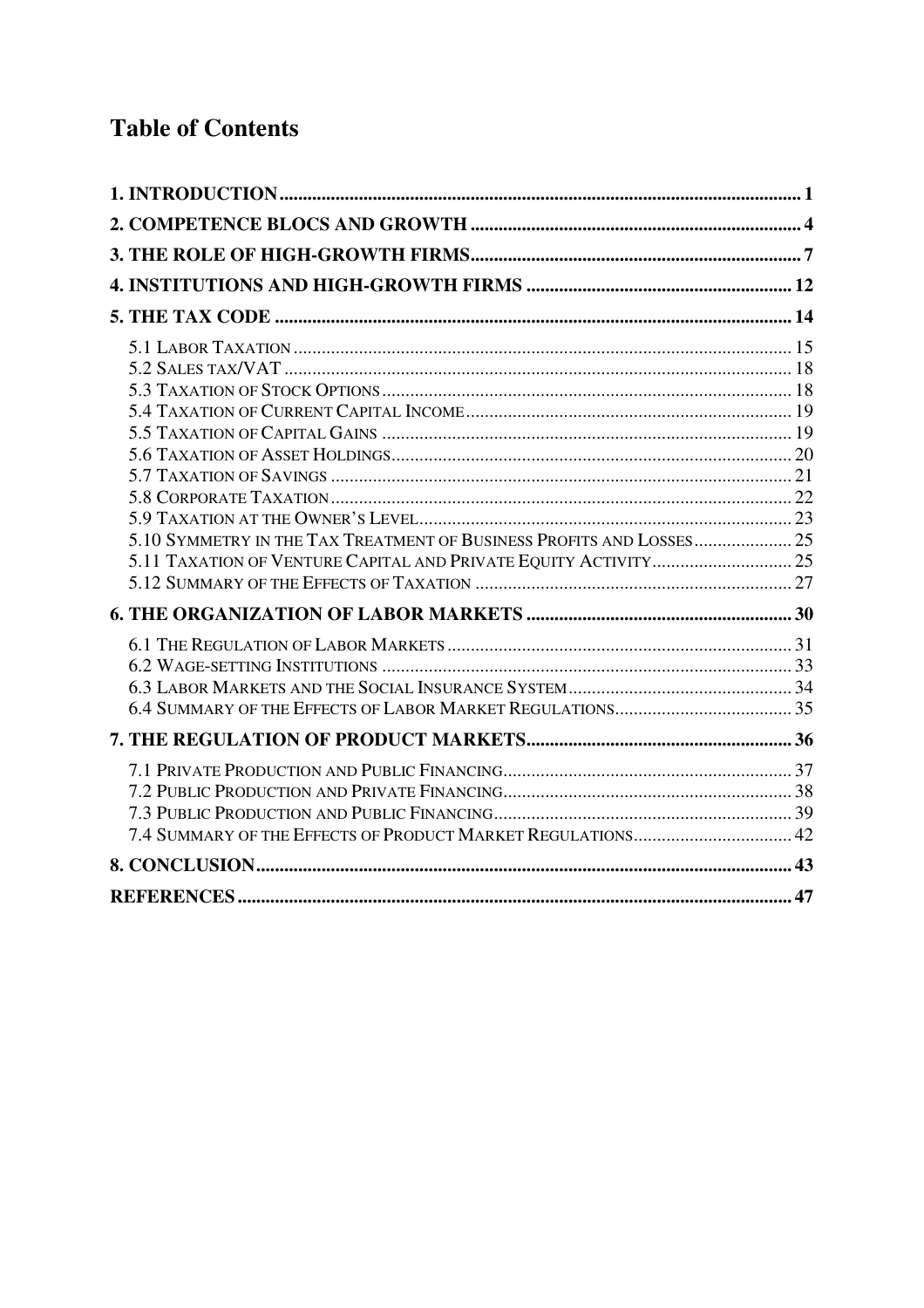At the microeconomic level, restructuring is characterized by countless decisions to create and destroy production arrangements. These decisions are often complex, *involving multiple parties* as well as strategic and technological considerations. The efficiency of these decisions depends not only on managerial talent but also on the existence of *sound institutions* that provide a proper transactional framework. Ricardo Caballero (2007, p. 3, *italics added*)

# **1. Introduction**

 $\overline{a}$ 

Most productive activities take place in profit-driven enterprises. These organizations also carry out a major share of all research and development and function as the main vehicles for economic renewal – in short, they are the engine of long-run economic growth. The success of an individual enterprise hinges on its ability to combine diverse factors of production and to satisfy consumers in an efficient way. At the aggregate level, economic growth in contemporary market economies presupposes continuous and massive microeconomic restructuring and factor reallocation.

Enterprises exhibit large heterogeneity in age, size, industry affiliation, growth ambitions and realized growth performance. It is well documented that young and small firms contribute disproportionately to net employment and productivity growth.<sup>1</sup> Meanwhile, most firms grow very slowly, or not at all. Zook and Allen (1999) report that only one in seven companies achieves sustained growth while remaining profitable. Accordingly, some observers point to a small number of rapidly growing firms – which may be neither small nor young – that contribute a disproportionately large share of net job creation and economic growth (see, e.g., Birch and Medoff 1994, Storey 1994, Schreyer 2000, and Acs et al. 2008). To the extent that this is true, it is of crucial importance to understand under what institutional conditions talented entrepreneurs are motivated to establish firms with the ambition and ability to expand rapidly, as well as what conditions are conducive to the expansion of existing firms with growth potential.

Our main aim in this paper is to characterize the institutional setup that is likely to be most conducive to the fostering of high-growth firms  $(HGFs)$ .<sup>2</sup> By institutions we mean "the rules of the game in society" (North 1990, p. 3).

<sup>&</sup>lt;sup>1</sup> For a survey of the empirical evidence, see van Praag and Versloot (2008).

 $2^2$  Gerschenkron (1962) introduces the felicitous concept "appropriate institutions", which nicely captures what we set out to identify in this essay. Gerschenkron's term has recently received renewed attention, see, e.g., Acemoglu et al. (2003). They focus on differences in what constitutes good policy depending on a country's "distance to the technological frontier". More generally, the role of institutions has moved to the fore of mainstream explanations for economic performance, especially over the longer term. See, for example, North and Weingast (1989), Rodrik et al. (2004) and Acemoglu et al. (2005).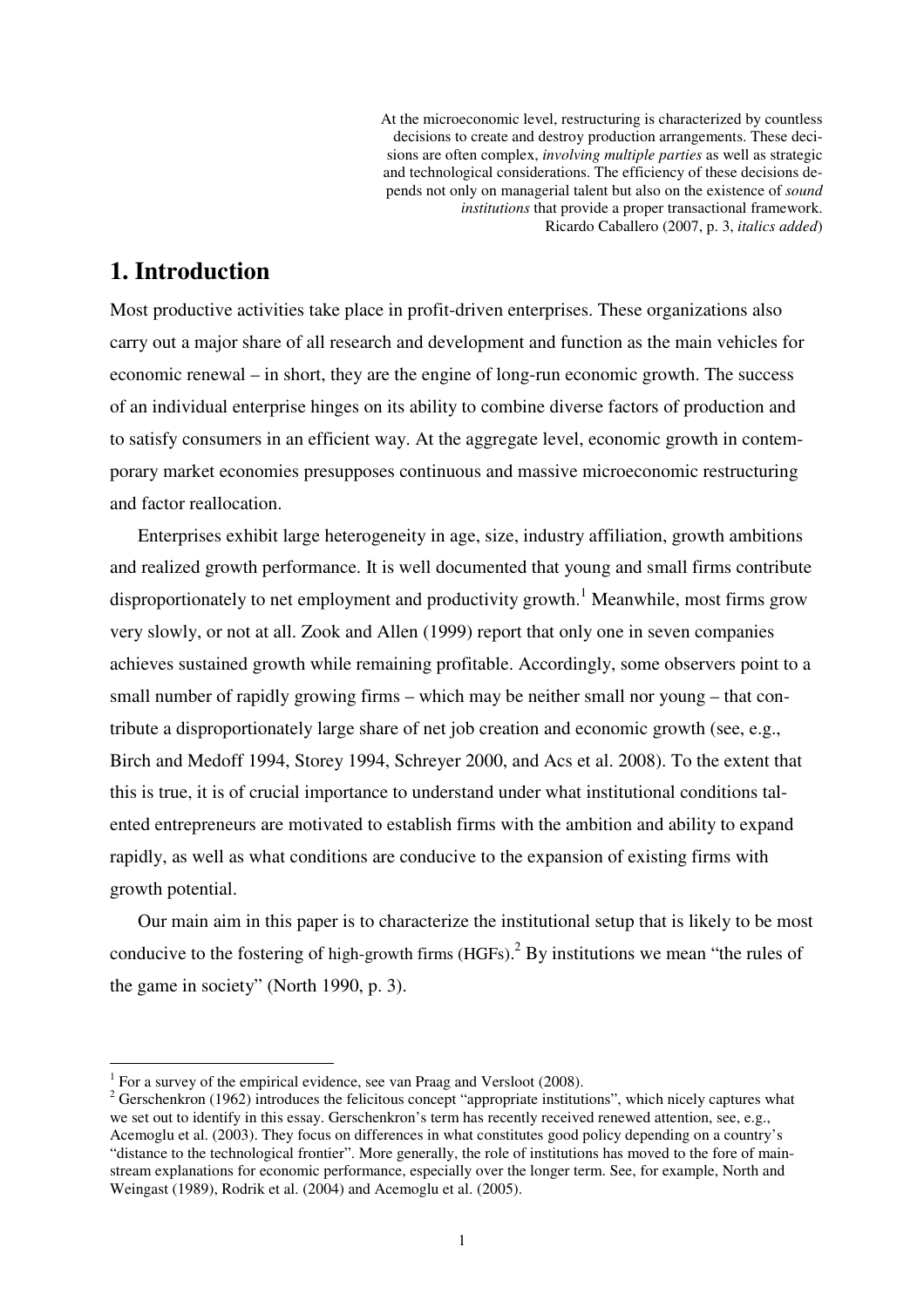It should be noted that there is a large literature studying the effect of so-called microlevel factors on firm growth. In a wide-ranging survey of the literature on firm growth, Storey (1994) identified 35 such factors, which he classified into three categories (p. 122): i) The starting resources of the entrepreneur(s), e.g., motivation and education; ii) the firm, e.g., age and size; and iii) strategy, e.g., management training and market positioning.<sup>3</sup> A related strand of literature addresses the effects of micro-level factors on HGFs; see, e.g., Delmar and Davidsson (1998), and Barringer et al. (2005) for surveys. Barringer et al. (2005) identify founder characteristics, firm attributes, business practices and human resource management as the four most influential categories of variables explaining rapid firm growth.

Turning to macro-level factors, there is a literature studying the effects of public policy, like tax policy and financial assistance, aimed at stimulating the growth of small and mediumsized firms (see, e.g., Storey 1994, 2006).<sup>4</sup> The literature on the effects of institutions on firm growth in a broader sense – the business climate – is still limited (examples include Demirgüç-Kunt and Maksimovic 1998, Henrekson 2005, Klapper et al. 2006, and Powell 2008). The literature specifically addressing the effects of institutions on HGFs is scarce, focusing almost exclusively on the provision of capital to high-growth firms; see e.g., Buss  $(2001)$ .<sup>5</sup> Two exceptions are Davidsson and Henrekson (2002), who analyze the effects of institutions on the incentives for entrepreneurs to establish and rapidly expand enterprises, and Stam et al. (2007) who discuss the policy implications of the fact that entrepreneurs with high growth ambitions contribute relatively more to economic growth than the average entrepreneur.

Over the past decades endogenous growth theory has also developed models that come closer to making explicit what drives long-term economic development. Explicit incentives for innovation have been included so as to explain why individuals would engage in creating new technologies and better ways of producing goods and services (Barro and Sala-i-Martin 1995, and Aghion and Howitt 1998). However, the actual agents of change, the entrepreneurs, are still defined rather narrowly and theory does not capture the wide-ranging and complex functions suggested outside mainstream economics (see, e.g., Baumol 1968, Glancey and McQuaid 2000, Swedberg 2000, Johansson 2004, Bianchi and Henrekson 2005, and Phelps 2007). To a great extent enterprises are still modeled as "representative firms" which are

 $3$  See, e.g., Delmar (1997), Davidsson (2006) and Reynolds (2007) for recent surveys and discussions.

<sup>&</sup>lt;sup>4</sup> There is a larger literature on the institutional effects on firm entry and firm exit; see, e.g., Djankov et al. (2002), Fan and White (2003) and Brandt (2004).

 $<sup>5</sup>$  We do not count studies with general conclusions such as "since HGFs are important, growth obstacles need to</sup> be removed." The analysis needs to be more precise to be considered.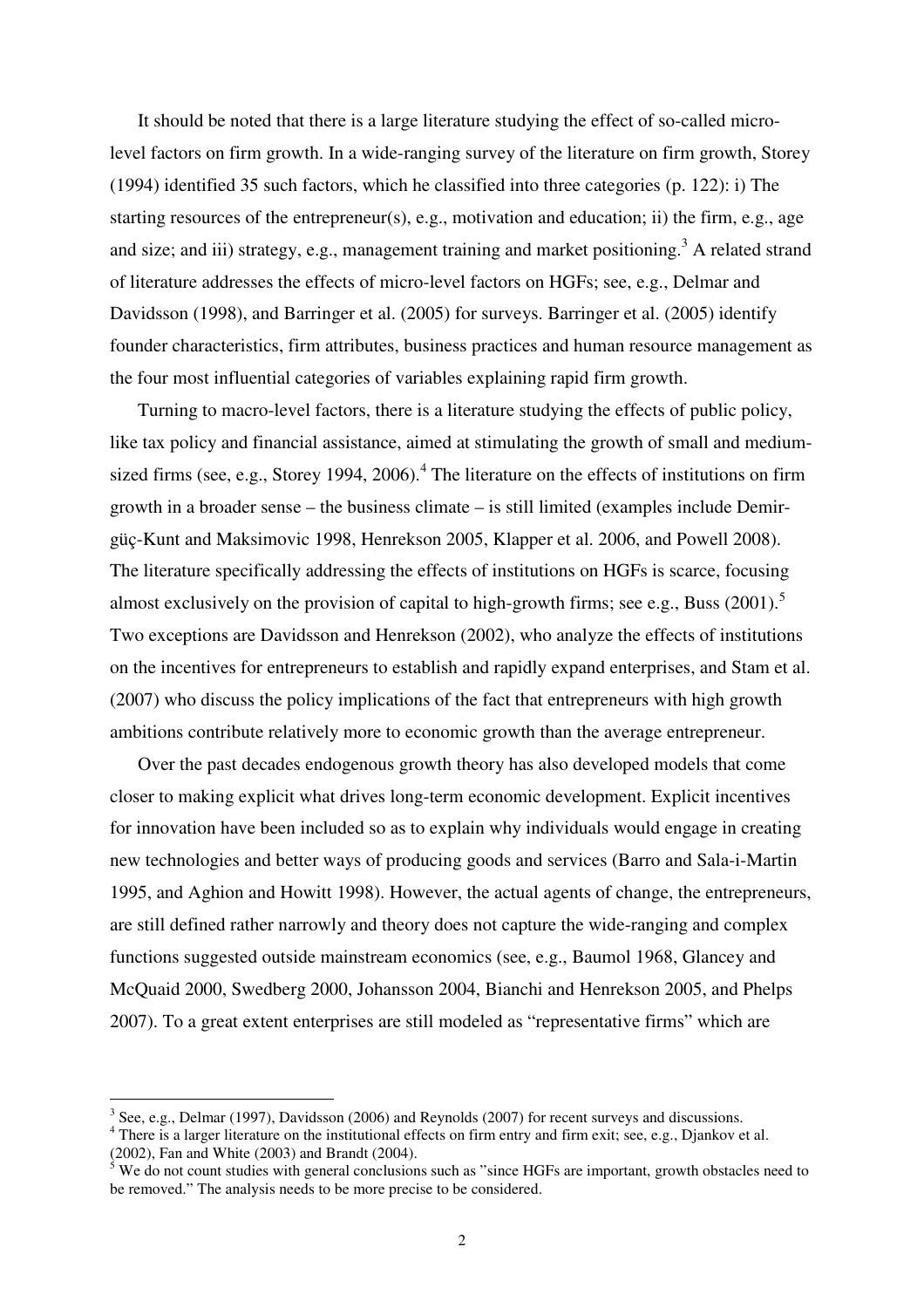treated as "black boxes" (Rosenberg 1982, 1994) even though researchers have started to open it up; see, e.g., Aghion and Tirole (1994) and Acemoglu et al. (2007).

We argue that these approaches need to be supplemented by a micro-oriented analysis of how institutions affect the behavior of the individual actors involved in the process. In order to make such an analysis manageable, the actors are divided into a limited number of functionally defined categories. The theory of competence blocs (Eliasson and Eliasson 1996) offers such a categorization. A competence bloc contains a set of actors with the different and complementary competencies required to generate and exploit new knowledge. This process, in turn, eventually results in large-scale economic development and economic growth. This requires "breadth" (all categories of actors of the competence bloc have to be in place) as well as "depth" (a critical mass of actors are needed to fulfill each function efficiently). Hence, this analysis may be seen as an extension of Davidsson and Henrekson (2002) where we expand the analysis to include other actors than entrepreneurs.<sup>6</sup> Our broader approach aims to deepen our understanding of the effects of institutions on HGFs, since institutions may affect different actors differently. Due to the complementarity of competencies, institutions may have a larger effect on firm growth than suggested by an analysis that focuses on a single actor.

An underlying assumption is that rapid economic growth and employment creation are obtained if individual actors form competitive competence blocs and establish new firms with high growth potential and aspirations. This requires appropriate institutions that harmonize the incentives of the different types of actors with complementary competencies (Pelikan 1993; Henrekson and Johansson 1999).

The study is organized as follows. In section 2 we define the competence bloc and its key actors and competencies. In section 3 we briefly review the literature on HGFs. In section 4 we discuss more generally the HGFs–institutions nexus, as a preamble to the in-depth institutional analyses that follow. Section 5 deals with the effects of taxation, and section 6 discusses the organization of the labor market. Section 7 deals with product market regulations that disturb the link between the entrepreneur and the customer, by restricting market entry by private entrepreneurs and by restricting private customers' ability to choose a (private) provider. We classify institutions into either of two categories, depending on whether they support what we call "sclerotic" or "dynamic" capitalism, respectively. Section 8 concludes.

 $6$  The surveys by, for instance, Storey (1994) and Barringer et al. (2005) show that studies investigating microlevel factors mainly focus on the entrepreneur/founder (including discussions of his/her management team and his/her social and professional networks) and strategies for human resource management of employees, notably workforce training and incentive programs. The financial resources and provision of capital to growing firms are also discussed.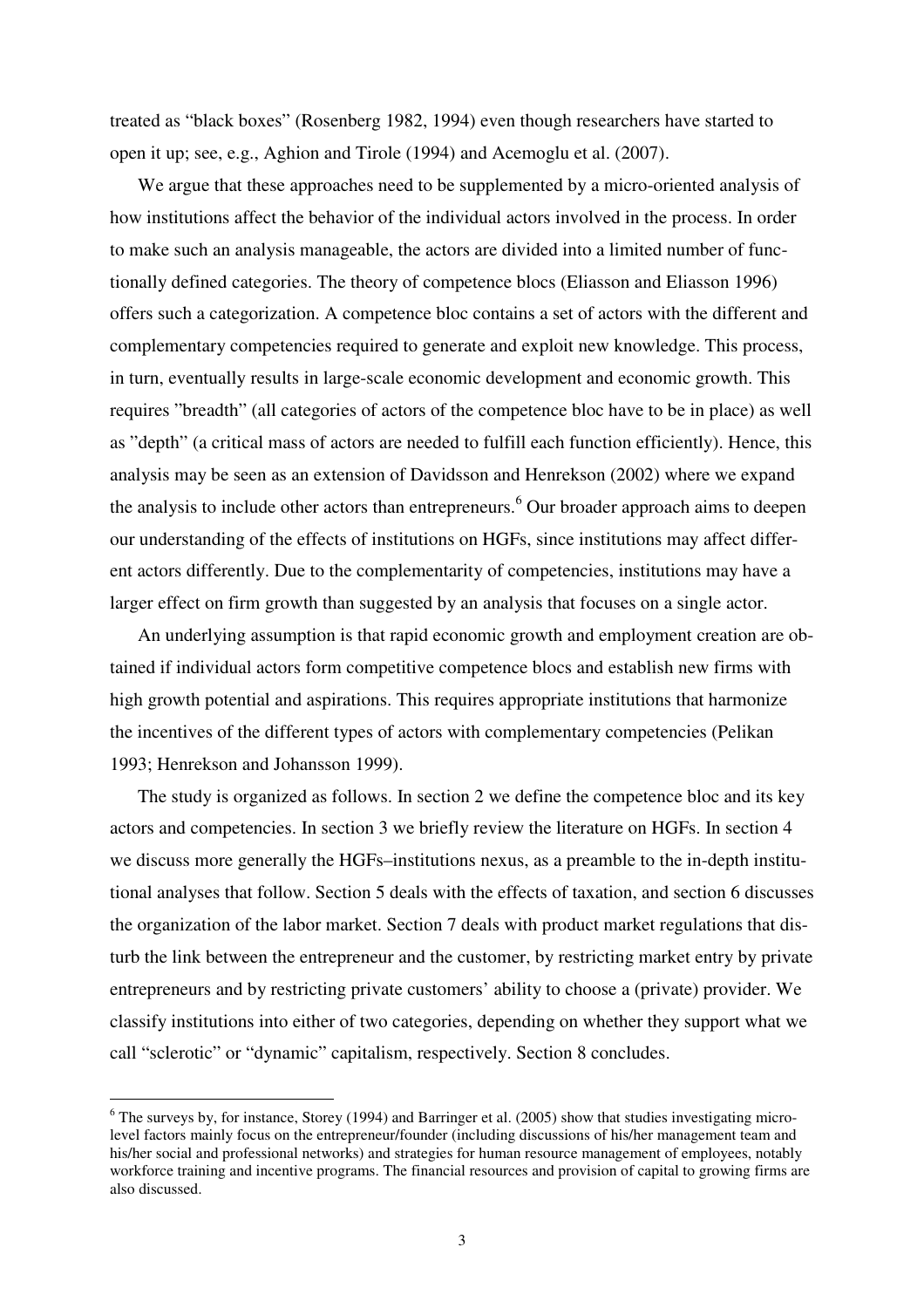# **2. Competence Blocs and Growth**

 $\overline{a}$ 

Economic growth is a complex process of generation and use of knowledge (see, e.g., Hayek 1945, 1978, Romer 1986, Barro and Sala-i-Martin 1995, Aghion and Howitt 1998, and Phelps 2007). We draw on the theory of competence blocs (Eliasson and Eliasson 1996) to identify key actors with different but complementary competencies<sup>7</sup> that interact to generate, identify, select, expand and exploit new ideas about how to satisfy consumer preferences more efficiently.<sup>8</sup> This theory identifies at least seven types of actors crucial to the generation of longrun economic growth:

- i) *Entrepreneurs* identify new ideas and introduce those with expected profitability into the market. They may be characterized as agents of change and fulfill a fundamental coordinating and judgmental function.
- ii) *Inventors* solve specific technical, organizational or economic problems. Inventors have detailed knowledge about production processes, product specifications etc. that entrepreneurs may lack. Their work provides a basis for subsequent activity by entrepreneurs who have a common understanding of the business idea and commercialization process.
- iii) *Industrialists* organize the further commercialization of the original ideas into a largescale business after the introductory entrepreneurial phase.<sup>9</sup> The introduction of new ideas into the economy and the subsequent development of the original innovations into large-scale businesses generally require two separate competencies (Flamholtz 1986; Baumol 2004). Sometimes the original entrepreneur evolves into an industrialist and continues to head his/her firm as it becomes large, but more often than not, the entrepreneur will cede the top executive position to somebody with the requisite experience and competence to manage a large firm. The industrialist may also be a competitor to the entrepreneur who introduced the original innovation.

<sup>&</sup>lt;sup>7</sup> Competence is defined as the ability to use knowledge to accomplish a particular purpose (Johansson 2001, p. 16).

<sup>&</sup>lt;sup>8</sup> See Johansson (2008) for an introduction. The idea of the importance of complementary competencies to generate growth is recognized by a number of researchers. See, for instance, Phelps (2007, p. 553) for a discussion in conformity with our analysis.

 $9$  In relation to Schumpeter (1934) the industrialist conducts a similar function as the imitator. This does not simply mean copying the original innovation but includes incremental improvements and adjustments of the original innovation to new markets that in the long run may have a larger impact than the original innovation. See, e.g., Nelson and Winter (1982), and Baumol (2002).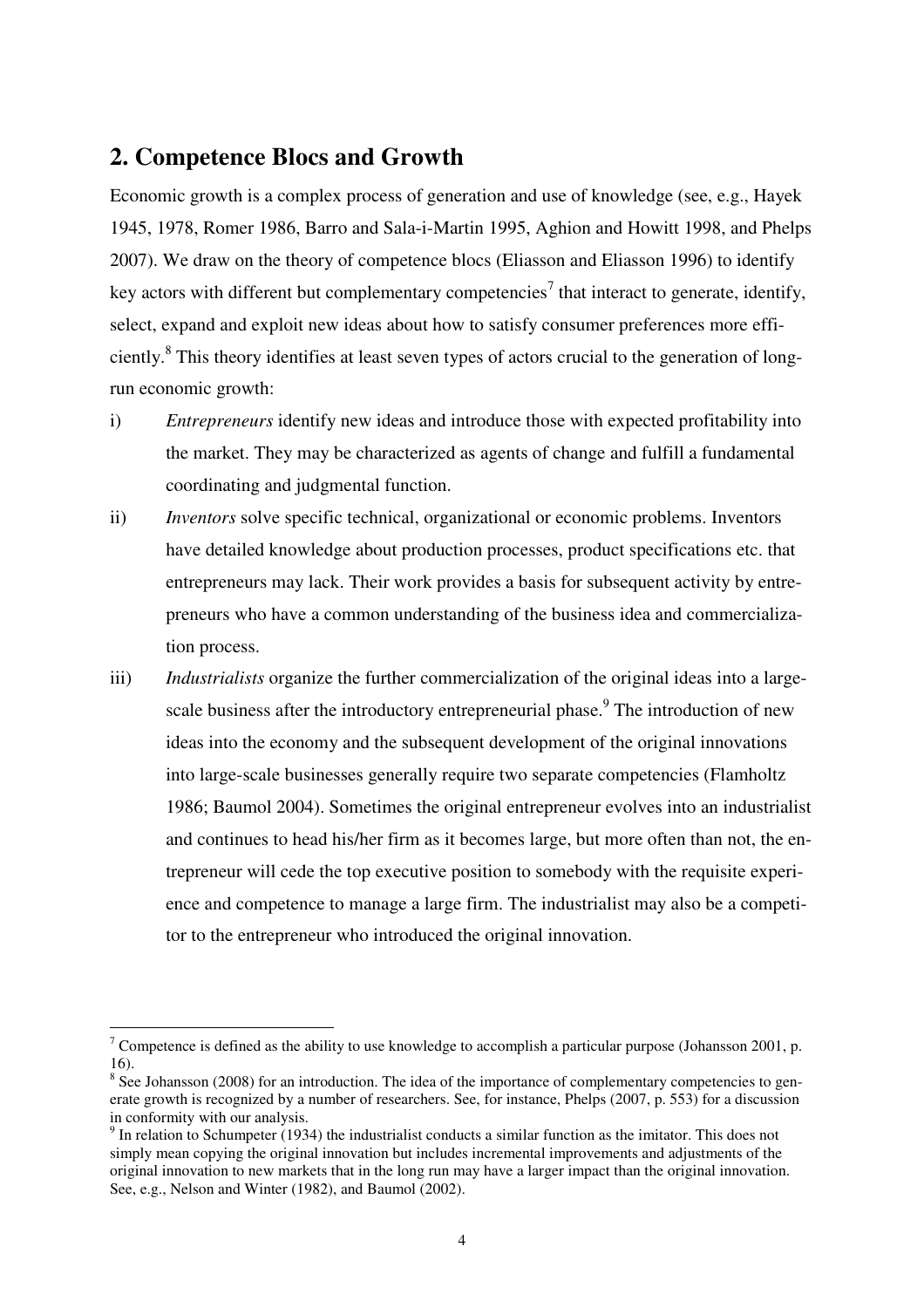- iv) *Skilled labor*. Economic development and economic growth requires labor with relevant professional skills. Rapidly expanding industries are often hampered by lack of individuals with specific skills.
- v) *Venture capitalists* supply equity capital to enterprises in early phases of business ventures.<sup>10</sup> This includes identifying entrepreneurs and projects, assessing the value of potential investments, supervising management and evaluating investments. In case of sustained mismanagement of a company, or if a company can be more skillfully managed by somebody else, venture capitalists can enforce change and appoint new management better equipped to lead the company. Venture capitalists can be said to provide "competent capital", since they, in addition to providing capital, supply management skills, industry-specific knowledge and access to business networks. The function is often performed by individuals with long experience of the industry in which they invest. Many are former entrepreneurs who have sold their businesses to invest the profits in new firms without assuming day-to-day operational responsibility.<sup>11</sup>
- vi) *Actors in secondary (exit) markets* have similar competencies and carry out similar functions as venture capitalists, but at a later stage when entrepreneurs and venture capitalists want to exit from their investments. There are several types of actors in secondary markets, most notably portfolio investors in publicly listed companies, private equity (PE) firms, and management buy-ins.<sup>12</sup>
- vii) *Competent customers* provide the entrepreneur with information about consumers' preferences. The ability to discern the preferences of the consumers, so that highlyvalued goods and services are produced, is a key ingredient in successful entrepreneurship. A competent customer should be representative of large groups of customers. A competent customer can be an individual or a firm. Cooperation with one or several large firms dominating an industry provides knowledge about a considerable share of the market. Large enterprises rich in capital can also function as competent venture capitalists and finance the development of particular products. $13$

 $10$  So-called business angels carry out a similar function as venture capitalists, generally in earlier phases. Business angels are not explicitly mentioned in the original definition of the competence bloc.

<sup>&</sup>lt;sup>11</sup> Gompers and Lerner (2001) provide a comprehensive analysis of the importance of venture capital for innovation and firm growth.

 $12$  See Wright (2007) for an overview of the different categories and Prowse (1998) for an analysis of the function of the private equity market.

 $<sup>13</sup>$  Perhaps the best example is the biotechnology industry where scientific breakthroughs, increased regulations,</sup> innovative "sclerosis" among large firms, high costs for development and commercialization of new products, and financial constraints in new and small firms have induced a massive formation of strategic alliances among firms. An important case in point is large firms financing small firms developing new products which are then commercialized by large firms. See, e.g., Lerner and Merges (1998), and Audretsch and Feldman (2003). Also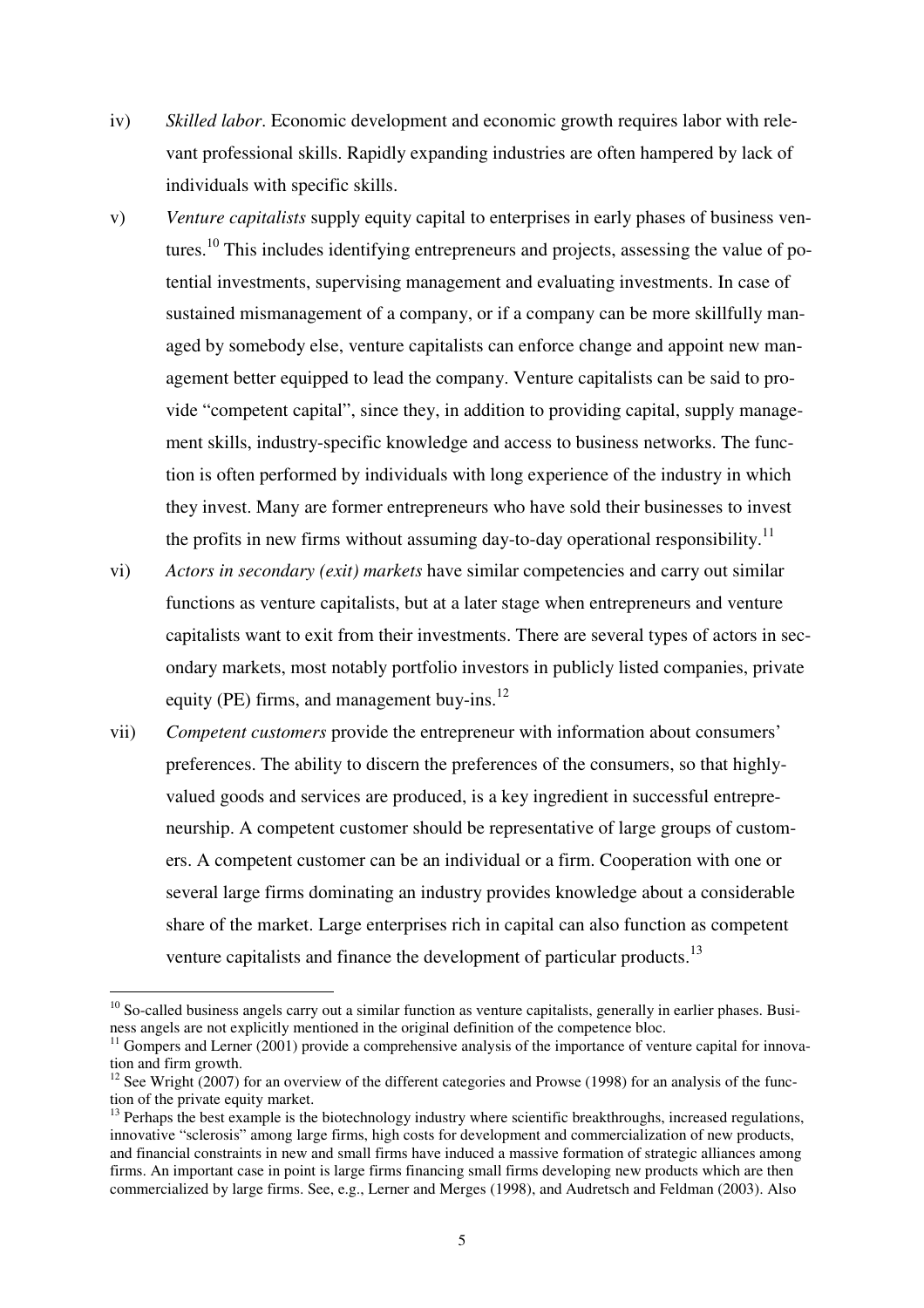The different categories of actors are heterogeneous in a number of respects. For example, the competence of an industrialist may be restricted to a particular industry or to firms of a certain size.<sup>14</sup> One individual can carry out more than one function such as acting both as an entrepreneur and as an industrialist.

We distinguish between an invention, defined as a new idea, and an innovation, defined as the introduction of the invention into the economy. Technical innovations are often emphasized as particularly important for economic growth. As a consequence, policy often aims at stimulating technical innovations. This is likely to be insufficient from the perspective of economic growth. Technological development is a result of human creativity and thus a result of the ways in which individuals organize in enterprises and communities. Organizational innovations may dominate technological innovations and in those cases they become a prerequisite for the latter.

Naturally, there is a form of interplay here – technological innovations and scientific breakthroughs with commercial potential make it necessary for the institutions of society to be flexible so they can adapt or be adapted to new circumstances. A forceful illustration of this point is that although China was considerably more technically advanced than Europe 1,000 years ago, the West not only caught up, it also took the lead. The crucial institutional factor behind this reversal of technological and economic leadership was the (gradual and by no means complete) introduction of private property rights in Western Europe (North and Thomas 1973, Rosenberg and Birdzell 1986, Mokyr 1990, and Jones 2001). The introduction of private property rights was thus an organizational innovation of extraordinary material significance.

For several reasons it is impossible to know the value of an innovation *ex ante*. First, the number of potential innovations is infinite. Second, every actor, or group of actors, in the competence bloc is boundedly rational (Simon 1955, and Conlisk 1996, 2001). Third, information is highly decentralized, in particular in early stages of development of a new technol-

1

see von Hippel (2007) for a study of how innovation users form networks to develop and diffuse innovations themselves.

 $14$  The original definition included the category "innovators", whose function was an extension to that of inventors. They bridged the gap between inventors and entrepreneurs. In practice, this implies a more administrative role, managing the integration of inventions and technologies into well-functioning worthwhile products. The definition differs from Schumpeter (1934) who uses "innovator" and "entrepreneur" synonymously. We have noticed that this confuses many readers and have therefore decided to leave out "innovators" from the analysis. Their function will be partially subsumed under the categories skilled labor and entrepreneurs.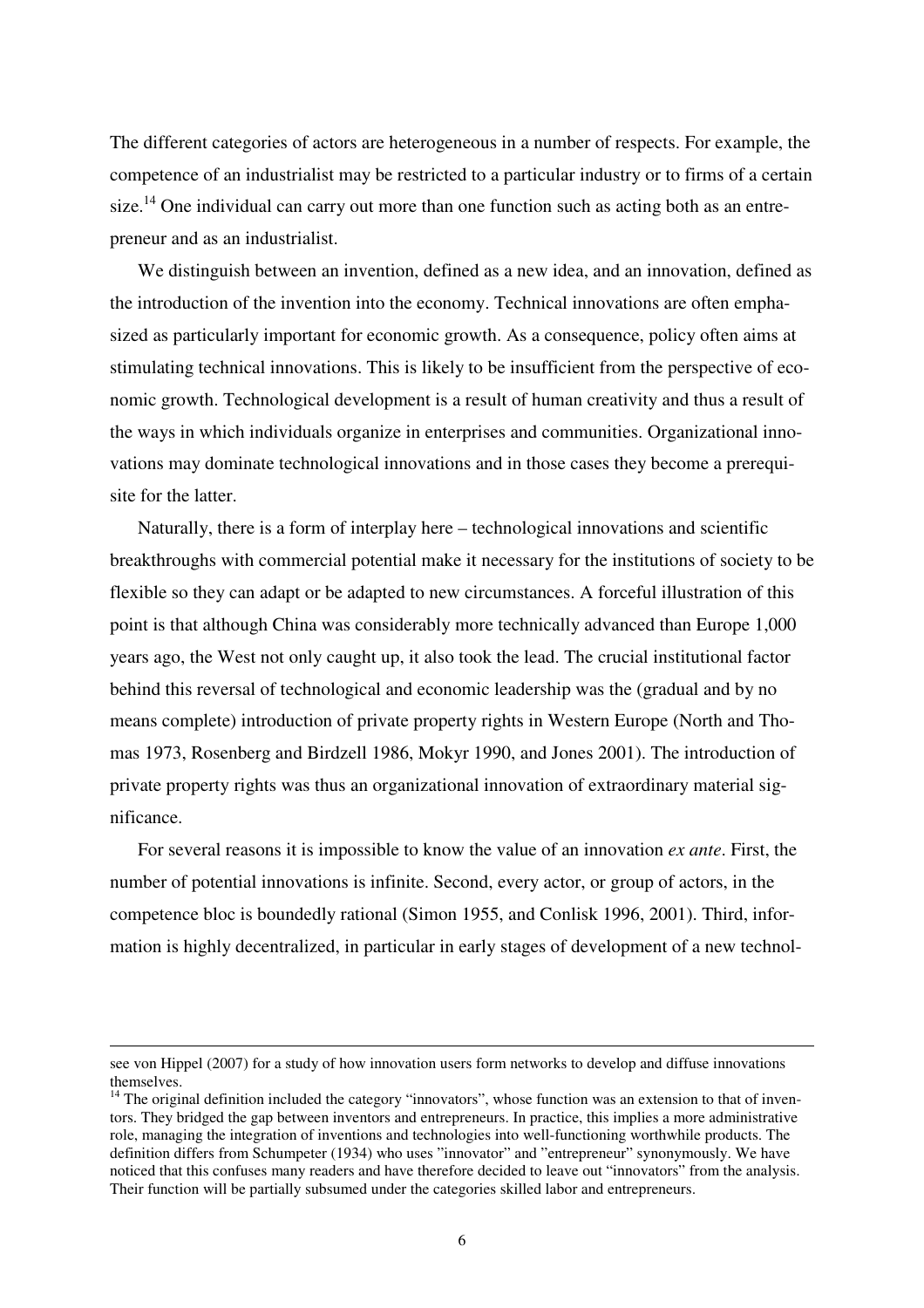ogy or industry (Acemoglu et al. 2007).<sup>15</sup> Rather, every innovation should be regarded as a business experiment that may be tested in the market.

The *ex post* performance of innovations that are tested in the market – by actors in competence blocs who establish firms to exploit innovations – show large variations in economic performance. There are good reasons to expect this state of affairs: The economic potential differs across innovations, firms and innovations are in different phases of development, and competence blocs themselves are in different phases of development. Consequently, an experimentally organized economy necessitates large flows of workers and other factors of production across firms due to experimentation in the face of uncertain market prospects, cost structures, managerial abilities and technologies (Jovanovic 1982).<sup>16</sup>

# **3. The Role of High-growth Firms**

 $\overline{a}$ 

David Birch launched the term "Gazelles" about a quarter of a century ago referring to a small group of HGFs that, in his view, generated the bulk of new net jobs in the economy (Landström 2005, p. 170).<sup>17</sup> These HGFs were contrasted with the vast majority of firms that start out small and grew very little, therefore contributing marginally to employment growth, and to large companies that with a large employment share but slow, or even negative, employment growth. These two types of firms were aptly denoted "Mice" and "Elephants", respectively.

There is surprisingly little empirical evidence backing Birch's claim. In Henrekson and Johansson (2008), we identify a grand total of 19 studies published after 1990.<sup>18</sup> The studies are disparate in scope and method; they use different metrics for growth, investigate firms in different industries, of different ages, in different time periods and cover different countries

<sup>&</sup>lt;sup>15</sup> For instance, Conlisk (1996, p. 691) writes: "Many technological innovations result from insights that would have been made years earlier if people really could draw all possible inferences from existing information. In this sense, the rate of technical change is determined largely by bounds on rationality and by the resulting delays in exploiting economic opportunities."

 $1680$  percent or more of the reallocation of workers takes place within narrowly defined sectors of the economy in developed countries. See Caballero (2007, p. 19 ff) for an overview of the evidence.

 $17$  Fast growing firms have also been named "flyers", e.g., by Storey (1994), who also discerns "trundlers" (slow growth firms) and "failures" (exiting firms).

 $\frac{18}{18}$  Gallagher and Miller (1991); Birch and Medoff (1994); Kirchhoff (1994); Storey (1994); Birch et al. (1995); Picot and Dupuy (1998); Autio et al. (2000); Schreyer (2000); Davidsson and Delmar (2003, 2006); Delmar et al. 2003; Littunen and Tohmo (2003); Fritsch and Weyh (2006); Halabisky et al. (2006); Acs and Mueller (2008); Acs et al. (2008). Storey (1994) reports findings from 14 early studies investigating the employment contribution of rapidly growing firms. Henrekson and Johansson (2008) count them as one study. Schreyer (2000) presents seven studies on high-growth firms and employment, which we treat separately. As Schreyer, Davidsson and Delmar (2003, 2006), and Delmar et al. (2003) are based on the same Swedish data set and since they draw similar conclusions, we treat them as one study. In total our survey therefore encompasses 19 studies.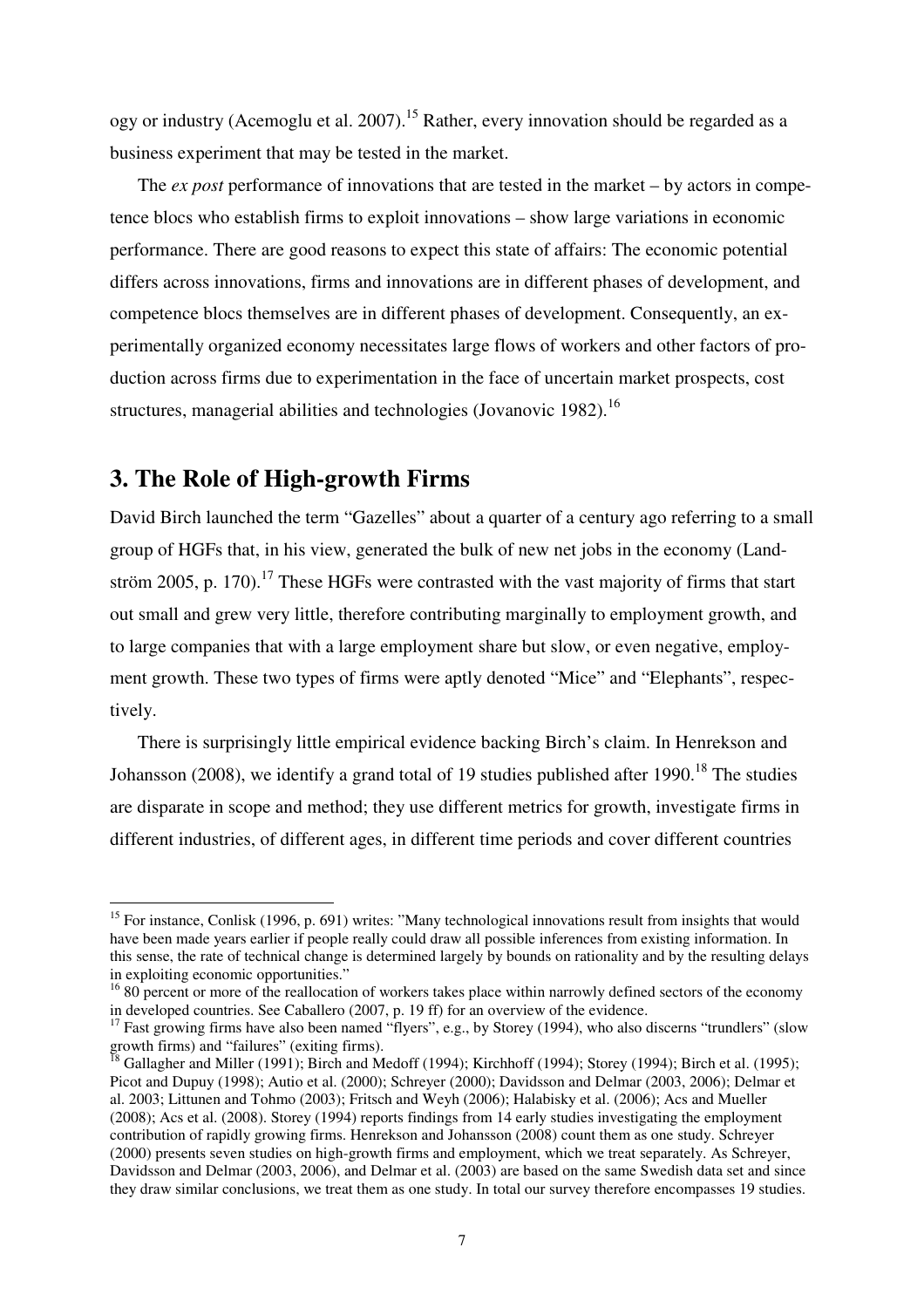and regions. Two alternative definitions of HGFs are used.<sup>19</sup> The lack of suitable data, the cost of carrying out such studies, and the relatively recent interest in these questions may explain the dearth of research on this topic.

Job contribution can be measured in terms of gross or net jobs (see, e.g., Davis and Haltiwanger 1999 for a discussion). All the aforementioned studies report net job creation. The job contribution of HGFs is compared to the job contribution of non-HGFs in the investigated population or related to total employment growth, total unemployment or other aggregates. Moreover, firms can grow organically (i.e., through new appointments) or through acquired growth (i.e., growth through acquisitions and/or mergers), where organic growth is supposed to have a larger effect on net employment. However, with few exceptions lack of appropriate data make it difficult or impossible to separate the two. Some studies, therefore, focus exclusively on single establishment firms, since there is reason to believe that they mostly grow organically.

All of the studies are concerned with what Fritsch and Mueller (2004) denote "direct effects", when analyzing the employment effect from new entry. They argue that employment initially increases due to the direct effect on employment from entering firms, but after some time begins to decline as firms with inferior productivity exit. In the long run, employment is increased due to positive supply-side effects. See Fritsch (2008) for a summary of the empirical evidence and a discussion.

Despite the heterogeneity across the studies in several dimensions, some general findings emerge:

- i) All studies report HGFs to be crucial for net job growth compared to non-HGFs. They generate a large share of all, or more than all (in the case where employment shrinks in non-HGFs), new net jobs. This is particularly pronounced in recessions when HGFs continue to grow, while non-HGFs decline or exit.
- ii) Several studies, particularly the ones concerning the U.S., find that HGFs provide a large share of new net jobs relative to total job growth in the economy and total unemployment.
- iii) Small firms are overrepresented among HGFs, but HGFs are of all sizes. In particular, larger firms are important job contributors in absolute terms. A small subgroup of large HGFs – so-called Superstars or super Gazelles – are major job creators.

 $19$  First, firms whose growth exceeds a particular (annual) rate in a certain time period. Alternatively, a certain fraction of the firms in a population of firms, e.g., the 10 percent fastest growing firms. Recently, OECD (Ahmad 2006) proposed high-growth firms to be defined as "enterprises with an average employment growth rate exceeding 20 percent p.a. over a three-year period and with 10 or more employees at the beginning of the period." The term "Gazelles" was proposed to refer to HGFs less than five years old. In this essay we do not apply the proposed definition but use the terms "Gazelles" and "HGFs" synonymously.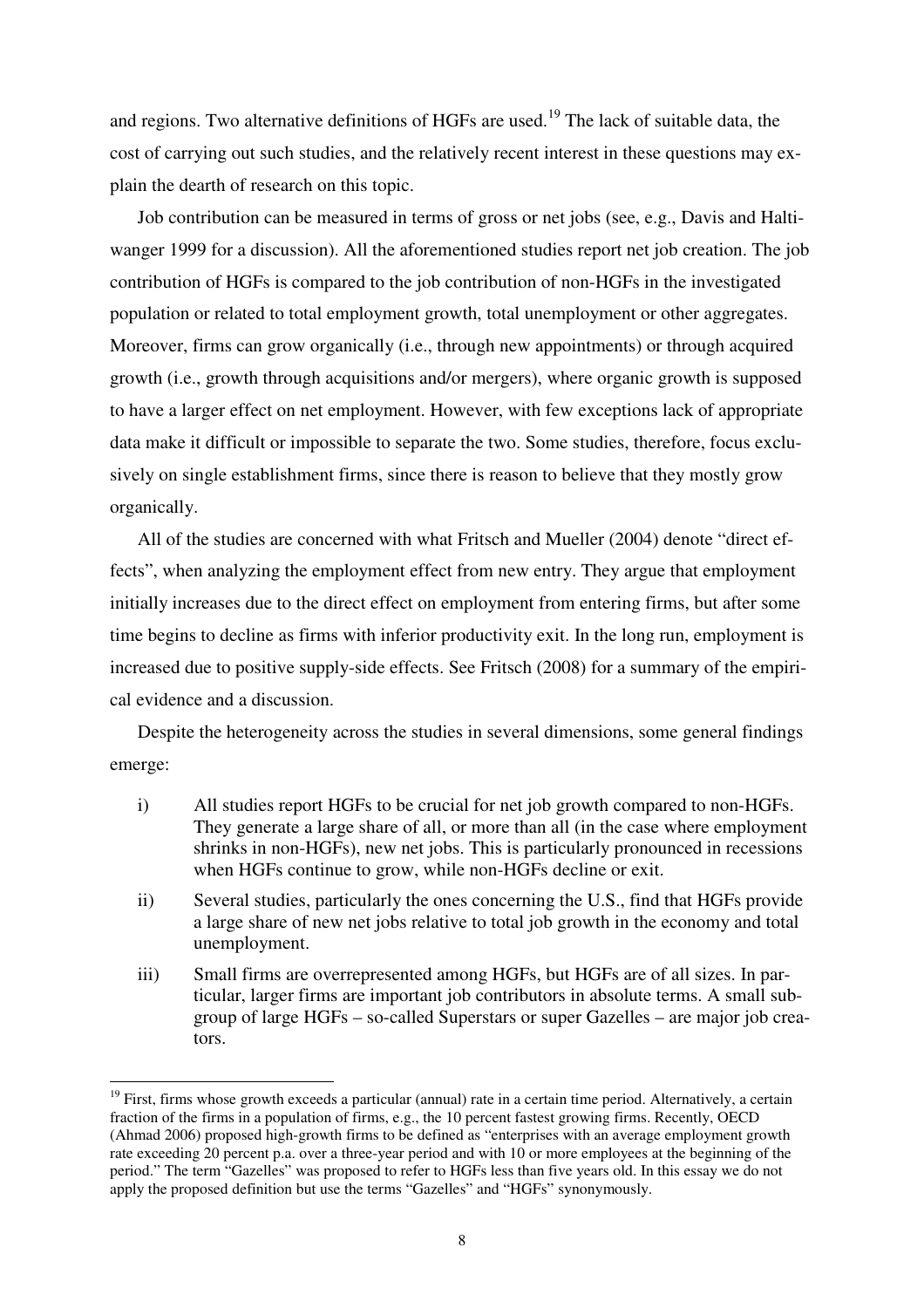- iv) Age is undisputedly of great importance. All studies reporting firm age conclude HGFs to be younger on average. Super Gazelles are also relatively young. HGFs are overrepresented in young and growing industries with a large inflow of new firms.
- v) Young and small HGFs grow organically to a larger extent than large and old HGFs, and therefore make a larger contribution to net employment growth.
- vi) HGFs are present in all industries. There is no evidence that they are overrepresented in high-tech industries. If anything, HGFs appear to be overrepresented in service industries.

On the basis of this meta-analysis, we conclude that HGFs are instrumental to economic growth, in particular those HGFs that start growing rapidly when young and small.<sup>20</sup> Recent evidence supports this conclusion. High growth potential Total Entrepreneurial Activity (TEA), measured according to the Global Entrepreneurship Monitor (GEM) study, is the sole form of entrepreneurship that has any explanatory effect on differing rates of economic growth across nations (Wong et al. 2005).<sup>21</sup> The other three forms of entrepreneurship – overall TEA, necessity TEA and opportunity TEA – are found to have insignificant effects.<sup>22</sup> Based on this and similar studies, Sternberg and Wennekers (2005, p. 200) conclude: "These findings may have important implications for entrepreneurship policy in highly developed economies. At least from an economic growth perspective, policy should focus primarily on potentially fast growing new firms and not on new enterprises in general."

A similar conclusion is made by Bartelsman et al. (2005, pp. 387–388) when finding postentry growth of successful entrants to be much higher in the USA than in Europe. They suggest that this may indicate barriers to growth in Europe rather than barriers to entry: "The main difference between the USA and most European countries lays in post-entry employment growth amongst surviving firms. … U.S. firms experience a major increase in employment during the initial years, while employment growth amongst surviving firms in Europe is much more modest. These observed differences in post-entry growth … seem to indicate a greater degree of experimentation amongst entering firms in the USA." Interestingly, the U.S.

 $20$  One indicator of the propensity for new and small firms to grow into large firms is the rate at which the stock of large firms in the economy turns over. Here it is clear that the annual turnover rate on the Fortune 500 in the U.S. has accelerated in recent decades. While it used to take 15–20 years for a third of the Fortune 500 firms to be replaced, it has only taken about a third of that time in recent years (Baumol et al. 2007). Moreover, Yim (2006) reports that among the 358 firms that entered the Fortune 500 Index during the ten-year period beginning in 1993, 44 were founded after 1975.

 $21$  See Stam et al. (2007) for a similar result.

<sup>&</sup>lt;sup>22</sup> Overall TEA measures the overall involvement in entrepreneurial activity defined as the sum of nascent entrepreneurs (people in the process of starting a new business) and entrepreneurs that have recently started a business. Necessity TEA refers to individuals pushed into entrepreneurial activities due to lack of other employment opportunities, and opportunity TEA refers to individuals pulled into entrepreneurship because of perceived business opportunities (Bosma et al. 2008).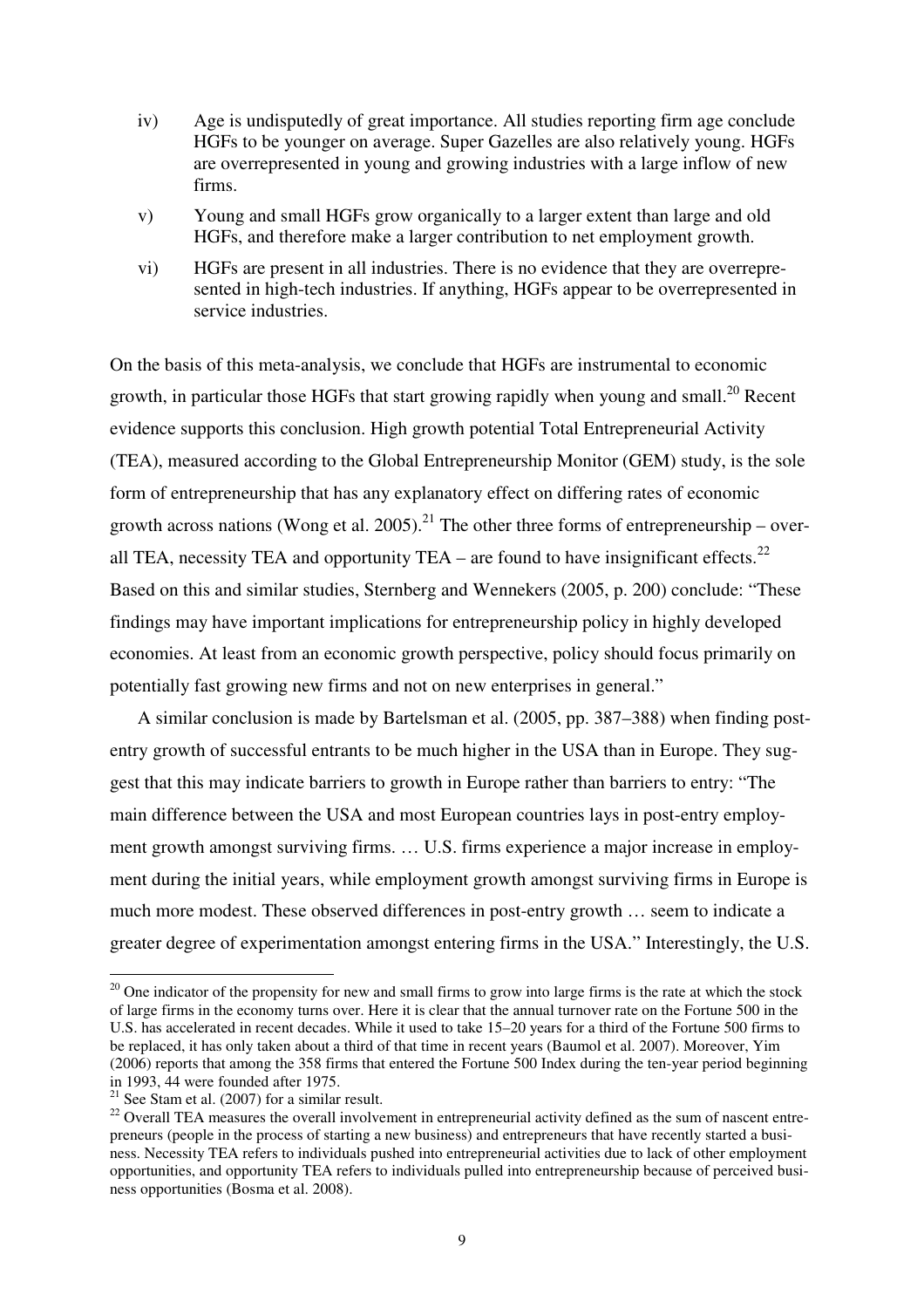reports the largest share of entrepreneurs with high growth ambitions among rich countries according to the GEM study, while countries like Greece and Italy report the lowest (Bosma et al. 2008).

The empirical findings that HGFs on average are both younger than other firms and overrepresented in new and rapidly growing industries is interesting when combined with the research which finds that young firms seem to be more prone to explore new fields of knowledge with radically new innovations with a great economic potential, while large and mature firms dominate established areas (see, e.g., Almeida 1999). There is also evidence that old and large firms dominate process innovations, while young and small firms play a greater role in product innovations – an important distinction, as product innovations appear to be more important for long-run growth (see, e.g., Acs et al. 1999, and Acs and Audretsch 2005). Audretsch (2006) summarizes the literature on innovations in small (often young) versus large (mostly old) firms and find small firms to be more innovative in some industries, particularly in new and dynamic industries. A number of explanations to this pattern have been suggested. For instance, Hannan and Friedman (1984) conclude that young and small firms are more flexible, since organizational inertia increases with age and size. $^{23}$ 

The size distribution of firms (i.e., the relation between the number of small-sized and the number of large-sized firms), as well as the density of firms (i.e., the number of firms) in different size classes have consequences for the functioning of competence blocs and the prevalence of HGFs. First, the possibility of reaching a critical mass in the competence bloc increases with the number of actors. With many firms there are more individuals with the requisite competence to organise productive activities and to run firms, which in turn implies a broader and more varied competence base from which business ideas can be generated and exploited. This is important for the efficient matching of new technologies with competent actors who recognize and exploit the potential profits of new ideas. The density of firms in different size classes is probably important because firms of different sizes might require different managerial competence. For instance, managers from large traditional manufacturing firms may have difficulties managing new, small biotech firms due to differences in corporate culture. Second, there is arguably a positive relationship between the number of actors and the number of experiments carried out, since each actor or group of actors can perform a limited number of experiments.

 $^{23}$  Holmström (1989) provides an excellent review and explication of the incentive and governance mechanisms that give small firms a comparative advantage in innovative activities.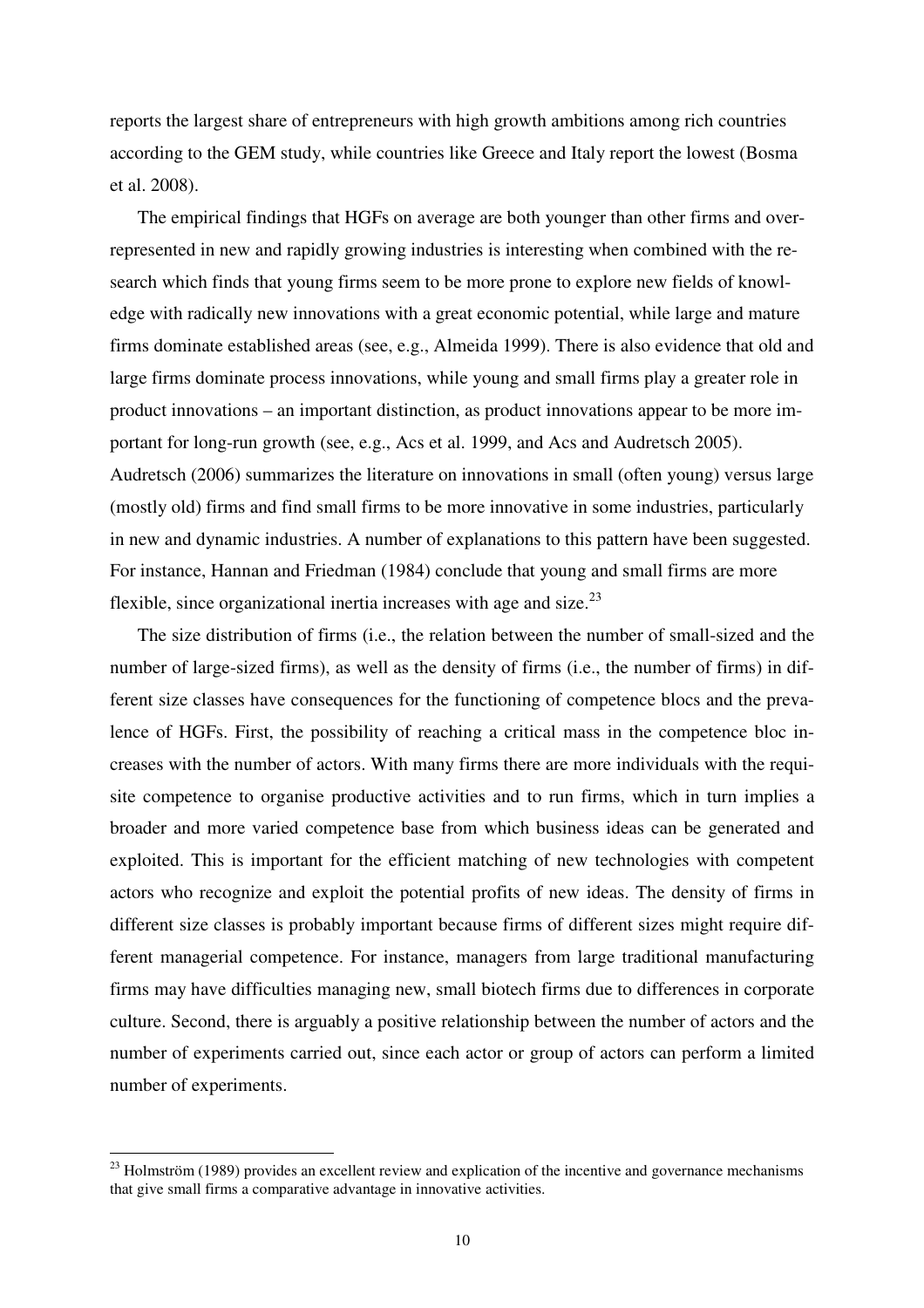While studies show that organic growth has a larger effect on net employment than acquired growth, it would be wrong to infer from this fact that organic growth should be promoted and acquired growth avoided. The latter is important for reallocating employment and other resources to more productive uses. Hence, HGFs growing externally may be of crucial importance for productivity growth, and may in turn spur new entrepreneurial opportunities (Holcombe 2003). Klepper and Simons (2005), for instance, show that growing industries typically experience shakeouts in which the number of firms after some time falls sharply due to exits, mergers and acquisitions. This gives rise to a pattern in the course of the evolution of an industry: Initially, the number of firms is very large, but as the industry grows and matures the selection process rapidly reduces the number of firms. It therefore seems normal that HGFs in mature industries grow through acquisitions of less efficient competitors.<sup>24</sup>

*Figure 1* schematically summarizes the competence bloc and the role of the various actors in the process of fostering HGFs. The figure provides a stylized representation of the categories of actors in the competence bloc and of the growth phases of HGFs (the development of a business idea, introduction, early growth, rapid growth into a large-scale firm). Some categories may be important in several phases and a certain individual can fulfill several functions either simultaneously or at different points in the individual's or firm's life cycle. In a stylized form, the development of rapidly growing firms may be depicted as an S-curve. Most HGFs do not display sustained growth, but follow a more complex pattern; see, e.g., Parker et al. (2005). The figure shows at which stage of a firm's growth different categories play a key role. The order in which the categories appear beneath the boxes indicates which actor that has the main coordinating responsibility. This is not a definite ranking and in practice it differs across enterprises, but a stylized depiction of what we believe is the typical situation. In the first phase, entrepreneurs together with competent customers identify potential business opportunities. Inventors are engaged to solve specific problems. The first phase of commercialization (introduction and early growth of firms) involves entrepreneurs, while skilled workers are involved to a small extent only. Industrialists are active in the phase of industrialization and rapid growth, which also requires a great deal of skilled labor. Venture capitalists are important financiers in the earlier phases. In later phases when the firm is larger, this role is taken over by actors in secondary markets. Competent customers are typically involved

<sup>&</sup>lt;sup>24</sup> Klepper (2002) provides many interesting examples in this regard. The U.S. automobile industry consisted of 271 firms in 1909. This number was down 60 percent by 1923, and in the 1950s only four car manufacturers remained in business. The television industry shows a similar pattern.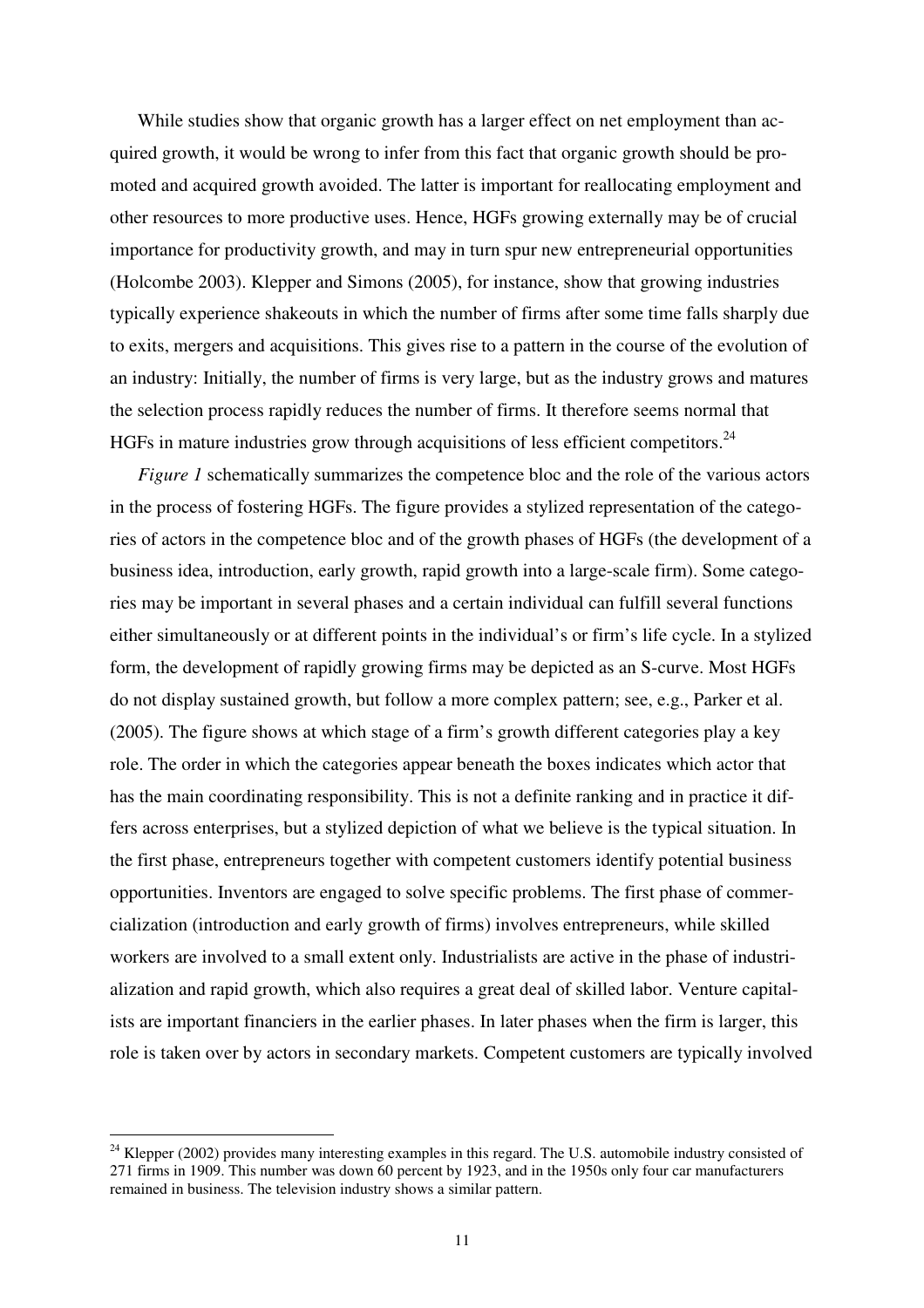in all phases and ultimately (together with other customers) determine the demand for the good.

#### *Figure 1* about here

The analysis suggests that it is useful to discern two kinds of incentives. The first kind directly affects the individuals carrying out a specific function in the competence bloc. Examples include taxes on wages and taxes on capital income. The second kind indirectly affects the actors via firm attributes like firm age, firm size and industry affiliation. Examples include institutional effects on the provision of capital in early or late phases of commercialization (firm age), labor security mandates (which tend to fall more heavily on small firms), and industryspecific regulations.

There are also spatial dimensions to the theory of competence blocs, such as the wellrecognized effects that some industries cluster around certain sources of raw materials (forest, mining etc). The stages of the product life cycle mapped in figure 1 may also be geographically separated because different areas may be more conducive to different kinds of knowledge discovery and knowledge exploitation. For example, cities favorable for diversified knowledge are more suited in the early phases of the product cycle when generation of ideas is crucial, while cities advantageous for specialized knowledge are more suited for later (production) stages (Duranton and Puga 2001). This implies that local institutional conditions may affect the workings of competence blocs and their ability to generate HGFs. For practical reasons, we confine our analysis to the national level. $^{25}$ 

# **4. Institutions and High-growth Firms**

 $\overline{a}$ 

The theory of competence blocs does not explicitly address whether certain types of firms are of particular importance. However, based on the evidence presented in section 3 we deem that HGFs should hold center stage. We are not implying that other types of firms are unimportant or that they can be ignored, but merely emphasizing the importance of letting firms with particularly large growth potential realize their full potential. This requires a level institutional playing field and involves a large number of actors and key competencies.

Empirical evidence suggests that a high turnover (entry plus exit) of firms in itself boosts the number of HGFs (cf., Bartelsman et al. 2004, 2005, Brown et al. 2006, Birch 2006, Fogel

<sup>&</sup>lt;sup>25</sup> See, for instance, Stam (2005, 2007) for an elaboration on the spatial dimension of HGFs.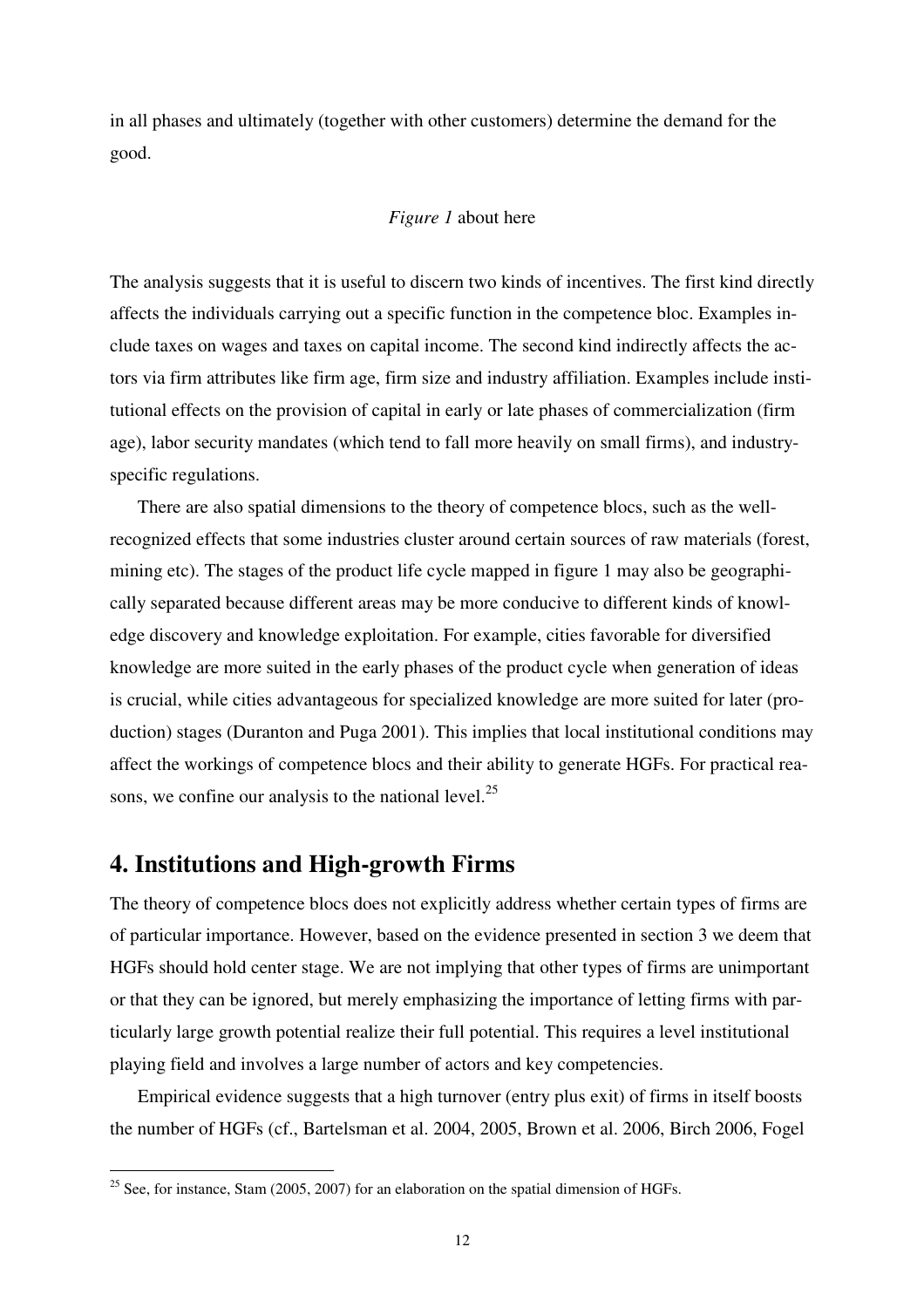et al. 2006, and Caballero 2007). A plausible explanation is that a high turnover of rims is a natural effect of an accelerated discovery procedure of new business opportunities and a rapid reallocation of resources from unsuccessful to successful firms (see, e.g., Johansson 2005). A prerequisite for this process to generate HGFs is that entry and expansion as well as contraction and exit are facilitated, so that new and expanding firms can attract resources from inefficient firms. Without this dynamic reallocation the growth of firms will be hampered, irrespective of their inherent growth potential.

In section 3 we noted that HGFs seem to do better in some countries than others. Such cross-country differences may not only derive from differences in industry structure and factor endowments. The alignment of the incentives of all actors in the competence bloc requires appropriate institutions that shape "the social structure of payoffs" (Baumol 1990).

For simplicity, we restrict our analysis to formal rules. Informal rules such as norms, values or codes of conduct are harder both to enact and to analyze, but also constitute important determinants of the business climate. We believe that both informal institutions and cultural attitudes are affected by formal institutions and policies. To the extent that norms and attitudes are culturally codified products of the reward structures in society, institutional changes are likely to affect norms and attitudes as well (Bowles 1998; Baumol et al. 2007, pp. 203ff; Smith 2003).

Modern societies are rich webs of formal and informal institutions that differ greatly in terms of their significance for the fostering of HGFs. To provide an exhaustive characterization of the pertinent institutional setup conducive to rapid firm growth is beyond the scope of this study. Our aim is to describe mechanisms with a documented importance for firm growth, and show what kinds of institutions are required for these mechanisms to work efficiently. Many of our examples will involve Sweden, since that is the country we are most familiar with.

Private property rights – including the existence of legal titles to hold property, and the protection thereof – is arguably the most fundamental economic institution (e.g., Libecap 1993, Baumol 2002, and Rodrik et al. 2004). Secure property rights ensure that physical objects can be turned into capital, a transformation that requires judgment, imagination and innovation (de Soto 2000).<sup>26</sup>

<sup>&</sup>lt;sup>26</sup> A system of secure private property rights presupposes that the rule of law prevails. The rule of law ensures the protection of individual freedom and social peace, but is also a very broad concept. See, e.g., Kasper and Streit (1998, pp. 165–168) for a definition and discussion of the rule of law.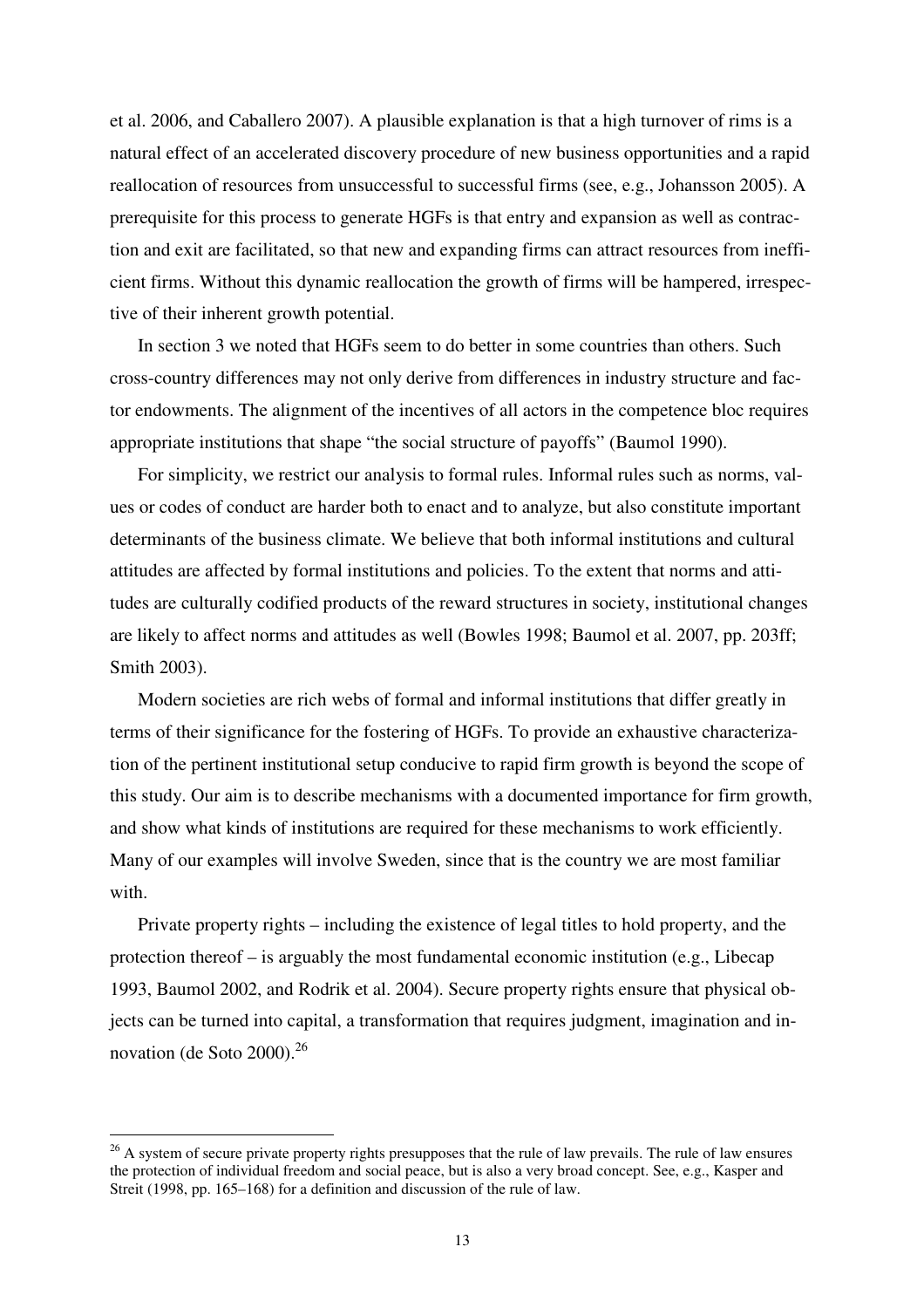When the protection of property rights is eroded, a first effect is to reduce the profits pertaining to productive entrepreneurship.<sup>27</sup> For instance, business owners will retain a smaller share of profits in their firms (Johnson et al. 2002). A further effect is that entrepreneurship takes new forms, since opportunities to earn profits from unproductive entrepreneurship arise. This involves protective activities such as security firms and the like, which substitute for weak institutions. Moreover, profits can be earned by legally transferring land titles or other resources among groups of the population. If the protection of property rights continues to weaken, purely predatory forms of entrepreneurship, such as extortion and corruption, will gain currency.

Well-functioning financial markets are also of crucial importance for economic development, and by implication for firms with a high growth potential (Levine 2005). Following a series of reforms in the 1970s and 1980s financial markets (for debt, equity and foreign exchange) became considerably less regulated in most advanced economies. This process was completed by the early 1990s in virtually all of the wealthiest OECD countries.

Our analysis pertains to high-income countries, where the rule of law applies, private property rights are reasonably secure, and financial markets are deregulated. Therefore, we will not deal further with these factors. The subsequent analysis will make clear that, for instance, although financial markets are fully deregulated, other institutions, such as the tax system or rules governing pension savings schemes, may influence how well financial markets can cater to the needs of HGFs. A general conclusion is that multiple institutions tend to interact in complex ways, either reinforcing or reducing the total effect.

In what follows we will in turn deal with the effect on potential HGFs of the tax system, institutions governing the labor market (including the regulation of labor markets, wagesetting institutions and the social insurance system), and regulations barring product markets from private entrepreneurs and prohibiting private customers from buying preferred products and qualities from preferred suppliers.

# **5. The Tax Code**

 $\overline{a}$ 

By referring to the theory of competence blocs we have identified seven distinct categories of actors crucial for HGFs. However, the tax code does not acknowledge these categories; there is no specific tax on income from entrepreneurial effort, inventive activity or the return on

 $27$  Productive entrepreneurship means that the return on entrepreneurship comes from wealth generation. This stands in contrast to unproductive and destructive entrepreneurship where the return emanates from wealth redistribution (Baumol 1990).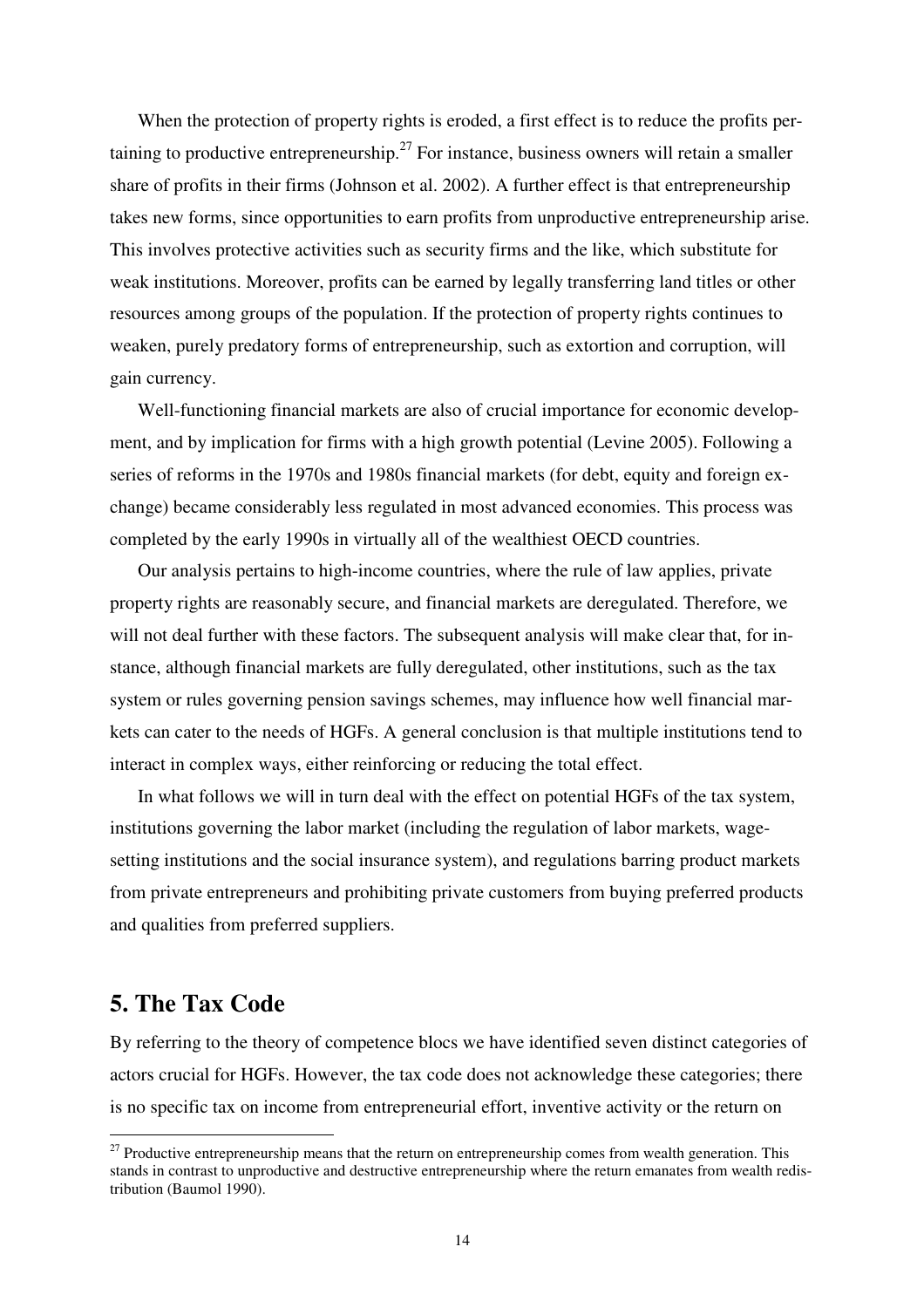acquired skills. Instead, based on provisions in the tax code, individual income will be classified as labor income, capital income and/or corporate income, and within each of these categories there may be further provisions influencing the effective tax rate. Since tax income as a share of GDP varies between roughly 32 and almost 60 percent of GDP among OECD countries, $^{28}$  the incentive effects of the tax system are potentially large. These effects are also highly complex and difficult to assess with precision.

In *Table 1* we outline the different kinds of taxation and list the most important aspects of each category.<sup>29</sup> In what follows we will discuss each type of tax in turn to examine how the incentives for the different categories of actors in the competence bloc are affected.

#### 5.1 Labor Taxation

 $\overline{a}$ 

The level and progressivity of labor taxation (including mandatory social security contributions) always affect employees directly, by determining the incentives for work effort, labor supply (on the extensive and intensive margin), occupational choice, career aspirations, and the propensity to upgrade and learn new skills. Most obviously, high and progressive labor taxes lower the rate of return on productive skills, and therefore they are likely to impair the supply of skilled workers.<sup>30</sup> They also slow down restructuring and the reallocation of people across firms, since it becomes more costly to obtain the net wage differential necessary to induce a person to quit their current employment position.

To the extent that inventors are taxed as wage-earners their incentives are also affected by the tax code for labor income. The same is true for industrialists, unless they have a large ownership share in the firm they manage, which is usually not the case for large firms.

To the extent that income from entrepreneurship is taxed as wage income, the incentives of entrepreneurs are also affected. But one should not equate entrepreneurship and selfemployment. High taxes on labor income are likely to encourage self-employment both because the self-employed can more easily avoid reporting some of their income, convert part of their private consumption expenditures into tax-deductible business costs, and shift more highly taxed labor income to corporate or capital income taxed at a lower rate (Feldstein and

<sup>&</sup>lt;sup>28</sup> According to recent OECD statistics total government income as a share of GDP varies between 32 percent in Japan/Korea and 59 percent in Sweden (in 2005). The average for the euro area is 45 percent (OECD 2006). <sup>29</sup> It should be apparent from this table that a tax system easily becomes arcane, offering opportunities to tax

lawyers and businessmen to profit from novel ways to structure business activities in order to lower the effective rate of taxation: a textbook example of unproductive entrepreneurship.

<sup>&</sup>lt;sup>30</sup> The incentives to acquire human capital through formal schooling may be strong thanks to low or zero tuition fees, subsidized student loans and housing financed by taxes, while high marginal taxes abate the incentives to use and further develop that kind of capital.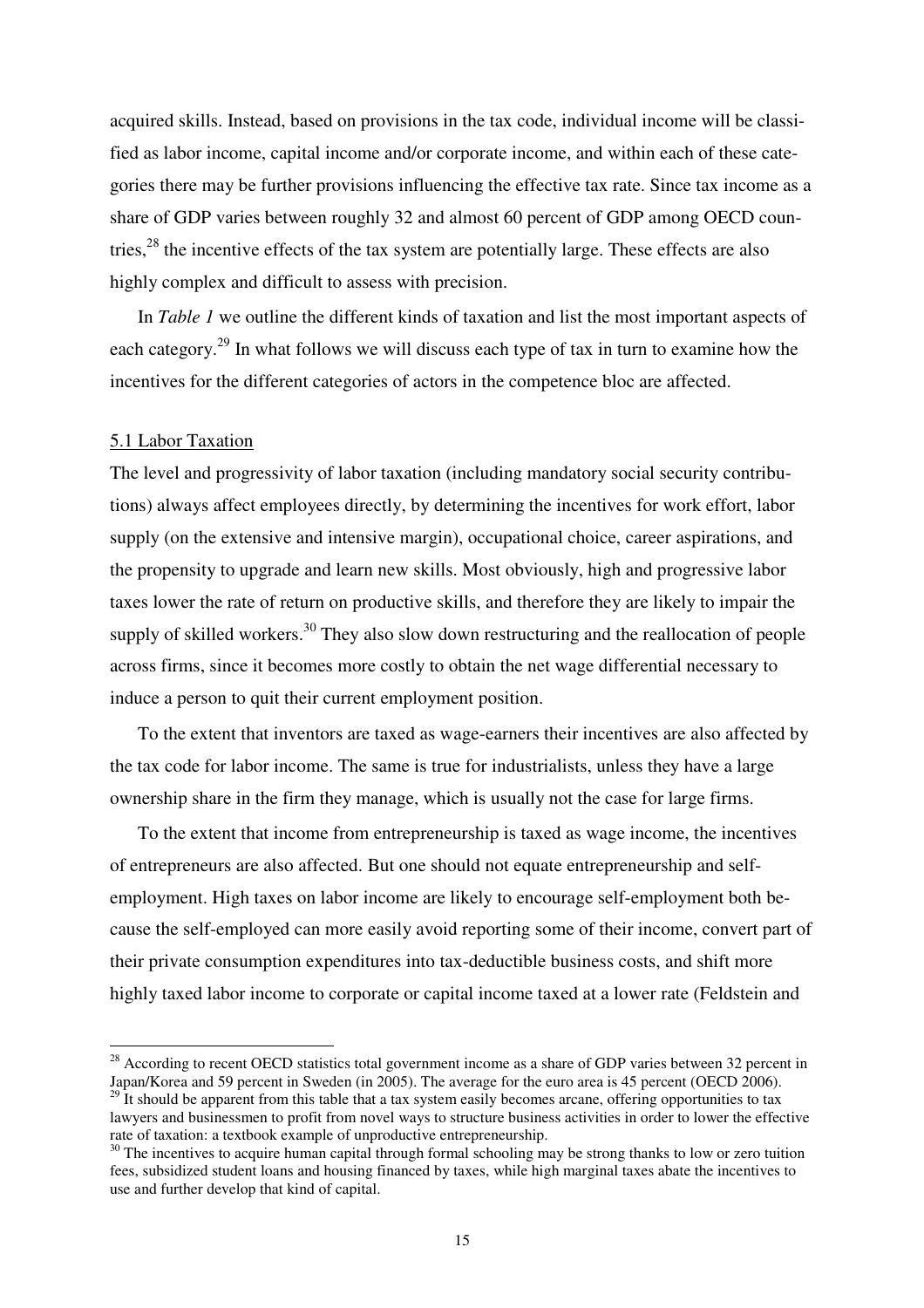Slemrod 1980). These mechanisms are likely to both affect the selection of individuals who become self-employed and to discourage growth beyond a certain threshold level where it becomes more difficult to exploit these tax-avoidance strategies. $31$ 

# *Table 1* Different Types of Taxes with an Impact on the Actors in the Competence Bloc.

#### *Labor taxation*

- level and degree of progressivity
- EITC/exemptions
- social security contributions
	- level and degree of actuarialness – capped/non-capped

# *Sales/VAT*

- level
- degree of uniformity
- exemptions

# *Taxation of stock options*

- capital or labor income
- tax on realized or imputed gain
- differences based on holding period
- effect of employment clause

#### *Taxation of current capital income*

- level and degree of progressivity
- dividends
- interest income
- exemptions

# *Taxation of capital gains*

- level and degree of progressivity
- differences across assets
- differences based on holding period
- exemptions

# *Taxation on asset holdings*

- level and degree of progressivity
- wealth tax
- property tax
- inheritance tax
- exemptions

*Taxation of savings* 

- level and degree of progressivity
- differences across instruments
- preferential treatment of pension savings
- differences across actors

# *Corporate taxation*

- level and degree of progressivity
- statutory rate/effective rate
- S-corporations or other measures to eliminate two-tier taxation
- accounting measures to lower effective taxation
- treatment of holding companies – domestic/foreign
- single- or multi-level taxation

# *Taxation at owner's level*

- level and degree of progressivity
- differential across types of owner
- exemption levels/threshold effects

*Degree of symmetry in the tax treatment of business profits and losses* 

- against other types of income
- against future profits
- effect of progressivity

*Taxation of venture capital and private equity activity* 

- tax treatment of managers' and partners' income
- taxation at one or several layers

*Note*: For all types of taxes it matters whether nominal or real incomes are taxed.

 $\overline{a}$  $31$  See Asoni and Sanandaji (2007) for a formal analysis of these effects.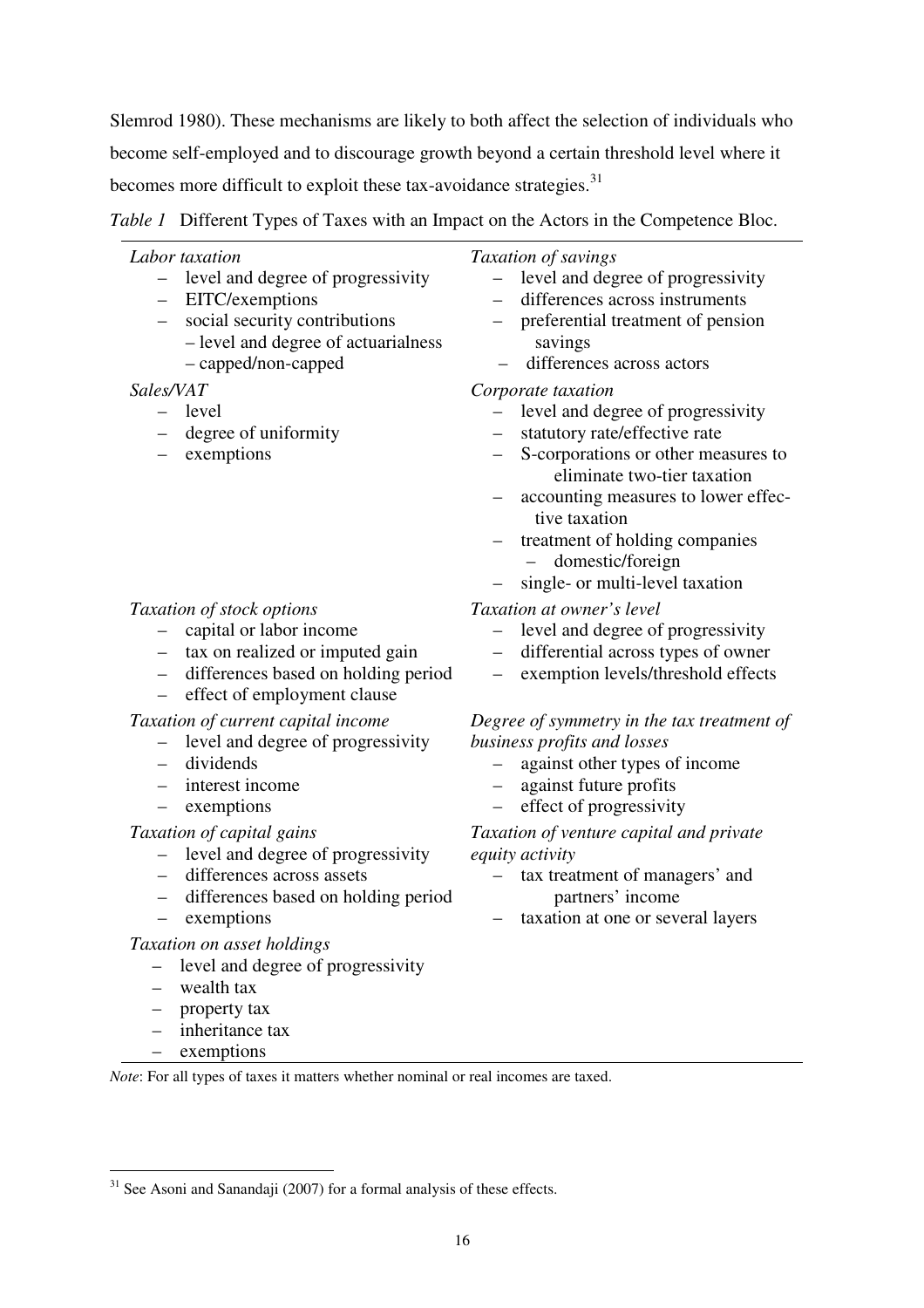In other words, high labor taxation may induce people to become self-employed, but it is likely to weaken their incentives to develop HGFs. But this conclusion is still too simplistic. From a tax perspective entrepreneurial income can show up in many other forms: dividends, capital gains on equity and/or stock options, and as interest income on lending by the entrepreneur to her/his own business. Given the complexity of the tax code in a typical OECD country, the incentive effects of the tax system on entrepreneurs are highly multifaceted. Still, it is clear that some of the returns to entrepreneurial effort are taxed as wage income. The tax code may restrict the extent to which income accruing from closely held companies may be taxed as capital income.<sup>32</sup> In addition, some of the entrepreneurial function is carried out by employees without an ownership stake in the firm, and for them the labor tax schedule is always applicable.

The level and progressivity of labor income taxation also indirectly affect the industry structure from the demand side. A large percentage of all work, most notably household work, is performed outside the market. Cross-country comparisons of industry-level employment also point to considerable scope for substitution of certain economic activities between the market and non-market sectors (Rogerson 2006; Freeman and Schettkat 2005).

In a well-functioning, decentralized market economy, firms can be expected to detect and act upon the potential for starting new operations or expand existing ones, thereby creating job opportunities. But for many goods (e.g., high-tech products like computers), the higher price that results from taxation may cause the consumer to forego a purchase, or to buy a lower quality version of the good. This need not be the case with services – high labor taxes often induce the consumer to produce the service himself.<sup>33</sup> High rates of personal taxation tend to make it more profitable to shift a large share of the service production to the informal economy, in particular into the "do-it-yourself" sector.

As a result, the emergence of a large, efficient service sector competing successfully with unpaid work is less likely in countries with high rates of personal taxation. Consequently, important opportunities for commercial exploitation and entrepreneurial business development become less accessible. When services are provided by professionals, incentives emerge to invest in new knowledge, to develop more effective tools, to develop superior contractual

 $32$  This is true for Sweden, where the so-called 3:12 rules restrict how much of profits from closely held firms that can be taxed as dividends and not as wage income by the owners. See Agell et al. (1998), and Davis and Henrekson (2007).

<sup>&</sup>lt;sup>33</sup> This basic insight constitutes an important point of departure in recent work in the theory of optimal taxation. The theoretical results of Kleven Jacobsen et al. (2000) and Piggott and Whalley (2001) strongly suggest that the optimal tax structure involves a relatively low tax rate on those market-produced services that could alternatively be produced in the household sector. See also Jansson (2006).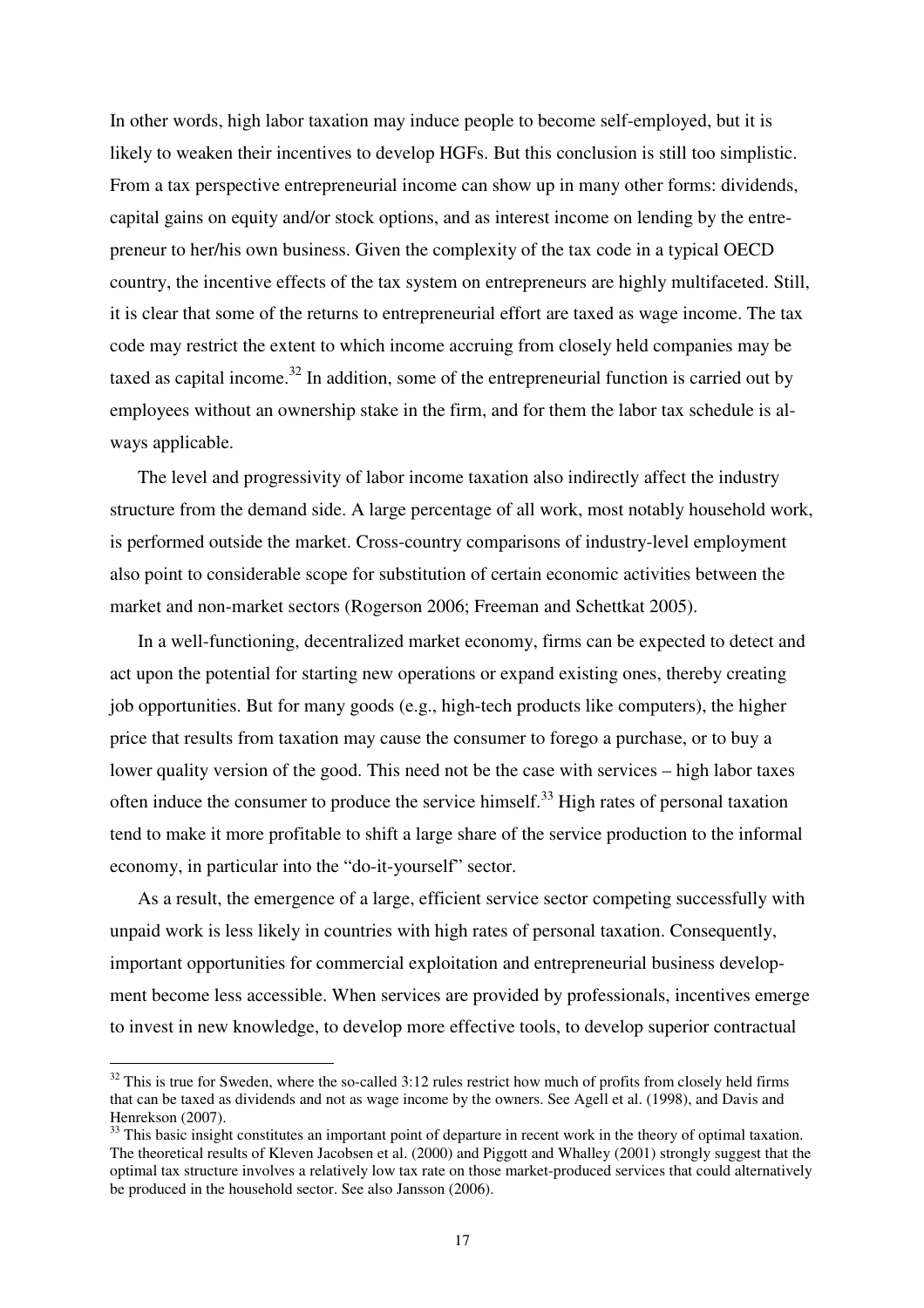arrangements, to create more flexible organizational structures and so forth. Put simply, higher rates of personal taxation discourage the market provision of goods and services that substitute closely for home-produced services. $34$ 

Thus, the tax burden on personal income steers consumer demand towards sophisticated material goods and low-priced goods that are complements to one's own time. In countries where the taxation of personal income is high the competent customers are therefore more likely to be either firms or public entities buying intermediate goods or individuals demanding goods that are difficult to produce in the household or in the underground economy.

#### 5.2 Sales tax/VAT

The incidence of commodity taxation generally falls on final domestic consumers, while intermediate goods and exports are exempted. Hence, the effects of these taxes on the actors of the competence blocs are similar to the effects of labor taxation. In some countries certain commodities such as personal services and merit goods are exempted or taxed at lower rates, while some goods (alcohol, energy etc.) are taxed more heavily. Generally, there is considerable differentiation in sales/VAT taxation across countries and commodity groups.

#### 5.3 Taxation of Stock Options

 $\overline{a}$ 

One mechanism to encourage and reward individuals supplying key competencies to a firm is the use of stock options. In ideal circumstances this can provide incentives that closely mimic direct ownership. This is likely to be most important for employed inventors, entrepreneurs and industrialists in certain industries where options are an effective response to agency problems.

The efficiency of stock options is highly dependent on the tax code. If gains on stock options are taxed as wage income when the stock options are tied to employment in the firm some of the incentive effect is lost. This is particularly true if the gains are subject to (uncapped) social security contributions and if the marginal tax rate is high.

The situation is very different if an employee who accepts stock options can defer the tax liability to the time when the stocks received upon exercise of the options are eventually sold. The effectiveness is further reinforced if there are no tax consequences to the employee upon the granting or the exercise of the option and if the employee is taxed at a low capital gains rate when the stock acquired through the exercise of the option is sold. In the latter case the

<sup>&</sup>lt;sup>34</sup> See Dew-Becker and Gordon (2008), Rogerson (2006) and Davis and Henrekson (2005) for assessments of these effects across OECD-countries.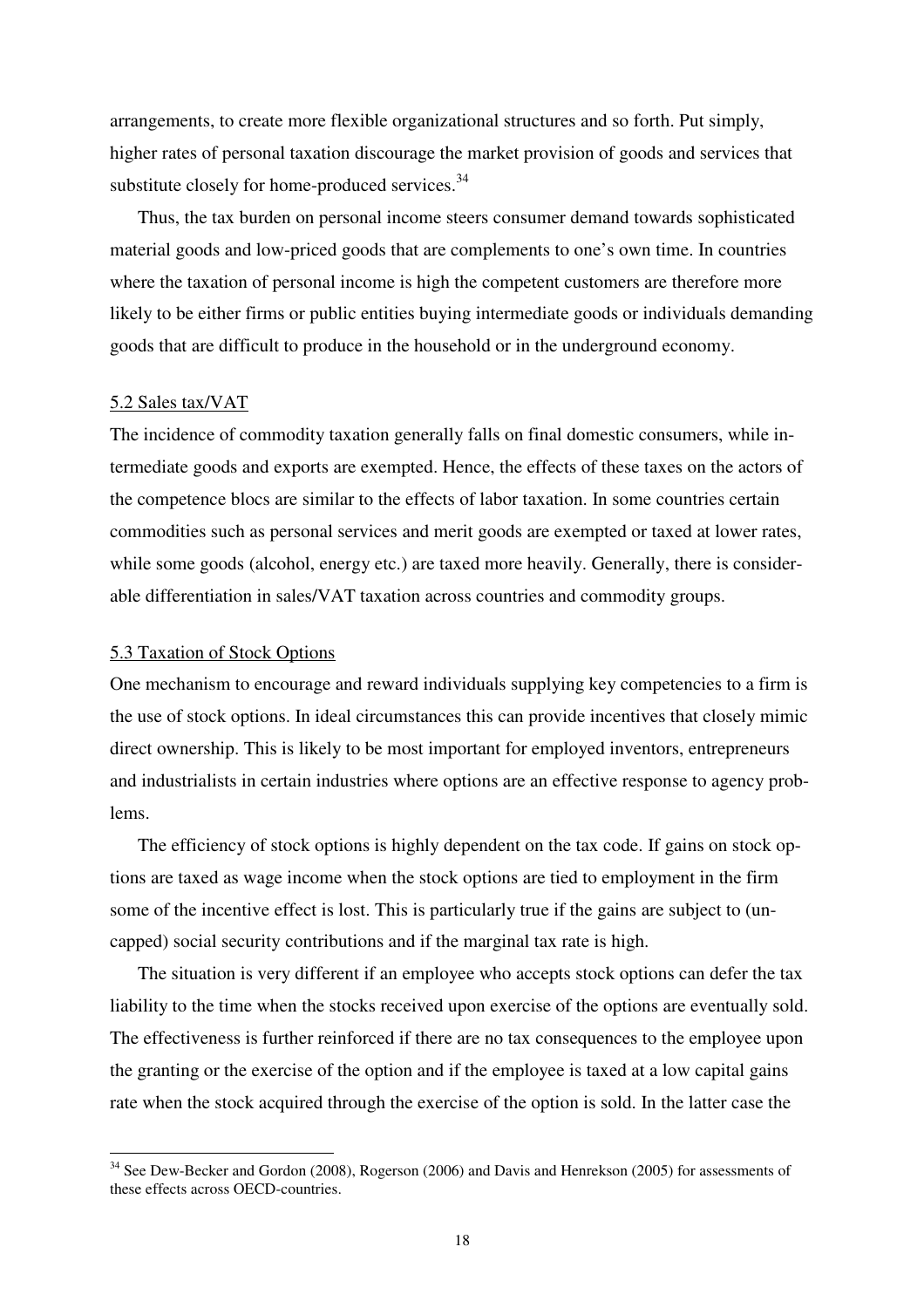tax risk of the options is pushed back to the government. This accomplishes two things: it increases the potential profit from the stock options and it allows budget-constrained individuals to sell stocks whenever they choose to do so. It is noteworthy that the U.S. changed the tax code in the early 1980s along the latter lines, which paved the way for a wave of entrepreneurial ventures in Silicon Valley and elsewhere (Misher 1984; Gompers and Lerner 2001).

#### 5.4 Taxation of Current Capital Income

Current capital income consists of interest income and dividends on equity holdings. Tax systems may differ in important respects here: (i) labor income and capital income can either be summed and taxed according to the same tax schedule, and if the income tax is progressive this may result in very high taxes on capital income, in particular if the tax rate applies to nominal as opposed to real returns; (ii) capital income can be taxed separately from labor income, either at a flat or progressive rate with or without inflation adjustment; (iii) dividends may be taxed at a lower rate reflecting the fact that dividends as opposed to interest payments is a tax-deductible business cost for the firm; (iv) the tax code may put restrictions on the payment of dividends to the owners of closely held firms in order to prevent active owners from converting labor income into capital income taxed at a lower rate.<sup>35</sup> Moreover, tax systems may differ as to whether deduction of interest payments is allowed (in real or nominal terms).

Hence, the tax code pertaining to current capital income has large incentive effects, especially for entrepreneurs and the functioning of secondary markets. In particular, if taxation is nominal and tax rates are high, the real rate of taxation can easily exceed 100 percent even at moderate inflation rates. On the other hand, this may be largely offset by tax deductibility of interest payments, and if certain investments are tax favored opportunities for tax arbitrage arise.<sup>36</sup>

#### 5.5 Taxation of Capital Gains

 $\overline{a}$ 

Most of the economic return from the successful building of an HGF comes in the form of a steeply increased market value of its stock rather than as dividends or large interest payments

 $35$  In this respect it is noteworthy that in the U.S. dividends in the so-called S-corporations are only taxed at the level of the owner's personal income tax (Cullen and Gordon 2006).

<sup>&</sup>lt;sup>36</sup> Fukao and Hanazaki (1987) provide systematic evidence of such effects for OECD countries in the 1970s and 1980s.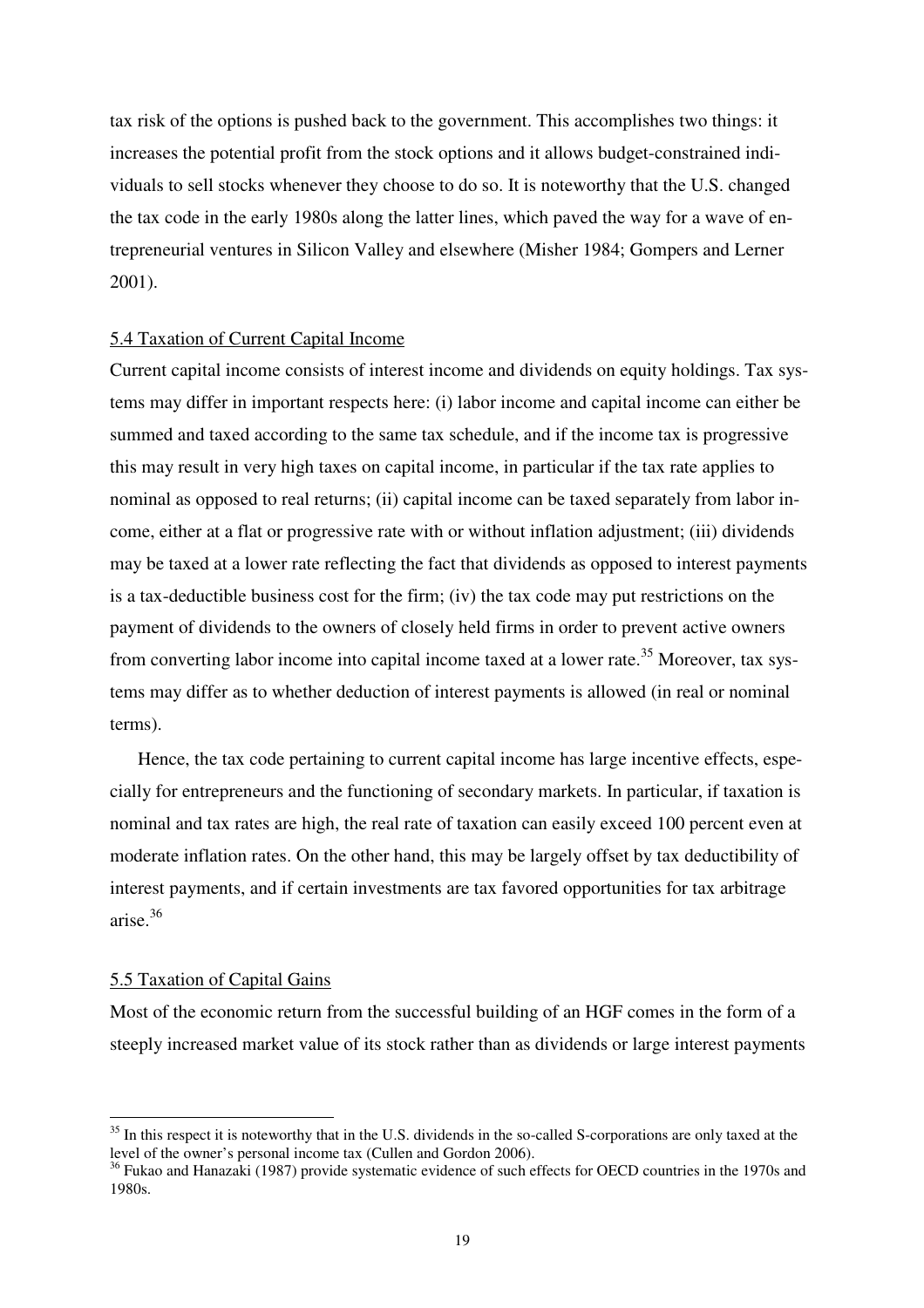to the owners. As a result, the taxation of capital gains on stock holdings has large effects on the incentives to create wealth through the fostering of HGFs.

There are large differences across countries and over time. In some countries the tax rate is zero or very low on capital gains on long-term holdings of equity, thereby providing strong incentives for entrepreneurs to create value by investing money and effort in their own business, and to give other key actors (industrialists and business angels) ownership stakes in the firm if their competencies are required. In other countries the reverse may be true, that is, the tax system penalizes owners of stock in closely held firms relative to owners of stock in listed firms in order to prevent owners of profitable small businesses from saving on taxes relative to the case where they are regular employees. $37$ 

Moreover, the capital gains tax may differ across different types of owners, where some types of owners, such as institutional investors and offshore trust funds, are taxed at lower rates than individuals. This is likely to spur an endogenous response in the ownership structure of the business sector towards the tax-favored owner categories. Generally, if individual stock holdings are disfavored relative to institutional holdings this affects the functioning of secondary markets, giving more effective control rights to fund managers and less to final owners.

#### 5.6 Taxation of Asset Holdings

 $\overline{a}$ 

There are several types of taxes levied on asset holdings where the tax is decoupled from the return. This is true for taxes on wealth, property and inheritance. In cases where these taxes are non-zero, the rules for how taxable wealth is assessed in the business sector are particularly important in our context. Successful entrepreneurs, venture capitalists and actors in secondary markets have been shown to be highly sensitive to these kinds of taxes.<sup>38</sup> In some systems corporate wealth may be exempted, which would spur investment in entrepreneurial ventures by key actors. Alternatively, corporate wealth may be taxed heavily, while other assets such as pension savings or art objects are exempted. Hence, taxes on asset holdings influence both the absolute and relative return on asset accumulation. In most cases where such taxes

 $37$  This is the case in Sweden, where the legislator is concerned that owners of closely held firms do not convert labor income to capital income by paying themselves dividends taxed at 30 percent rather than wages taxed at the marginal tax rate for labor income. The scope for dividend payments is therefore restricted to a relatively small percentage of the equity capital paid in by owners. Similar provisions raise the capital gains tax on small businesses (Agell et al. 1998). In recent years it has normally been 43 percent for small closely held firms instead of the regular 30 percent, since half of the capital gain is taxed as wage income.

<sup>&</sup>lt;sup>38</sup> See Rosen (2005) for an overview. In Sweden the emigration of successful entrepreneurs was extensive due to very high effective taxes on wealth and inheritance, particularly during the 1970s and the 1980s (Lindqvist 1990).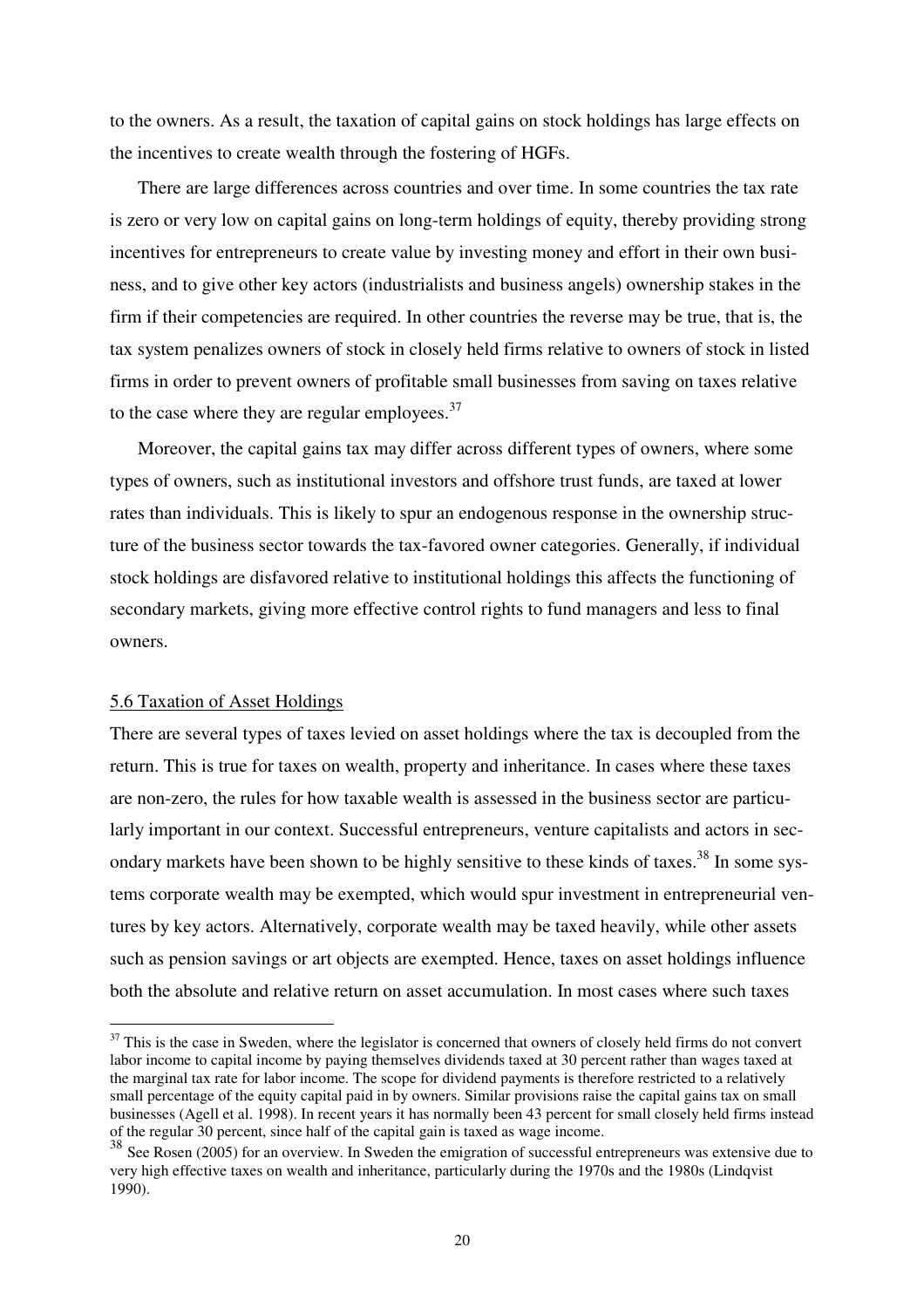are levied the calculations are complicated; certain assets may be exempted and the imputed value used as the basis for assessments may be far below the market value.

#### 5.7 Taxation of Savings

Given the level of wealth or national savings, the composition of national savings is not neutral in its impact on entrepreneurship and small business development. The manner in which savings are channeled to various investment activities influences the type of business organization that can obtain credit. Pension funds, for example, are less likely to channel funds to entrepreneurs than business angels or venture capital firms. Hence, if the government forces individuals to carry out large part of their savings through a national pension fund system, small business credit availability will suffer relative to an alternative policy and institutional arrangements that allow for greater choice by individuals regarding their savings and investments. But apart from such forced measures the tax system may provide forceful incentives regarding the level and channeling of savings.

Often savings in the form of life insurance are tax favored relative to other forms of savings. Insurance premiums may be tax deductible against current wage income, and the yield may not be subject to taxation until it is paid out. If financial assets are subject to wealth tax, this rarely applies to pension savings. Normally, pension savings can neither be bought back by the policy holder nor can it become available until a higher age. Returns on savings in mutual funds may be taxed differently than savings in individual securities, in particular with regard to capital gains taxation where a change in the asset composition made by the investment fund has no tax consequences, while the same changes in the case of direct asset holdings could result in the payment of capital gains tax. These and other similar provisions in a country's tax code provide incentives to channel financial savings into institutions where it gets locked in for extended periods of time. Even if the institutions that handle the savings are not subject to any restrictions regarding their portfolio choice, these institutions cannot substitute for individual equity capital in early phases of firm development.

A tax system that encourages reliance on savings schemes that escape capital taxation typically restricts the owner's control of the assets. In this way, the tax treatment of financial assets and property encourages the accumulation of illiquid assets controlled by large financial institutions rather than assets under the direct control of the owner. Personal financial assets with these characteristics cannot be used by the asset holder as working capital in an existing owner-operated business or to start a new owner-operated business. In particular, this

21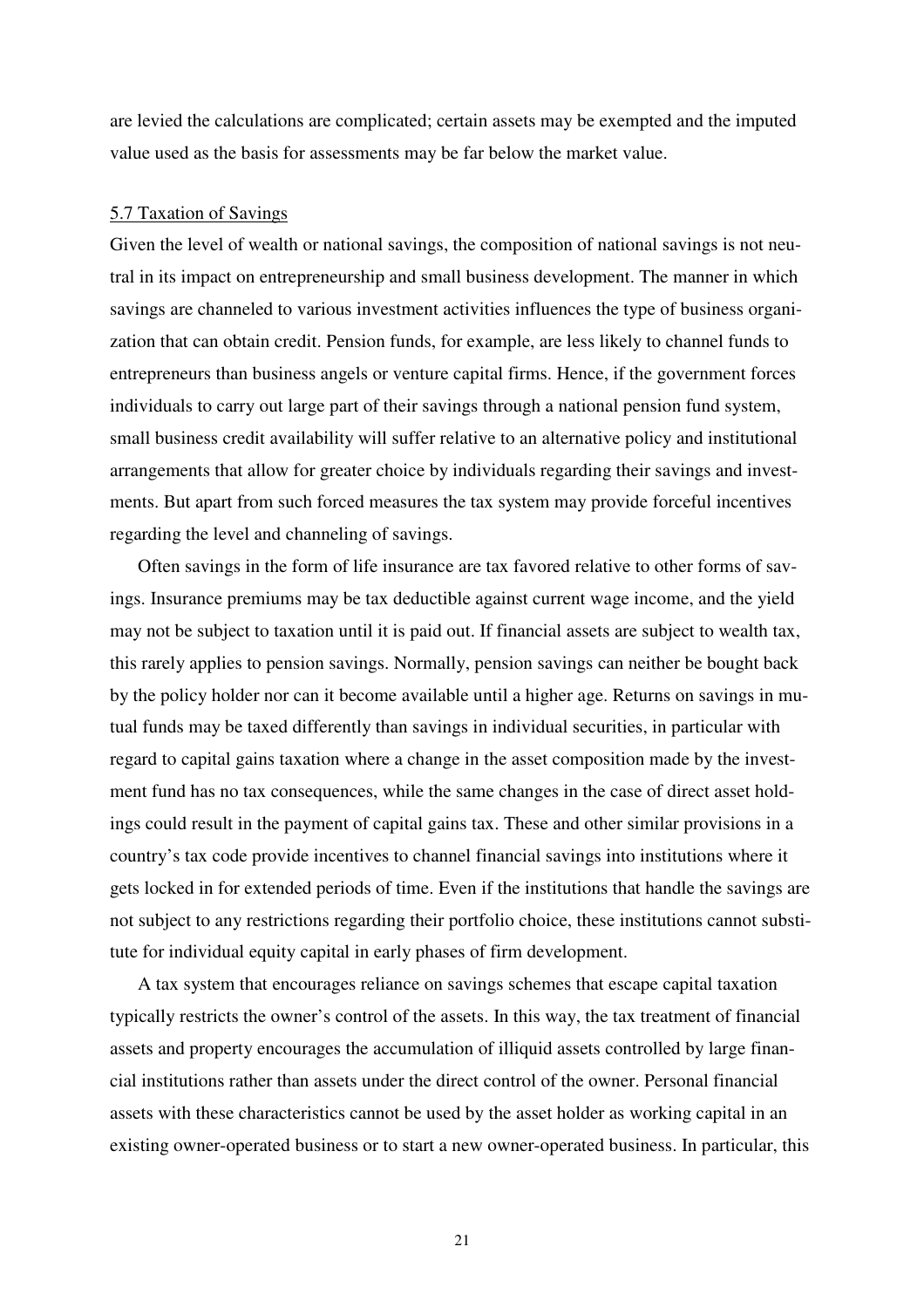would affect entrepreneurs and venture capitalists and, hence, the generation and early growth of HGFs.

If entrepreneurial talent and venture capital competence are unevenly distributed, policies that decrease the likelihood that the entrepreneurially talented and those with talent for being venture capitalists are equity constrained are likely to be beneficial. The only really efficient means of increasing this likelihood is to pursue economic policies that promote private wealth accumulation across the board, and in forms that do not preclude or severely circumscribe that the wealth may be used as equity in entrepreneurial ventures.<sup>39</sup>

#### 5.8 Corporate Taxation

Corporate tax rates have come down from very high levels, following extensive tax reforms throughout the OECD countries in the 1980s. Cross-country variations in the statutory corporate tax rates, however, remain large, exceeding 50 percent in Germany while no higher than 24 percent in Ireland and 18 percent in Hungary. Still, there was no correlation  $(r = -0.07)$ between the statutory rate and corporate tax payments as a share of GDP, and Germany combined the highest tax rate and the lowest aggregate tax payments (OECD 2004b). In *figure 2* the relationship between the statutory corporate tax rate and government revenue from corporate taxation in 28 OECD countries in 1980–2006 is displayed. In fact, a 1 percentage point higher statutory rate is associated with 0.027 percent lower revenue from corporate taxes as a share of GDP (significant at the  $1\%$  level). The discrepancy between statutory and effective corporate income tax rates results from mechanisms such as tax-reducing depreciation rules, inventory valuation rules, and other more *ad hoc* tax reductions that may be country or industry specific.<sup>40</sup> Seen from the perspective of the individual firm, opportunities for lowering the effective tax rate induce behavioral responses by firms, and to the extent that these opportunities differ depending on firm and industry characteristics, effects on HGFs can be expected.

# *Figure 2* Corporate Tax Rates and Corporate Tax Payments as a Share of GDP in 28 OECD Countries, 1981–2006 (percent).

#### Enclosed

*Source*: Statutory tax rates are from *OECD Tax Database, PART II. Taxation of Corporate and Capital Income* (www.oecd.org/dataoecd/26/56/33717459.xls) and tax revenue from *SourceOECD: Revenue Statistics of OECD Member Countries Database*.

 $39$  Pelikan (1988) provides forceful arguments supporting this view.

<sup>&</sup>lt;sup>40</sup> See, e.g., King and Fullerton (1984) and the studies contained therein.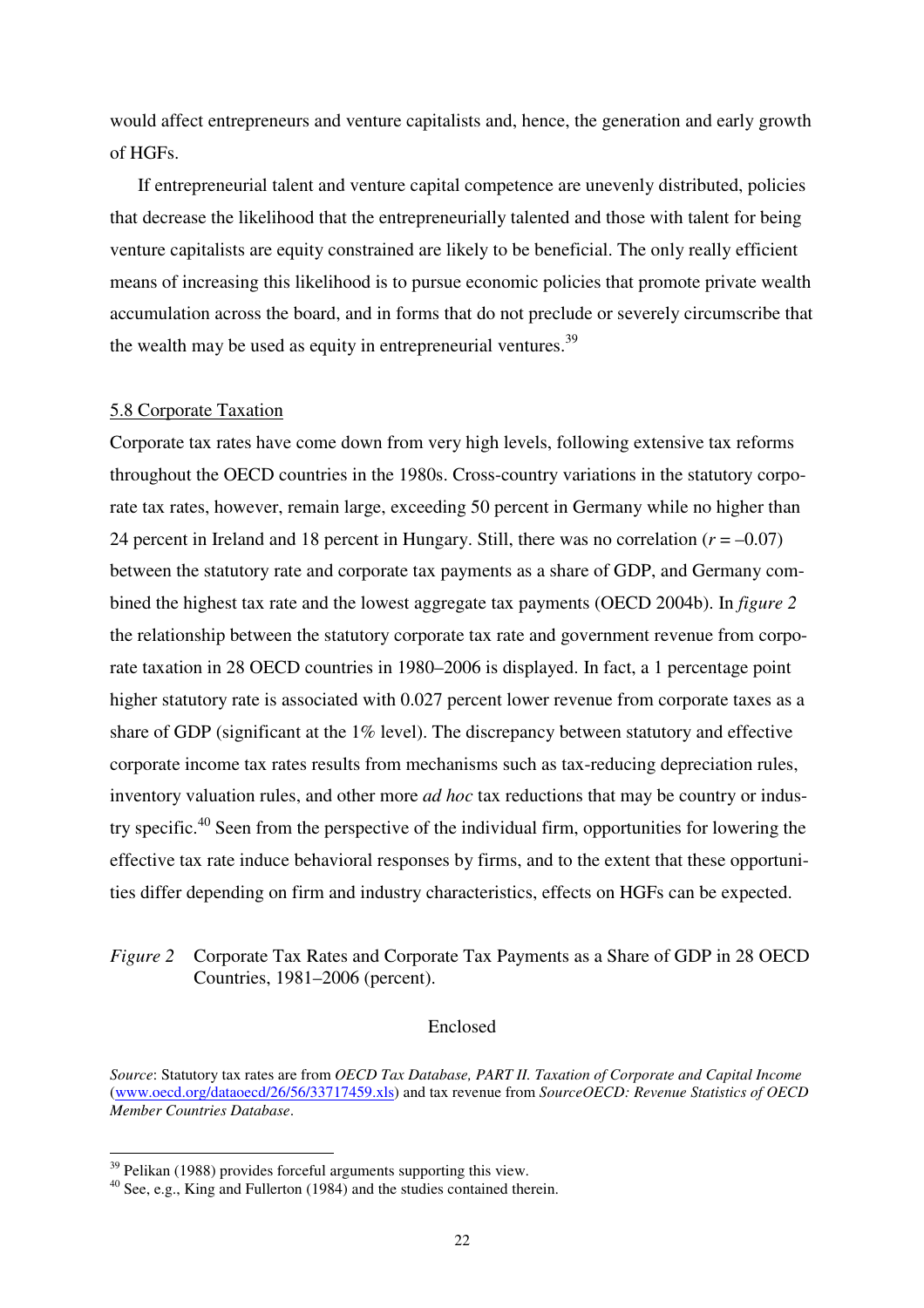Taxes on business profits are not limited to the corporate level. Account needs to be taken of all taxes including the owner's level and differences arising because of different sources of finance. In particular, for our purposes it is important to highlight whether there are any differences between small individually owned firms (incorporated or unincorporated) and institutionally owned firms, which are either listed or unlisted.

#### 5.9 Taxation at the Owner's Level

 $\overline{a}$ 

Estimating, in real terms, the size of the marginal tax burden faced by private firms for investment in real capital is a painstaking task requiring that we consider the overall effects of several different taxes, such as corporate taxation with its specific rules for depreciation and valuation, as well as the taxation of interest income, dividends, capital gains, and wealth. In addition, we need to take into consideration how these tax schedules differ across different types of investors. A correct estimate of the tax burden must take into consideration what type of real capital the firms invest in, how these investments are financed, who the firm's owners and creditors are, and in what industries the investments are made. Estimates have been made for a number of countries using the methodology developed by King and Fullerton (1984).

We will use the Swedish tax system to illustrate how tax shedules affect HGFs. *Table 2*  presents effective marginal tax rates for different combinations of owners and sources of finance for Sweden in 1980 and 1994. Three categories of owners and sources of finance are identified, and the effective marginal tax rate is calculated assuming a real pre-tax rate of return of 10 percent. A negative number means that the real rate of return is greater after tax than before tax.

The table highlights several aspects of the tax system that are potentially important determinants of HGF activity. First, in 1980 debt financing received the most favorable tax treatment and new share issues the least favorable treatment. Second, the taxation of households as owners was much higher than for other categories. In fact, more than 100 percent of the real rate of return was taxed away for a household buying a newly issued share. Third, tax-exempt institutions benefited from a large tax advantage relative to the other two categories of owners. Tax-exempt institutions had a substantial relative tax advantage throughout when investing in newly issued shares.<sup>41</sup> Fourth, insurance companies were in an intermediate position in terms of effective taxation. As shown by Davis and Henrekson (1997) the tax system favored

<sup>&</sup>lt;sup>41</sup> Tax-exempt institutions by definition pay no tax on interest receipts, dividends or capital gains. This category includes charities, scientific and cultural foundations, foundations for employee recreation set up by companies, pension funds for supplementary occupational pension schemes, and the National Pension Fund.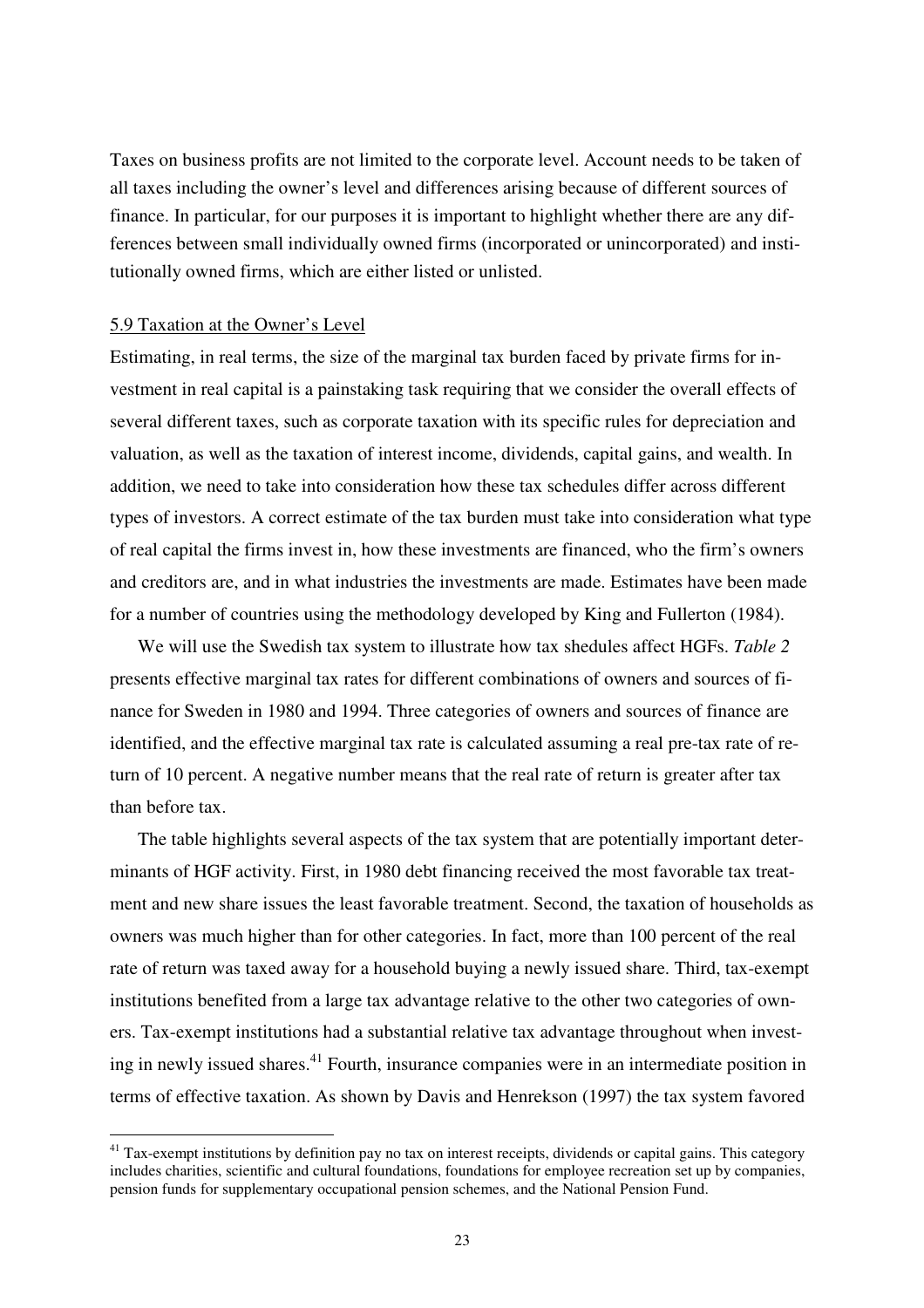large and old manufacturing firms. By implication a tax system of this type penalized many of the key attributes characterizing HGFs. Distortions of such magnitudes most certainly had a negative effect on the functioning of competence blocs and the capability of fostering rapidly growing firms, in particular entrepreneurs, venture capitalists, actors in secondary markets and HGFs in their infancy are likely to be negatively affected.

|                         | Debt       | New share  | Retained   |
|-------------------------|------------|------------|------------|
|                         |            | issues     | earnings   |
| 1980                    |            |            |            |
| Households              | 58.2       | 136.6      | 51.9       |
| Tax exempt institutions | $-83.4$    | $-11.6$    | 11.2       |
| Insurance companies     | $-54.9$    | 38.4       | 28.7       |
| 1994                    |            |            |            |
| Households              | 32.0/27.0† | 28.3/18.3† | 36.5/26.5† |
| Tax exempt institutions | $-14.9$    | 21.8       | 21.8       |
| Insurance companies     | 0.7        | 32.3       | 33.8       |

*Table 2* Effective Marginal Tax rates for Different Combinations of Owners and Sources of Finance in Sweden, 1980 and 1994 (real pre-tax rate of return =  $10\%$ ).

*Note*: All calculations are based on the actual asset composition in manufacturing. The following inflation rates were used: 1980: 9.4%, 1994: 3%. The calculations conform to the general framework developed by King and Fullerton (1984). The average holding period is assumed to be 10 years. A negative tax rate implies that the rate of return after tax is greater than before tax. For instance, a tax rate of –83 percent for a debt-financed investment owned by a tax-exempt institution in 1980 tells us that a real rate of return of 10 percent before tax becomes 18.3 percent after tax.

*Source*: Södersten (1984) and calculations provided directly by Jan Södersten.

 $\overline{a}$ 

A series of tax reforms from 1985 until 1994 entailed a substantial "leveling of the playing field" for different types of owners and sources of finance. The tax changes of 1993–94, primarily the abolishment of wealth tax on unlisted stocks and taxation of dividends at the investor level, and the lowering of capital gains taxation to 12.5 percent, brought about a dramatic leveling of taxation for different owners and different means of finance compared to the situation in 1980. Taxation on financing by owner equity, regardless of whether it takes the form of a new issue of shares or of earnings plowed back into the firm, became largely the same for households as for other categories of ownership.<sup> $42$ </sup> This should have a positive effect on the generation and growth of HGFs, according to our analysis.

 $42$  These rules were only in place for one year, and the differential across owner categories and sources of finance increased again in 1995 when taxation of dividends at the investor level was reintroduced and the capital gains tax was raised to 30 percent.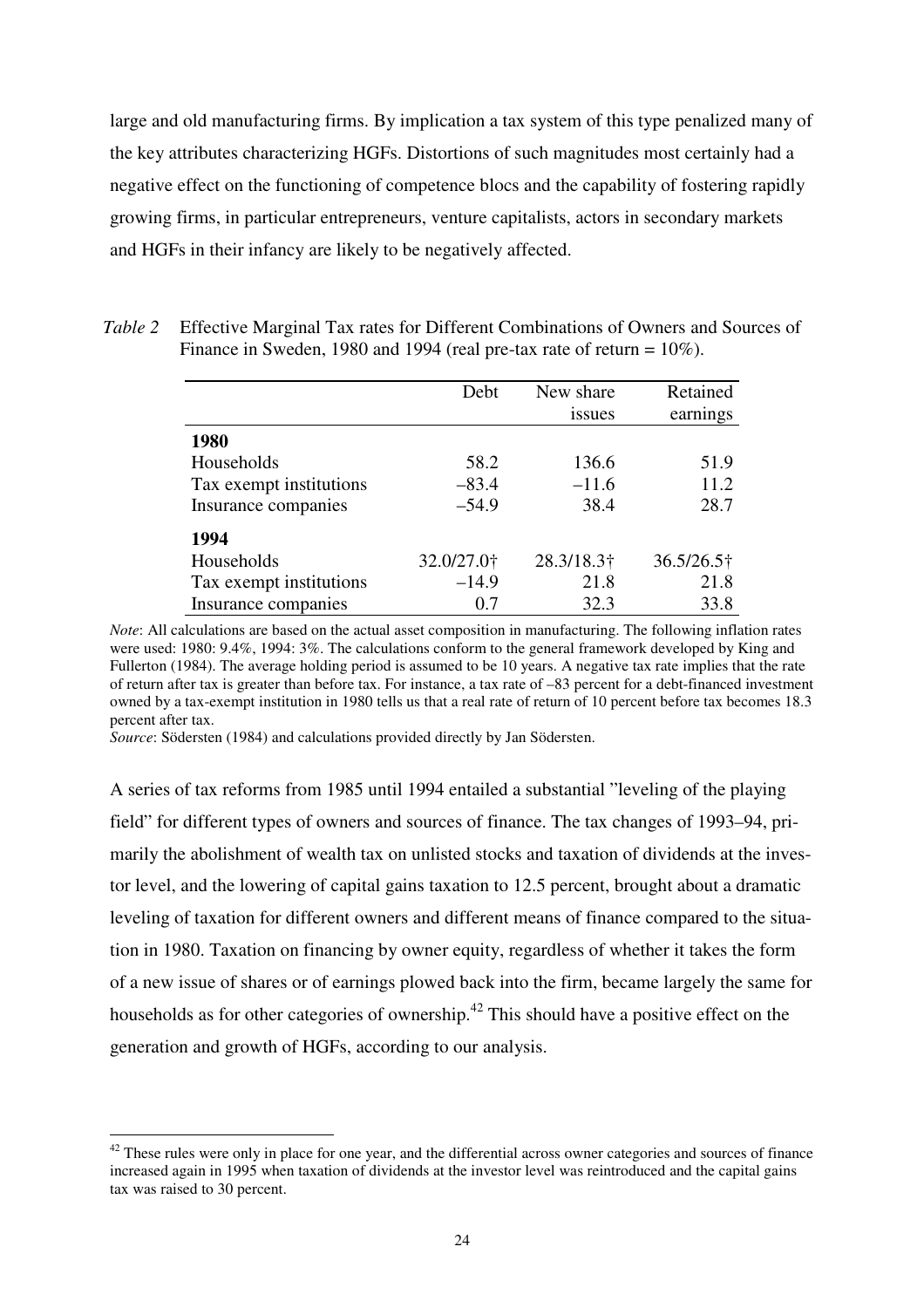#### 5.10 Symmetry in the Tax Treatment of Business Profits and Losses

It has been argued that governments can provide insurance for business owners by taking part of profits in good times and offsetting losses in bad times (Domar and Musgrave 1944; Sinn 1996). If individuals are risk averse, such insurance encourages the risk-taking central to all entrepreneurial activity, not least HGFs.

A number of arguments have been put forward to counter this proposition. For instance, it is not valid under progressive taxation and, under most tax codes, losses can only be offset against future profits. It could well be that misdirected forms of insurance only serve to encourage new business ventures among those who are not entrepreneurs (de Meza, 2002).

In this respect there are also large differences across countries. For instance, Cullen and Gordon (2006) show that the asymmetry in the tax treatment of business profits and losses is greater in Sweden than in the U.S. $^{43}$  In the U.S., the asymmetry actually runs the other way in in some cases. Cullen and Gordon write: "For individuals in the top bracket, risk taking in start-up firms is heavily subsidized in the U.S., but tax penalized in Sweden."

The usual tax asymmetry discourages risk-taking activities even for risk-neutral owners. Since startup activities are often risky, this effect is stronger for new firms than for incumbents. This difference is aggravated to the extent that small firms have more volatile profit streams and fewer opportunities to apply losses in some units to reduce taxes on the gains accruing to other units. For closely held firms, the disincentive to pursue risky activities is even stronger insofar as risk-averse owners have much of their wealth tied up in the firm. As regards the previously reported evidence that HGFs tend to be young, it is conceivable that such a policy has negative effects on entrepreneurial activities in general and HGFs in particular.

#### 5.11 Taxation of Venture Capital and Private Equity Activity

 $\overline{a}$ 

As explained in section 2 venture capitalists (VC) often fill a crucial role in the development of a small entrepreneurial high-growth venture by converting high-risk opportunities to a more acceptable risk level through portfolio diversification, and adding key competencies that the firm may be lacking. This is achieved by means of developing arrangements that align the incentives of the three actors – investors, venture capitalists and entrepreneurial start-ups (Zider 1998; Gompers and Lerner 2001). The extent to which this is possible is also largely governed by the tax code for stock options, capital gains, and whether pension funds are al-

<sup>&</sup>lt;sup>43</sup> Asymmetry refers to a situation whereby the effective tax rate on business profits is greater than the fraction of business losses shared by the government through the tax system.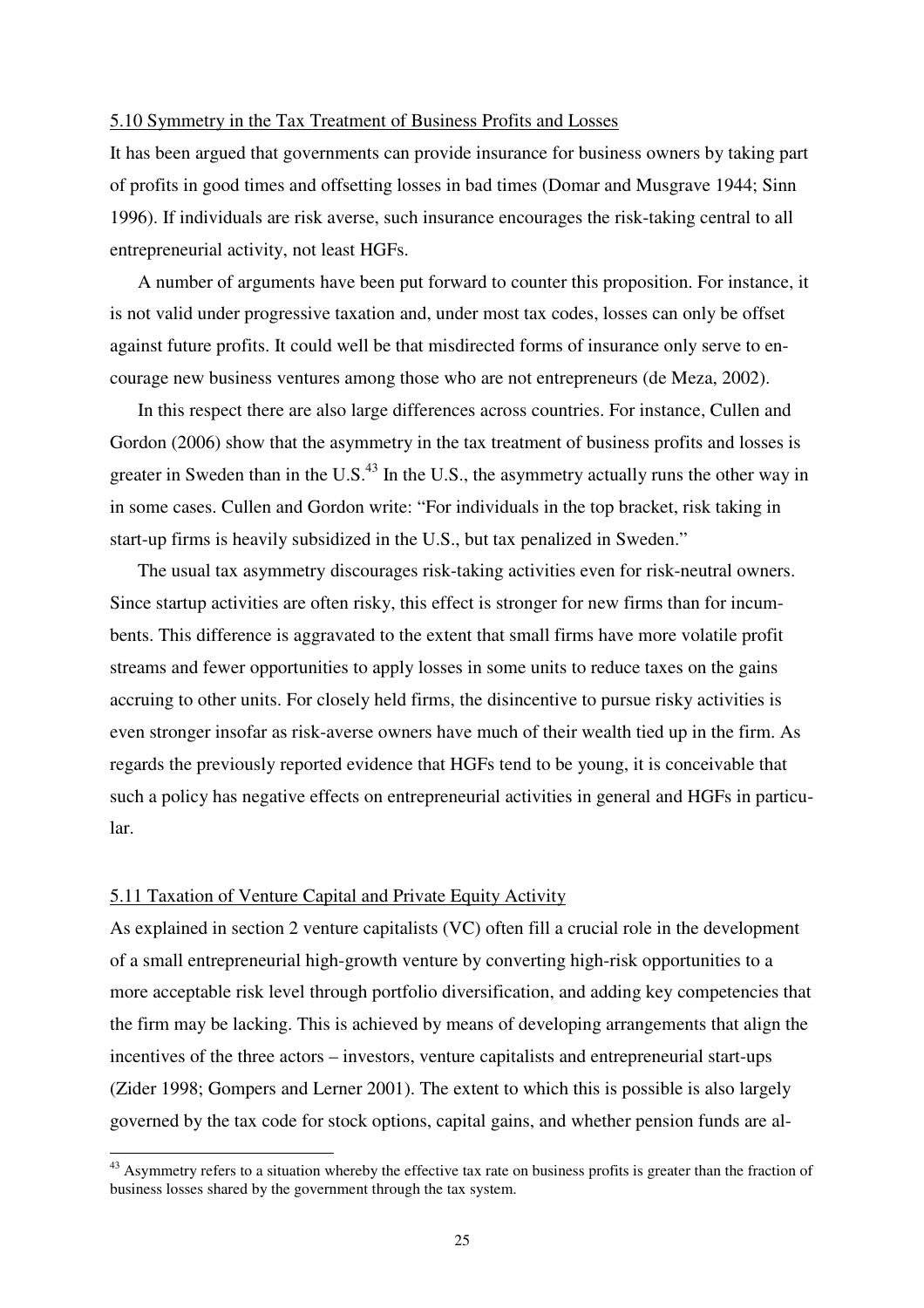lowed to invest in high-risk securities issued by small or new companies and venture capital funds.

VC firms hardly ever participate in the earliest stages of the development of new high-risk concepts that eventually make it to the stage of successful commercialization. The earliest financial support is likely to come from affluent friends or relatives, or from wealthy individuals who have already become rich from similar earlier ventures. The tight screening and close monitoring of the firm's progress by these financiers sharply reduce the moral hazard problems.<sup>44</sup> Venture capitalists would have far fewer companies to finance if it were not for these "business angels". The same is true for actors in secondary markets, notably private equity (PE) firms, but here it is about aligning incentives of investors, private equity partners and the industrialists in charge of the acquired firms.<sup>45</sup>

The tax systems of many countries evolved before complicated ownership structures involving VC/PE financing even existed.<sup>46</sup> Sophisticated mechanisms were needed to provide high-powered incentives for a number of actors in addition to the final equity holders. In fact, the modern VC industry in the U.S. could not evolve until the tax system was changed in key respects: sharp reductions in the capital gains tax, stock option legislation of 1981 that made it possible to defer the tax liability to the time when the stocks were sold rather than when the options were exercised, and new legislation in 1979 allowing pension funds to invest in highrisk securities issued by small or new companies and venture capital funds (Fenn et al. 1995).

In the U.S. investments by venture capital firms are taxed at low rates. The returns that venture capitalists receive when the companies they help build are sold (so-called carried interest) are taxed at the 15 percent capital gains rate. For the founders of the startup the capital gains tax rate may be half of that level (up to a high cap), since half of the gains is tax exempt if the stock has been held for at least five years.

In Sweden, by contrast, domestically domiciled VC and PE firms are at a disadvantage relative to other firms. Until 2003 dividends were taxed threefold: at a rate of 28 percent in both the firm itself and the VC firm and, when applicable, at 30 percent at the owners' level. Since 2003 there is no taxation at the level of the VC or PE firm as long as it owns 10 percent of the firm in question. Also, business angels that take active part in the management of the firms in which they invest are taxed at a higher rate. Active owners of unlisted firms are taxed

 $44$  The reader who is interested in exploring these aspects in depth is referred to Landström (2007) and the articles contained therein.

 $5$  See Wright (2007) and Prowse (1998).

<sup>&</sup>lt;sup>46</sup> VC and PE ownership involves several layers of ownership: Private ownership stake by founders and key personnel, ownership share by VC/PE firm, ownership stake by VC/PE partners (often indirect), investor stake in the VC/PE fund and final beneficiaries of institutions investing in VC/PE funds.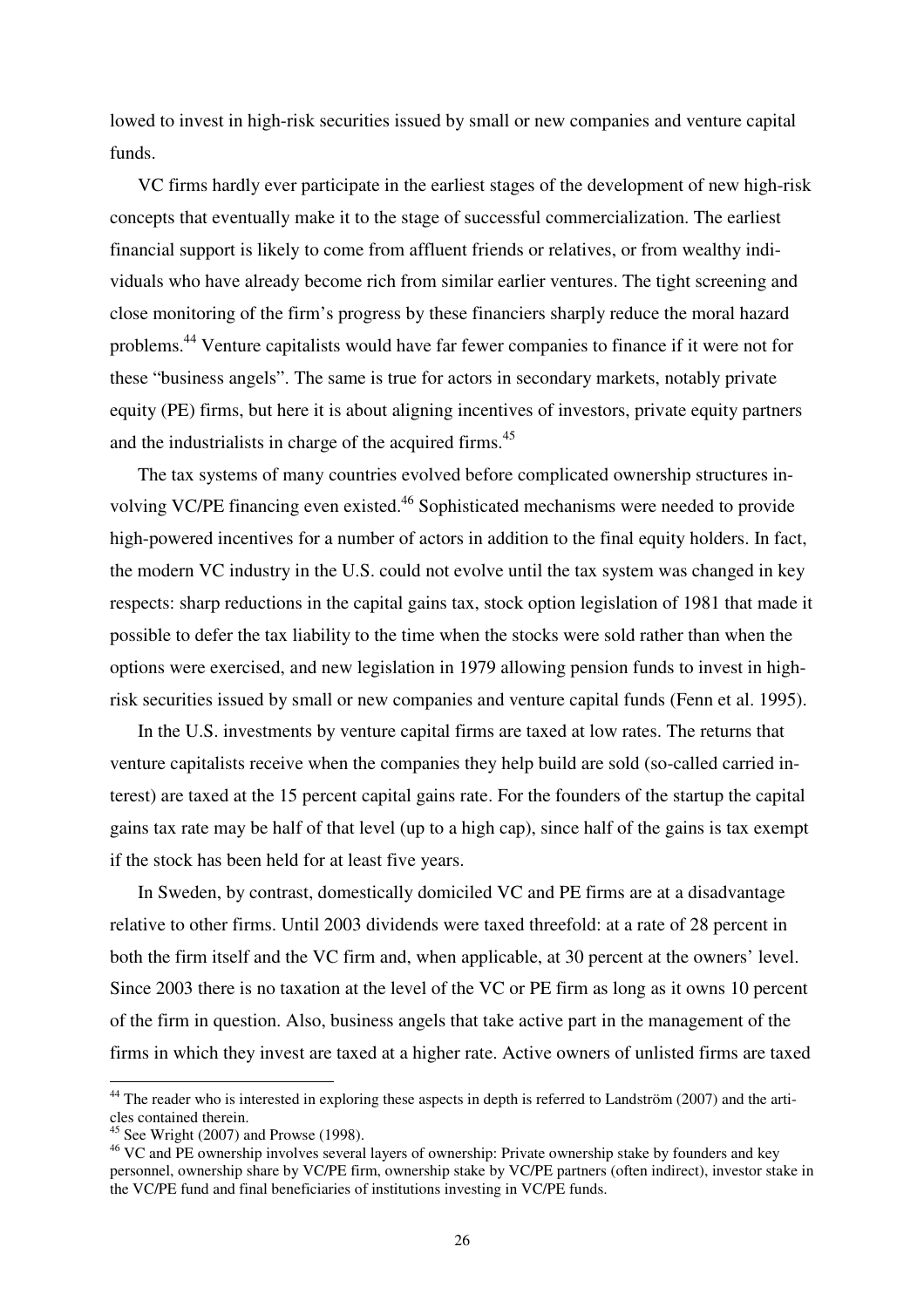at higher rates than passive owners in that dividends above a fairly moderate threshold is taxed as wage income, and capital gains are also largely taxed as wage income and not as capital income. Likewise, the income of the general partners in VC firms and income from and stock options tied to employment are taxed as wage income. Thus, the high rates of taxation of entrepreneurs, general partners of VC firms and the owners of the VC firms or the business angels result in a substantial reduction in the after-tax return on activities typical of VC firms in the U.S.

On the other hand, the Swedish VC and PE industries have developed offshore ownership structures that are very tax efficient, but where the thresholds are high and transparency is low or negligible. More generally, taxation of the VC and PE industries should be evaluated in the light of the extent to which venture capital and private equity firms can operate from offshore tax havens. A tax code providing generous opportunities for such behavior offers a safety valve to circumvent onerous taxation, but it also puts VC and PE firms at an advantage relative to other actors (stockholders of publicly listed firms, family owners etc.) including individual entrepreneurs.

Strategies for bridging the gap between founders of firms and external financiers, strategies differ considerably across countries (Bottazzi and Da Rin 2005). In the U.S., venture capitalists often buy out the start-up entrepreneur at an early stage in the life-cycle of the firm (Hellmann and Puri 2002). The entrepreneur loses control, but often becomes quite wealthy when the venture capitalist and the entrepreneur exit in an IPO (Gompers and Lerner 2001). Venture capitalists, and sometimes entrepreneurs, use the proceeds of IPOs to invest in new entrepreneurial ventures. In contrast, Swedish entrepreneurs often cling to control throughout their entire careers, showing a strong unwillingness to give up control rights to external financiers (Wiklund et al. 2003, Berggren et al. 2000). Greater emphasis on control rather than growth is consistent with the Swedish tax system, and it may be an important factor explaining the fact that few Swedish firms founded in recent decades have grown to large size. $47$ 

#### 5.12 Summary of the Effects of Taxation

 $\overline{a}$ 

In order to fully evaluate the effect of the tax system on the incentives for HGFs, it is necessary to take account of the overall effects of all taxes combined.

<sup>&</sup>lt;sup>47</sup> In 2004, among the 100 largest firms in Sweden, including firms formed by government and firms established by foreigners, there were 34 firms originally founded by Swedish entrepreneurs. The median year of establishment of these firms was 1908 and no one was founded after 1970 (Axelsson 2006).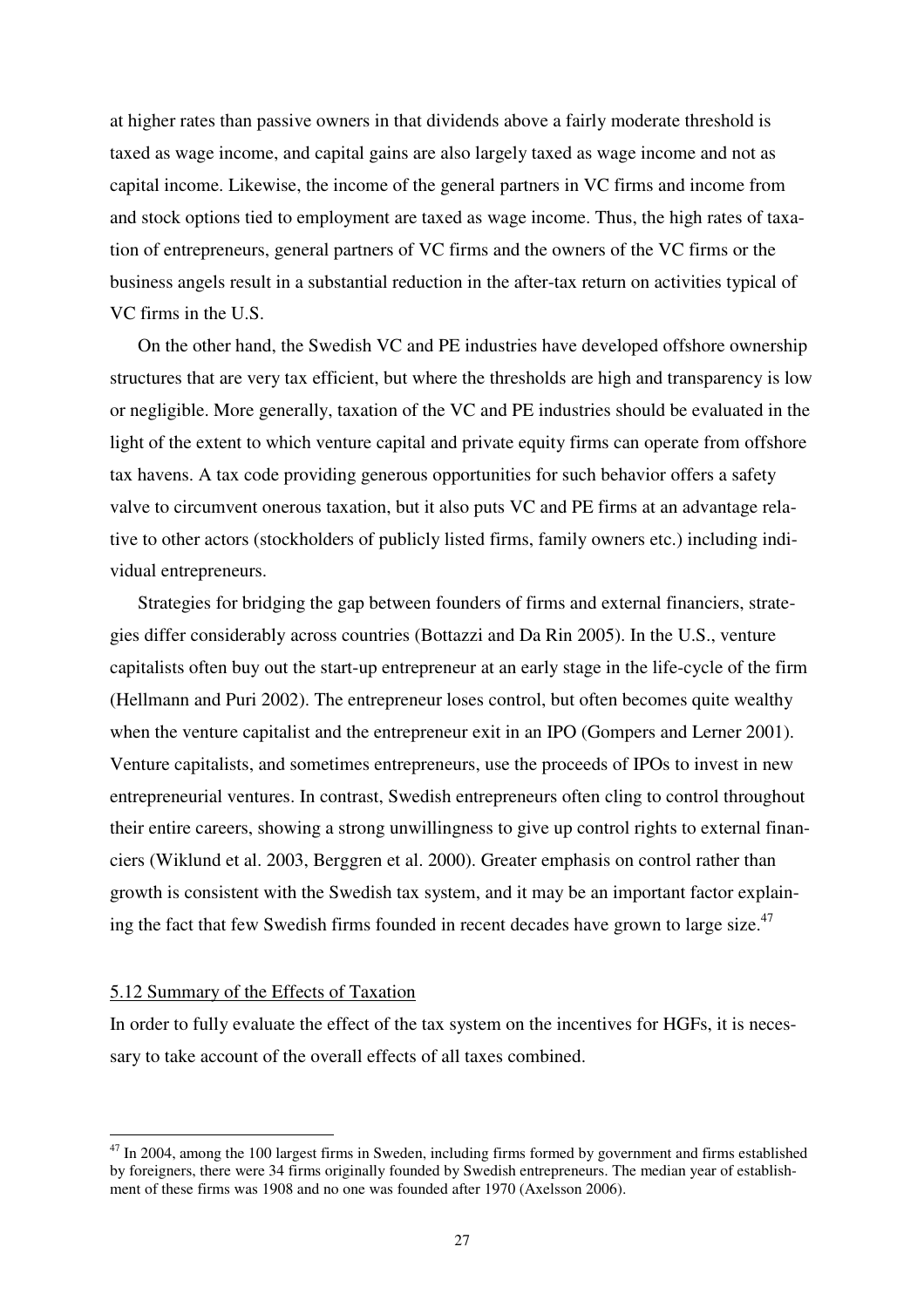Let us first consider the occupational choice decision of economic actors, i.e., whether to acquire and use any of the key competencies crucial for HGFs. It is clear from our analyses of the tax system that these choices depend on the complex interplay of a number of tax rates and tax code provisions, and the incentives for savings in general and in forms that are amenable to equity financing.

The analysis reveals that tax systems typically contain many asymmetries giving rise to distortions concerning, for instance, ownership and firm age, which is expected to have a negative effect on the functioning of competence blocs and the ability to generate HGFs. One illustration is given in *table 3*, which reports some important aspects pertaining to the taxation of shareholding in OECD countries. In some key respects it is clear that there is always a group of countries where taxation is zero, while this is not the case in the tax code of other comparable countries. Despite recent trends towards tax harmonization within the EU and the OECD, it is clear that there exist innumerable combinations of tax rates and tax provisions giving rise to different blends of ownership structure, financing structure, industry structure, size distribution of firms and employment dynamics across countries.

Even seemingly neutral taxation may give rise to distortions if, for instance, some actors and firms are more likely to be financially constrained, notably small firms.<sup>48</sup> Such examples are corporate taxation, taxation on savings and taxation on private wealth where small and young firms to a larger extent rely on retained earnings and private equity. In our view, this is an important determinant of cross-country differences in the prevalence of HGFs. Likewise, the regulatory (tax) burden is likely to fall more heavily on small and young firms (and hence on potential HGFs), since the concomitant administrative costs have a large fixed component that is unrelated to the size of the firm. This is recognized in a number of countries identifying the regulatory burden itself as an impediment to economic development, in particular for young and small firms (see, e.g., European Commission 2007). Many governments have therefore commissioned authorities to document and reduce the regulatory burden of (small) firms. The establishment of the Office of Advocacy within the U.S. Small Business Administration in 1976 is an early example. In the Lisbon agenda the European Union stated the ambition to reduce the regulatory burden of firms by 25 percent until 2011.

Our analysis of the effect of the tax system on incentives for HGFs leads to three conclusions:

(i) The tax system is likely to have far-reaching effects.

 $48$  See, for instance, Beck et al. (2005), and Angelini and Generale (2008).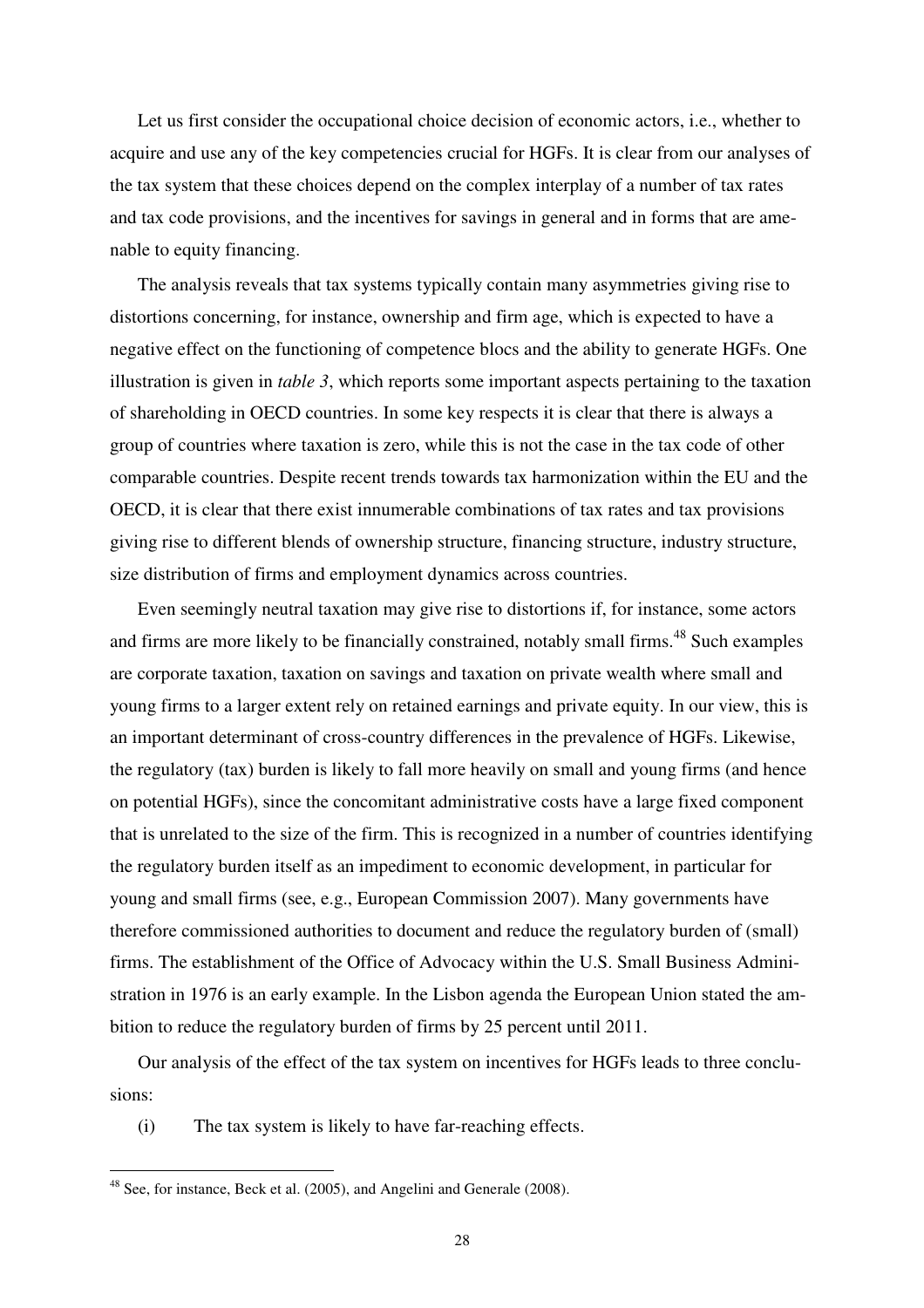- (ii) To identify the incentive effects for the key actors in the competence bloc, the tax code has to be examined at a detailed level. Hence, cross-country studies trying to explain differences in industry structure, the size distribution of firms, the prevalence of HGFs and the like by using raw tax rates or other aggregate tax-system indicators as regressors may be misleading.
- (iii) A number of common features of tax systems lead to large distortions, disfavoring infant HGFs, and hence have an expected negative effect on renewal, employment and economic growth.

A further summary of the effect of the tax system on the different actors in the competence bloc is provided in *table 4*.

| No or reduced<br>taxation of divi-<br>dends at the<br>owner level | No wealth tax      | Low wealth tax/<br>large exemptions<br>and/or low/no taxa-<br>tion of dividends | No capital<br>gains tax on<br>long-term hold-<br>ings | Capital gains tax<br>$> 0$ but $\leq 20\%$<br>on long-term<br>holdings |
|-------------------------------------------------------------------|--------------------|---------------------------------------------------------------------------------|-------------------------------------------------------|------------------------------------------------------------------------|
| Finland                                                           | Australia          | Finland                                                                         | Belgium                                               | Ireland                                                                |
| France                                                            | Belgium            | France                                                                          | Denmark                                               | Italy                                                                  |
| Greece                                                            | Denmark            | Luxemburg                                                                       | Greece                                                | Japan                                                                  |
| Italy                                                             | Greece             | Switzerland                                                                     | Korea                                                 | Luxemburg‡                                                             |
| Luxemburg                                                         | Ireland            | Spain                                                                           | Luxemburg                                             | Norway                                                                 |
| Norway                                                            | Italy              |                                                                                 | Mexico                                                | Spain                                                                  |
| New Zealand*                                                      | Japan              |                                                                                 | <b>Netherlands</b>                                    | U.S.A.                                                                 |
| Spain                                                             | Canada             |                                                                                 | Poland                                                | Canada                                                                 |
| U.K.                                                              | <b>Netherlands</b> |                                                                                 | Portugal                                              | Iceland                                                                |
| Germany                                                           | New Zealand        | U.K.#                                                                           |                                                       |                                                                        |
|                                                                   | Poland             |                                                                                 | Germany                                               |                                                                        |
|                                                                   | Portugal           |                                                                                 | Austria                                               |                                                                        |
|                                                                   | U.K.               |                                                                                 | Czech Republic                                        |                                                                        |
|                                                                   | Germany            |                                                                                 | New Zealand                                           |                                                                        |
|                                                                   | U.S.A.             |                                                                                 | Switzerland                                           |                                                                        |
|                                                                   | Austria            |                                                                                 |                                                       |                                                                        |

*Table 3* Some Important Aspects of the Taxation of Shareholders in Selected Industrialized Countries, 2003.

*Notes*: #Large exemption. †Effective as of 2001. ‡50% of the income tax rate, i.e., a maximum rate of 23%. The definition of "long-term holdings" varies between 3 months and 5 years. In some instances the situation refers to a representative case.

*Sources*: The Federation of Swedish Enterprise, Institutet för Utländsk Rätt and *European Tax Handbook* (published by KPMG).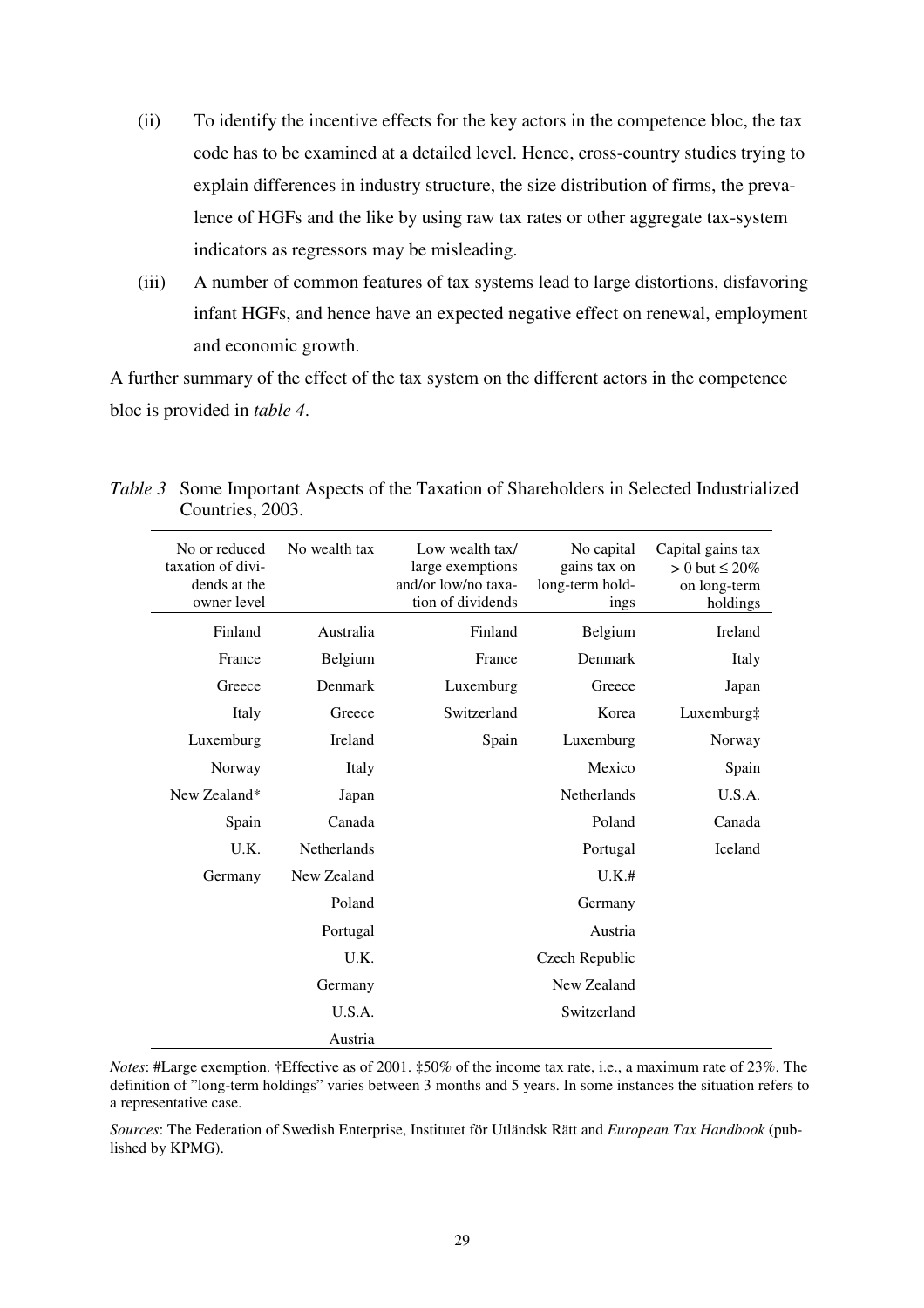| Type of tax                             | Actors affected                                          |
|-----------------------------------------|----------------------------------------------------------|
| Labor taxation                          | Entrepreneurs, inventors, industrialists, skilled labor, |
|                                         | competent customers                                      |
| Sales/VAT                               | Very similar to the effects of labor taxation            |
| Taxation of stock options               | Entrepreneurs, inventors, industrialists                 |
| Taxation of current capital income      | Entrepreneurs, actors in secondary markets               |
| Taxation of capital gains               | Entrepreneurs, venture capitalists, actors in secon-     |
|                                         | dary markets                                             |
| Taxation on asset holdings              | Entrepreneurs, venture capitalists, actors on secon-     |
|                                         | dary market                                              |
| Taxation of savings                     | Entrepreneurs, venture capitalists, actors in secon-     |
|                                         | dary markets                                             |
| Corporate taxation                      | No direct effect on actors, negative effect on HGFs      |
|                                         | since more dependent on equity capital                   |
| Taxation at owner's level               | Entrepreneurs, venture capitalists, actors in secon-     |
|                                         | dary markets                                             |
| Degree of symmetry in the tax treat-    | Entrepreneurs                                            |
| ment of business profits and losses     |                                                          |
| Taxation of venture capital and private | Entrepreneurs, venture capitalists, actors in secon-     |
| equity activity                         | dary markets                                             |

*Table 4* Taxation and the Actors in the Competence Bloc.

# **6. The Organization of Labor Markets**

Many of the empirical studies of job flows and worker flows are from the 1990s. While there are far fewer recent papers on this topic, there is reason to believe that the two main results summarized by Davis and Haltiwanger (1999) still hold. First, job creation and destruction flows are large and persistent, with 10 to 15 percent of all jobs in the private sector being destroyed each year. Second, the overwhelming share of these job flows take place within narrowly defined sectors of the economy. According to a variety of studies only about 10 percent of reallocation reflects shifts of employment opportunities across 4-digit industries. Based on the existing empirical literature Caballero (2007, p. 24) maintains that more than 50 percent of aggregate productivity growth emanates from reallocation across plants/firms in the same industry, and 20–50 percent can be attributed to the effect of entry and exit in narrowly defined industries. Caballero also shows that the gross flow of workers is higher in firms with high productivity growth. Taken together these observations point to the importance of experimentation and selection.

Moreover, studies using matched employer-employee data reveal very large churning, i.e., hires and separations in excess of total job creation and destruction (Abowd and Kramarz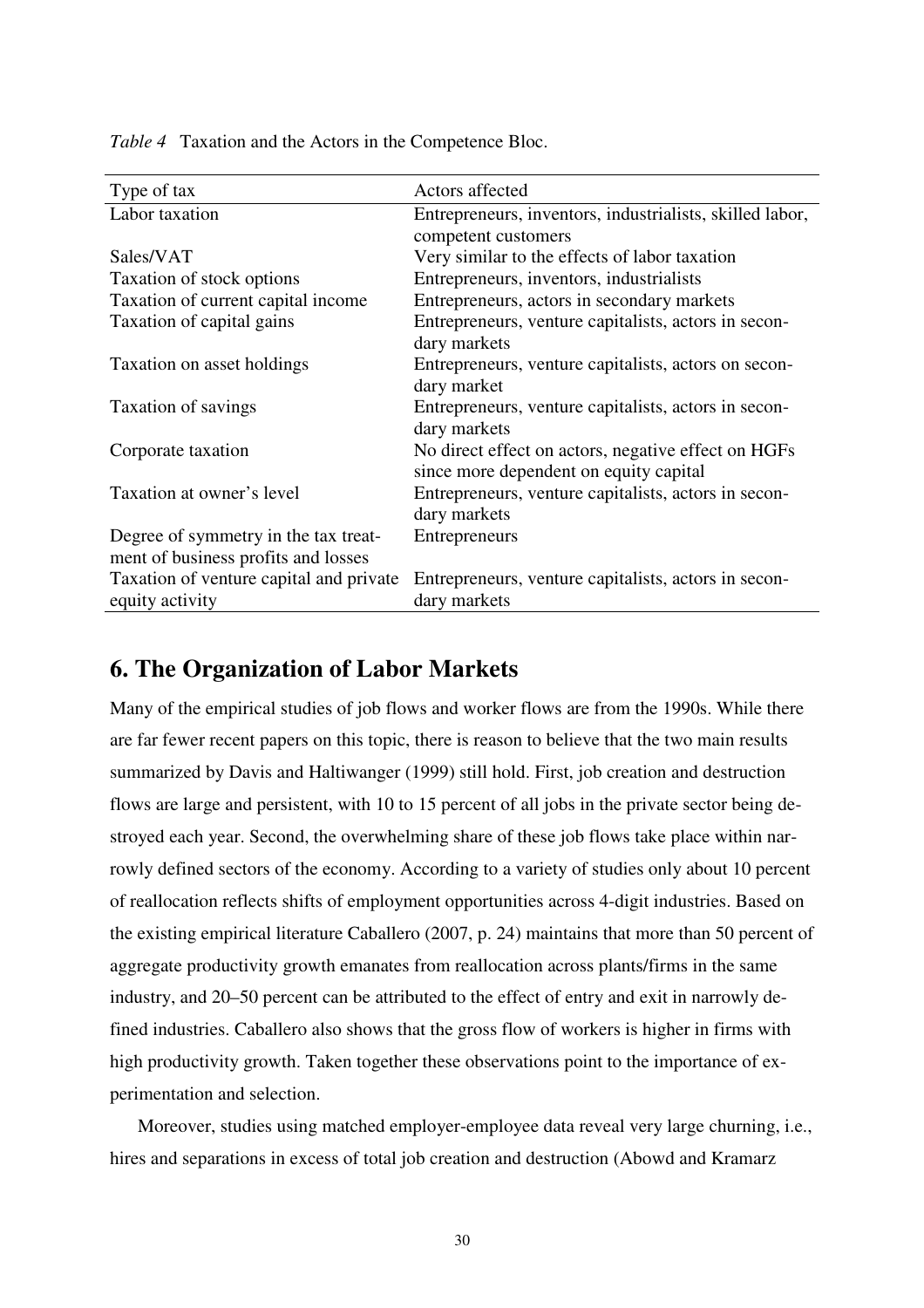1999). In other words, worker flows are much larger than job flows, perhaps as much as twice the volume. For instance, Westergård-Nielsen and Bingley (1998) find that among *growing* establishments in Denmark two hires must be made for each net job created.

Hence, labor studies document massive ongoing restructuring of jobs and workers across firms. It is reasonable to hypothesize that HGFs and potential HGFs are more in need of flexibility and freedom of contracting in order to realize their high-growth potential. Institutions hampering the freedom of contracting curtail the possible combinations of factors of production. The large productivity differentials across firms in the same industry indicate that labor productivity controlling for skills/competencies can vary dramatically depending on who is the manager/entrepreneur.

In this section we will examine the impact of labor market institutions on the functioning and efficiency of the competence bloc. We focus on three labor market institutions of particular importance for the economy's ability to generate HGFs: (i) labor market regulations, especially concerning job security mandates; (ii) wage-setting institutions; and (iii) the social insurance system.

#### 6.1 The Regulation of Labor Markets

 $\overline{a}$ 

There are large cross-country differences in the extent of labor market regulations. OECD (1994) compares the extent of government regulations on labor standards by measuring five different aspects: working time, fixed-term contracts, employment protection, minimum wages and employee representation rights. In each of these aspects, a country is ranked on a scale of 0, 1, and 2, where a 2 represents the highest degree of regulation. Adding the five aspects together produces an index ranging in value from 0 to 10. Of the 18 countries included in the survey, Greece and Sweden exhibited the highest index value (8 and 7 points, respectively). The average for all European countries was 4.9. The U.S. scored a zero and Canada  $2^{49}$ 

The empirical findings about churning and restructuring give reasons to believe that in particular strict employment security provisions and other regulations that restrict contracting flexibility are more harmful for enterprises that would like to grow rapidly. As an employer learns about a worker's abilities over time, or as those abilities evolve with the accumulation of experience, the optimal assignment of the worker to various tasks is likely to change. The scope for task reassignment within the firm can be expected to rise with firm size. In an unfet-

 $49$  OECD (2004a) provides an update of the 1994 study, although less comprehensive, covering employment protection only.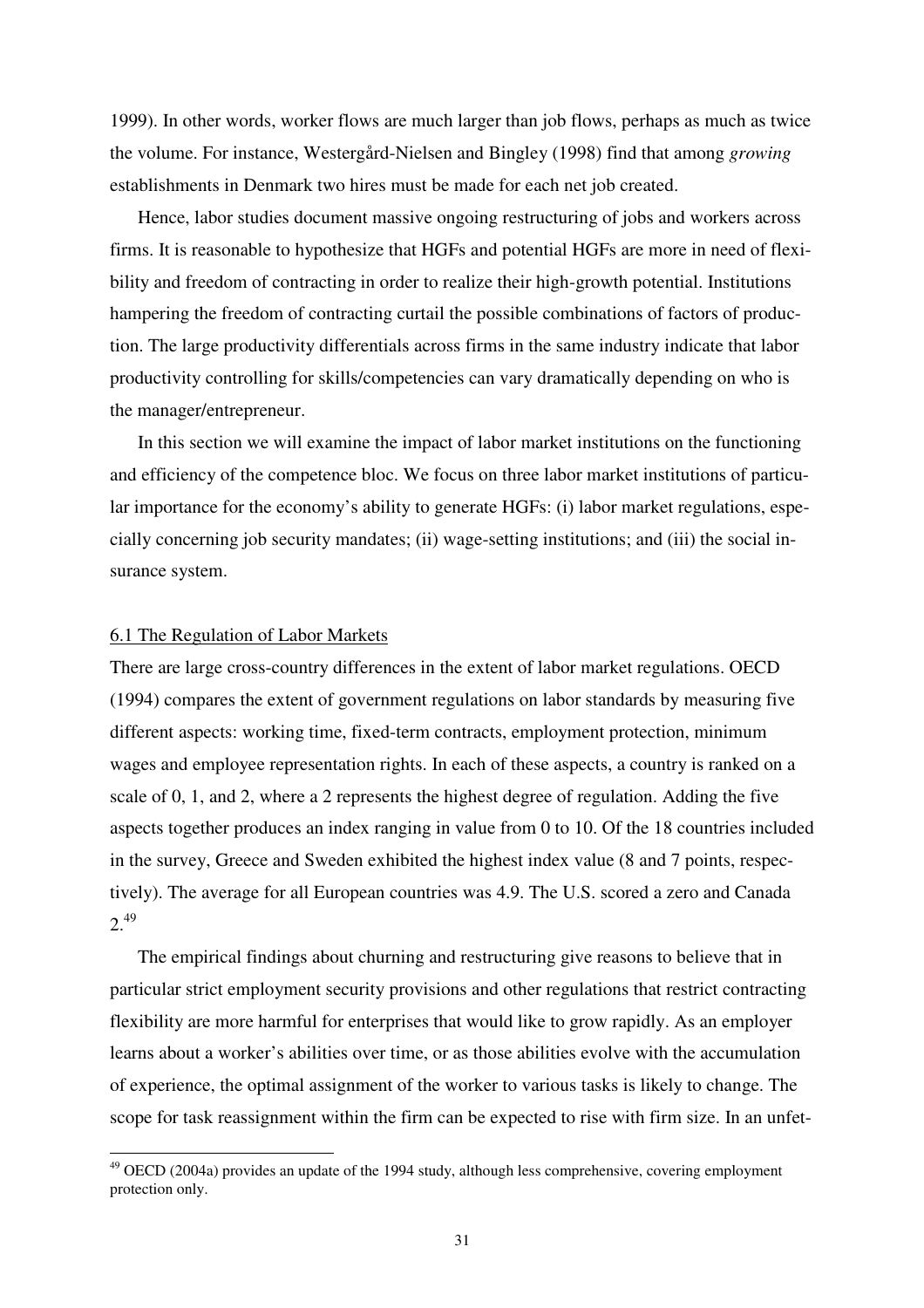tered labor market, optimal task reassignment often involves mobility between firms, and such mobility is more likely when the initial employment relationship involves a small, often young, business. For instance, Schnabel et al. (2008) report that employment stability (measured as time employed in the same firm) is higher and the risk for becoming unemployed lower in incumbent firms than in newly founded firms. Moreover, both the rate at which workers separate from jobs and the rate at which employers destroy job positions decline with the size, age and capital intensity of the employer (Brown and Medoff 1989; Davis and Haltiwanger 1999). Bartelsman et al. (2004, p. 4) claim that there is much more churning among young and small firms compared to old and large ones. In a meta-analysis of employment creation studies, van Praag and Versloot (2007, p. 360) conclude that "employment dynamics are larger in entrepreneurial firms".<sup>50</sup> These patterns in worker separation and job destruction rates suggest that any costs imposed by labor security regulation are likely to fall more heavily on younger, smaller and less capital-intensive (often service) employers. Since HGFs are overrepresented in these categories, this implies that labor security regulations disproportionately burden HGFs.

Strict application of the principle of "last in – first out" in case of redundancies also implies that tenure at the current employer becomes relatively more important for labor security than individual skill and productivity. This fact increases an employee's opportunity cost of changing employers or of leaving a secure salaried job to become self-employed.

If regular employment is highly regulated there may be strong incentives to devise arrangements that circumvent the regulations. In several European countries new forms of flexibility have emerged, leading to more job opportunities (Blau and Kahn 1999). The most important of these arrangements are increased self-employment, the emergence of an underground economy where the government refrains from enforcing regulations, and increased reliance on temporary employment.<sup>51</sup> It is likely that part of the increase in self-employment in recent years is driven by such considerations. For the self-employed, compensation and working hours are totally unregulated and no labor security is mandated. Also, very small firms may be able to avoid unionization and the signing of collective agreements, and therefore benefit from greater freedom of contracting. This room of maneuver is likely to be lost once the firm size exceeds a certain threshold. Therefore, these evasive measures do little to help HGFs. Instead, they tend to create a system with a large share of economic activity oc-

 $50$  They define entrepreneurial firms as smaller and younger firms.

<sup>&</sup>lt;sup>51</sup> Arai and Heyman (2004) report that temporary job flows in Sweden in the 1990s were as much as ten times higher than job flows for permanent contracts.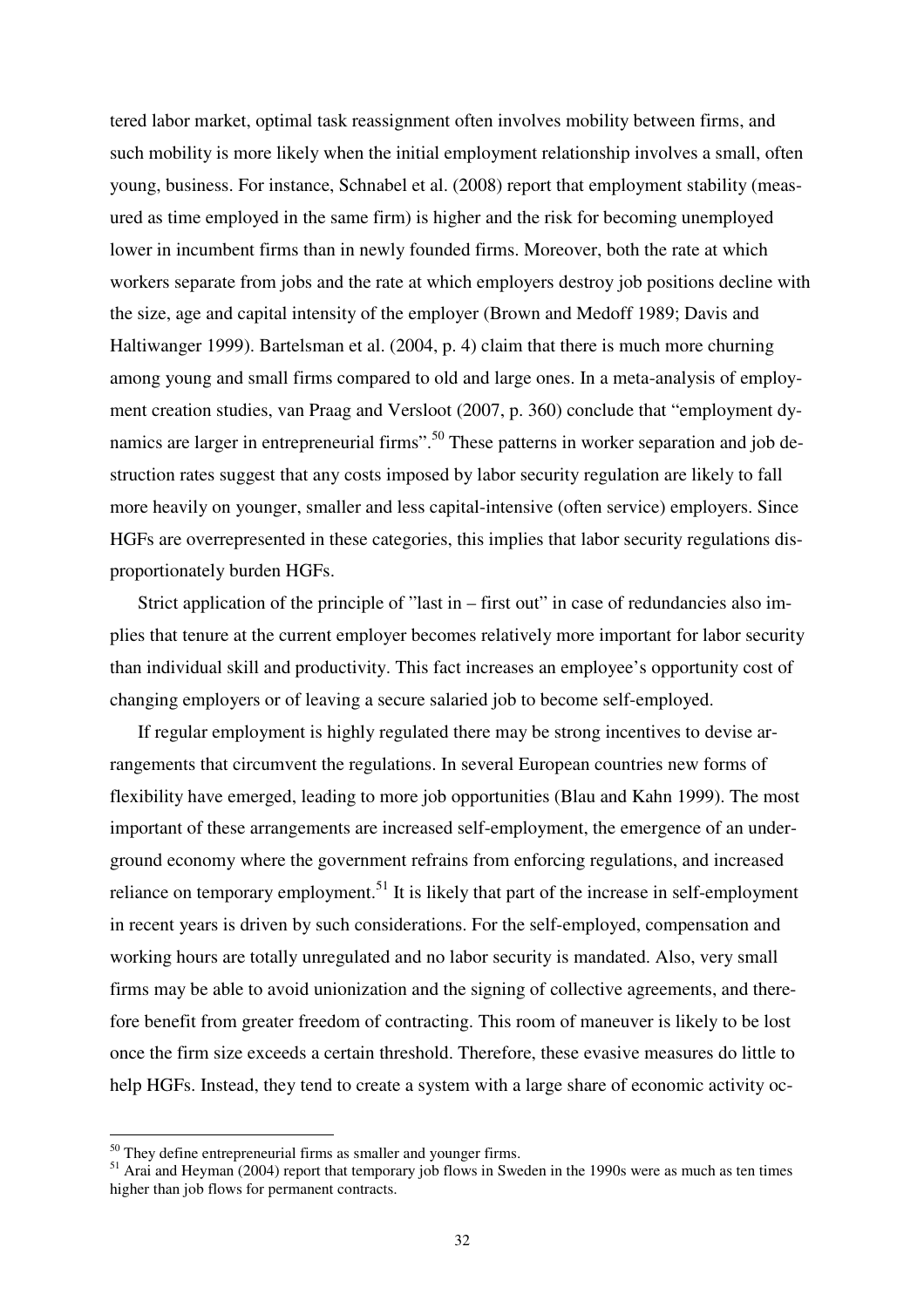curring in small firms without the ability or the aspiration to become  $HGFs<sup>52</sup>$ . The differential effect of labor market regulations may go a long way towards explaining why the rate of selfemployment is fairly low in the U.S., while it is very high in Italy. One may hypothesize that in the U.S. the really good entrepreneurial firms are more likely to grow rapidly, while the onerous regulation, possibly in combination with the high tax rates on labor income, makes it difficult and risky to build large firms in Italy. Instead, the firms tend to remain small and resort to a strategy of cooperation with other small firms in clusters (Lazerson and Lorenzoni 1999).

#### 6.2 Wage-setting Institutions

 $\overline{a}$ 

Wage-setting institutions may impact on the functioning of the competence bloc and the conditions for (potential) HGFs through several channels. In particular, the wage compression associated with centralized wage bargaining is likely to disadvantage smaller and younger businesses, particularly in services (i.e., the most likely potential HGFs). Wages are consistently higher at larger employers, even after exhaustive efforts to control for observable worker characteristics and other job attributes (Oi and Idson 1999).

Also, on average old firms pay higher wages than new firms and industries in the low-end of the wage distribution are found in services, not in manufacturing.<sup>53</sup> Centralized wagesetting institutions disadvantage potential HGFs by implementing standard rate compensation policies that closely tie wages to easily observed job and worker characteristics such as occupation, education, experience and seniority.<sup>54</sup> In their study of the size-wage structure in the U.S. manufacturing sector, Davis and Haltiwanger (1996) find that residual wage dispersion declines sharply with establishment size in standard human capital regressions that relate worker earnings to sex, education, experience and job tenure.

Halabisky et al. (2006) explicitly investigate the development of wages in HGFs compared to other firms with the purpose to examine the validity of the argument that the job contribution of smaller firms is less valuable since they pay lower wages than larger firms. They find that larger firms paid higher wages, but – consistent with the other studies reported in

 $52$  These opposing effects are also consistent with the findings of Robson (2003) and Torrini (2005), who do not find any relationship between the rate of self-employment and the degree of regulation of labor markets in rich countries.

<sup>&</sup>lt;sup>53</sup> Garen (1985) and Kremer (1993) develop theoretical models that explain the systematic sorting of more productive workers to larger employers as an efficiency-enhancing outcome in economies with heterogeneous, imperfectly substitutable labor.

<sup>&</sup>lt;sup>54</sup> Freeman (1988), Blanchflower and Freeman (1992) and Blau and Kahn (1996) provide evidence that unions and other centralized wage-setting institutions compress wages among observationally similar workers by promoting standard rate compensation policies.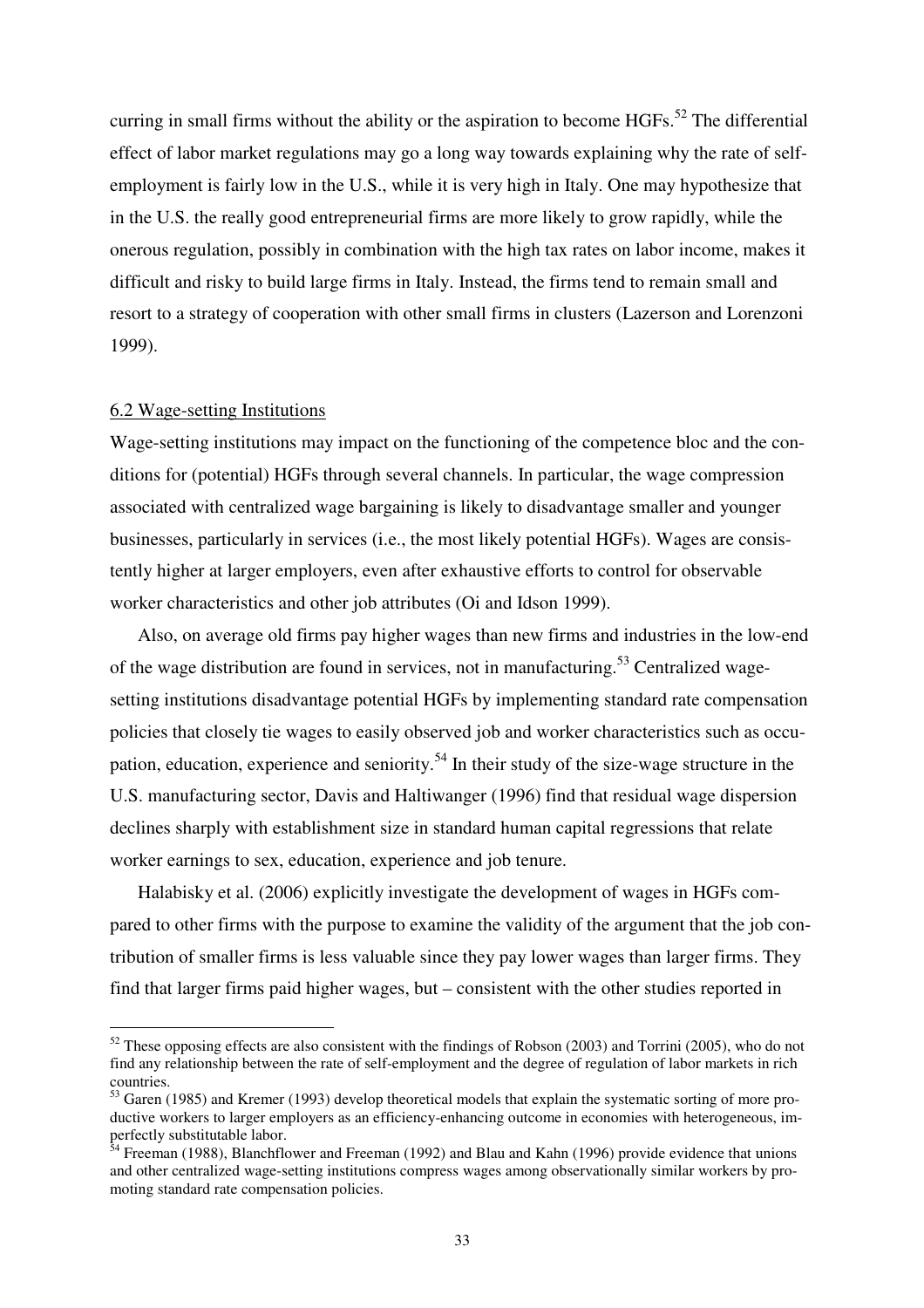section 3 – that these firms are concentrated in slowly growing and declining industries. On the other hand, wages grew most rapidly in HGFs, among which small firms were overrepresented. Halabisky et al. maintain that this is in line with the idea that the development of wages reflects firm performance and conclude (p. 265): "In other words, for small firms, wage levels were highest in those that grow the fastest. This suggests that firms that might have started out small and paid low wages can afford to increase wages faster as the company grows and becomes more successful and more productive."

Given the large intra-firm differences in productivity and productivity growth, in particular in young and rapidly expanding industries and young firms (Caballero 2007), it is clear that the functioning of the competence bloc for HGFs is impaired if wages are set in negotiations far from the individual workplace, and therefore not taking these facts into proper account.

#### 6.3 Labor Markets and the Social Insurance System

 $\overline{a}$ 

By providing insurance for unfavorable outcomes, an extensive and generous public social insurance system can in principle encourage individuals to pursue entrepreneurial endeavors. This is a valid theoretical point shown formally by Sinn (1996), but it is an open question whether it is important empirically. To our knowledge, this hypothesis has yet to be tested empirically. At first sight it appears more clear-cut that a generous welfare system makes it less costly to bear uncertainty as an entrepreneur or transfer to a risky job in an entrepreneurial firm. In labor markets where job security is closely linked to job tenure, this may no longer hold; what matters is the opportunity cost, i.e., how much an employee has to give up in terms of income security if (s)he transfers to self-employment or a risky job in an entrepreneurial firm. For a tenured employee (with a low-risk employer), the opportunity cost rises considerably in many OECD countries.

We can illustrate this point by comparing the situation in Sweden and Denmark. In Denmark generous welfare systems are combined with weak job security mandates, sometimes called "flexicurity" (Andersen 2005). In Sweden the situation is very different. If employment with the current employer has lasted for a long time, and the employer is unlikely to be forced to shut down, the system in reality provides income security for the individual.<sup>55</sup> By contrast, somebody who voluntarily gives up a tenured position for self-employment may often end up having no more security than what is provided by (means-tested) social welfare, and this pre-

 $55$  This was true until 2006, but beginning in 2007 the Swedish government has implemented numerous measures that reduce the generosity and eligibility of the social insurance system for the unemployed.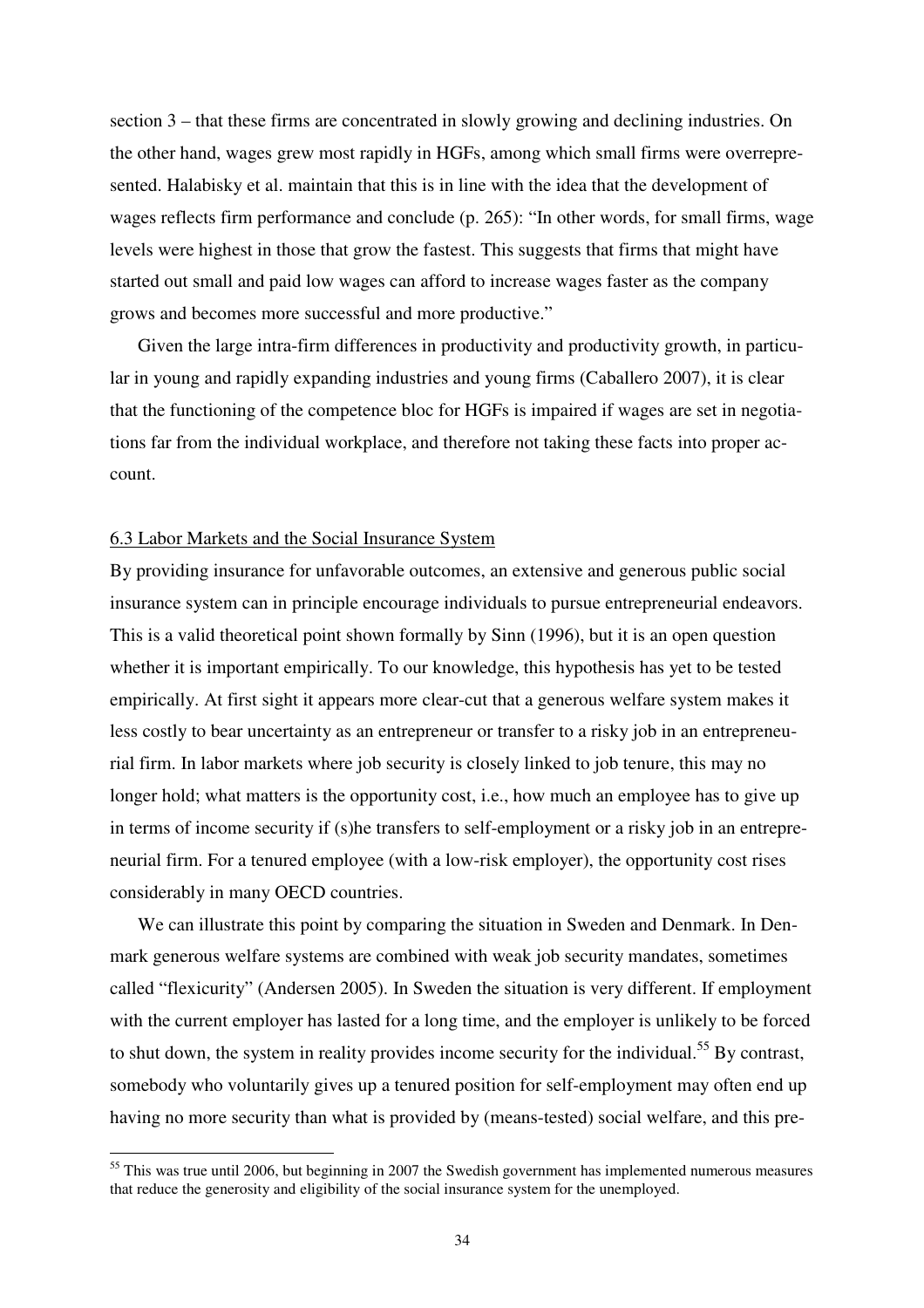supposes that the individual depletes all her own assets. Hence, the construction of the public income insurance systems in combination with the labor security legislation tends to penalize individuals who assume entrepreneurial risk. As a result, the opportunity cost of giving up a tenured position in Denmark is substantially lower than in Sweden. In a study of business start-ups among the whole science and technology labor force in Sweden, Delmar et al. (2005) report that employees and students often prefer unemployment and further education to starting a business of their own when facing unemployment.<sup>56</sup> In total, only 3.5 percent of the science and technology labor force started a new business during the studied period (1990–2000), and firm growth is reported to have low priority among them. A major explanation is that employees and unemployed are embraced by the social security system, such as income insurance, whereas the *de facto* income insurance of self-employed is weak or nonexistent. Thus, many are unwilling to forgo a large part of their social security benefits for uncertain entrepreneurial incomes.

A final point concerns the design of the supplementary pension system and other important benefits that may be tied to employment, notably health insurance. Supplementary pension plans that are not fully actuarial and individualized contain elements of redistribution and risk-sharing across individuals in a group, e.g., the white-collar workers in a certain industry. The pension benefit level may be disproportionately tied to the wage level achieved at the end of the professional career. To the extent that this is true, the mobility of (older) workers across firms is greatly discouraged, as well as the hiring of elderly unemployed.

#### 6.4 Summary of the Effects of Labor Market Regulations

 $\overline{a}$ 

The degree of regulation and design of labor markets, wage-setting and social insurance systems can be expected to influence incentives for potential HGFs and existing HGFs, by restricting the freedom of contracting and thereby curtailing the possible combinations of factors of production. The need for experimentation in order to find more efficient factor combinations is likely to be larger in new firms and industries in general, and in current HGFs or potential HGFs in particular.

The most important channel by which labor market institutions affect HGFs is by hampering the supply of skilled workers to firms undergoing expansion and/or change. Given the large worker flows required in a dynamic economy, it will be harder to recruit workers with the competencies needed: the opportunity cost of leaving a tenured position goes up for the

<sup>&</sup>lt;sup>56</sup> The science and technology labor force is defined as persons with at least three years of higher education (university) in science, technology or medicine.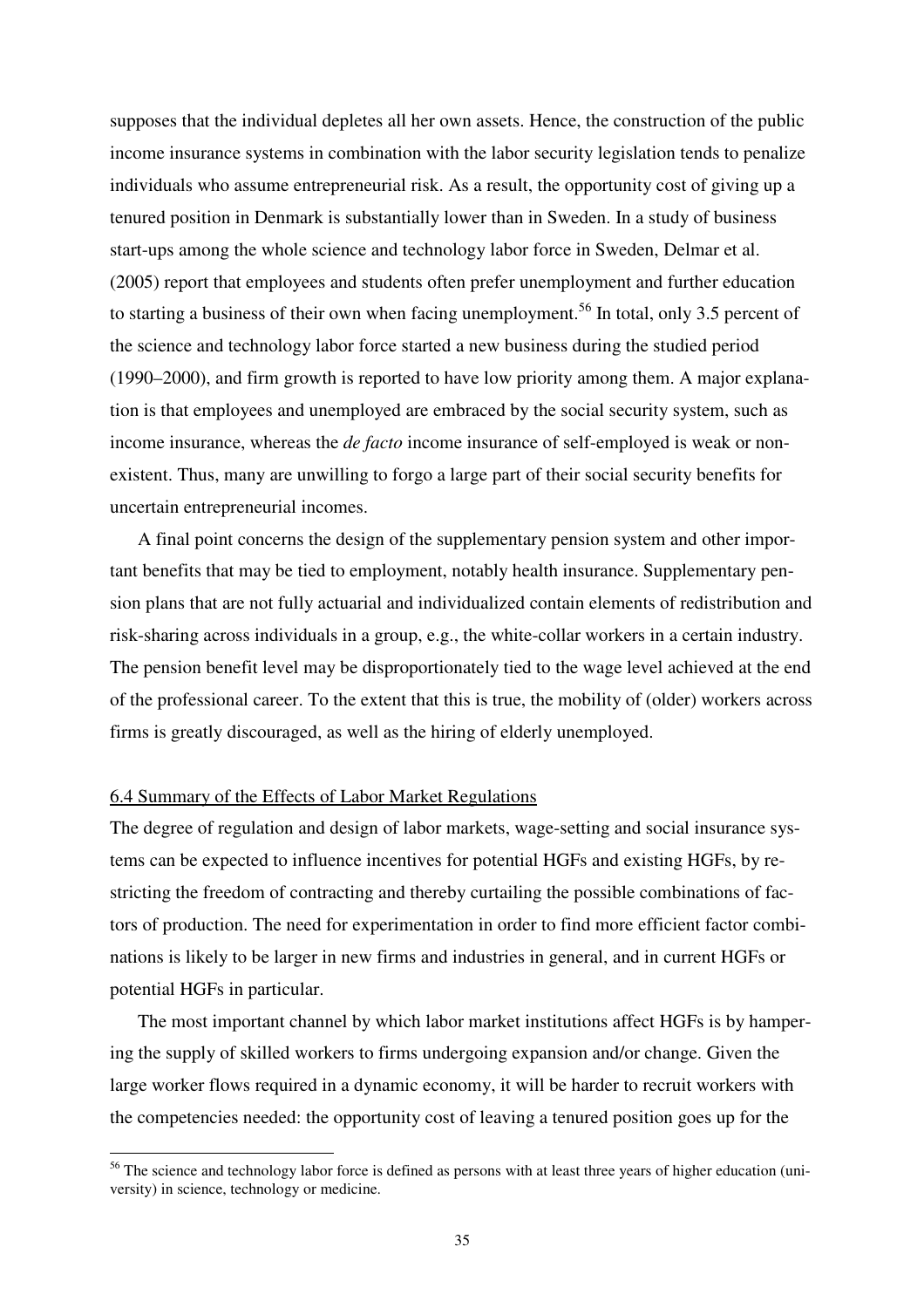employees, the fixed cost of hiring goes up when a bad recruitment becomes more costly to reverse; there may be threshold effects that make firms hesitant to expand beyond a certain size, and a great deal of entrepreneurial effort may need to be expended on evasive rather than directly productive activities.

A fundamental insight from the theory of the competence bloc is that experimentation and selection not only takes place across firms, but also between workers and other key actors (notably entrepreneurs) whose productivity is only revealed in the course of working. If temporary contracts are used systematically in order to circumvent regulations tied to permanent employment, industries and business ideas that depend on high-skilled labor and on-the-job learning are disadvantaged. Legal and institutional hurdles that prevent firms from laying off workers that underperform, discourage potential HGFs from expanding. Depending on how labor markets are regulated and how these regulations interact with the social insurance system, the opportunity cost of becoming self-employed is affected. When social security benefits are closely tied to tenured positions and the employee has tenure at a low-risk employer the opportunity cost increases heavily in many OECD countries. If employees who establish their own business loose part of their social security entitlements, this can be expected to impact negatively on the recruitment of entrepreneurs.

# **7. The Regulation of Product Markets**

Competence bloc theory identifies the right for private entrepreneurs to enter markets and the right for customers to buy preferred products and qualities from preferred suppliers as crucial for economic development and firm growth. In recent decades, developed countries have experienced a wave of deregulations of product markets aimed at increasing the contestability of markets and providing more opportunities for private entrepreneurship, e.g., in telecommunications, transportation and financial services. This can be expected to lead to larger scope for the emergence of new competence blocs and HGFs.

One central segment of the economy of many advanced economies, however, remains heavily regulated and in some cases even monopolized by the public sector: the provision of private good social services such as health care, care of children and the elderly, and education. The social benefits from well-functioning competence blocs in these areas are likely to be substantial. These industries already constitute a considerable share of GDP: about 30 percent of GDP in the Scandinavian welfare states, and about 20 percent in OECD (Adema 2001, Adema and Ladaique (2005), and Andersen 2008). These industries will meet an increasing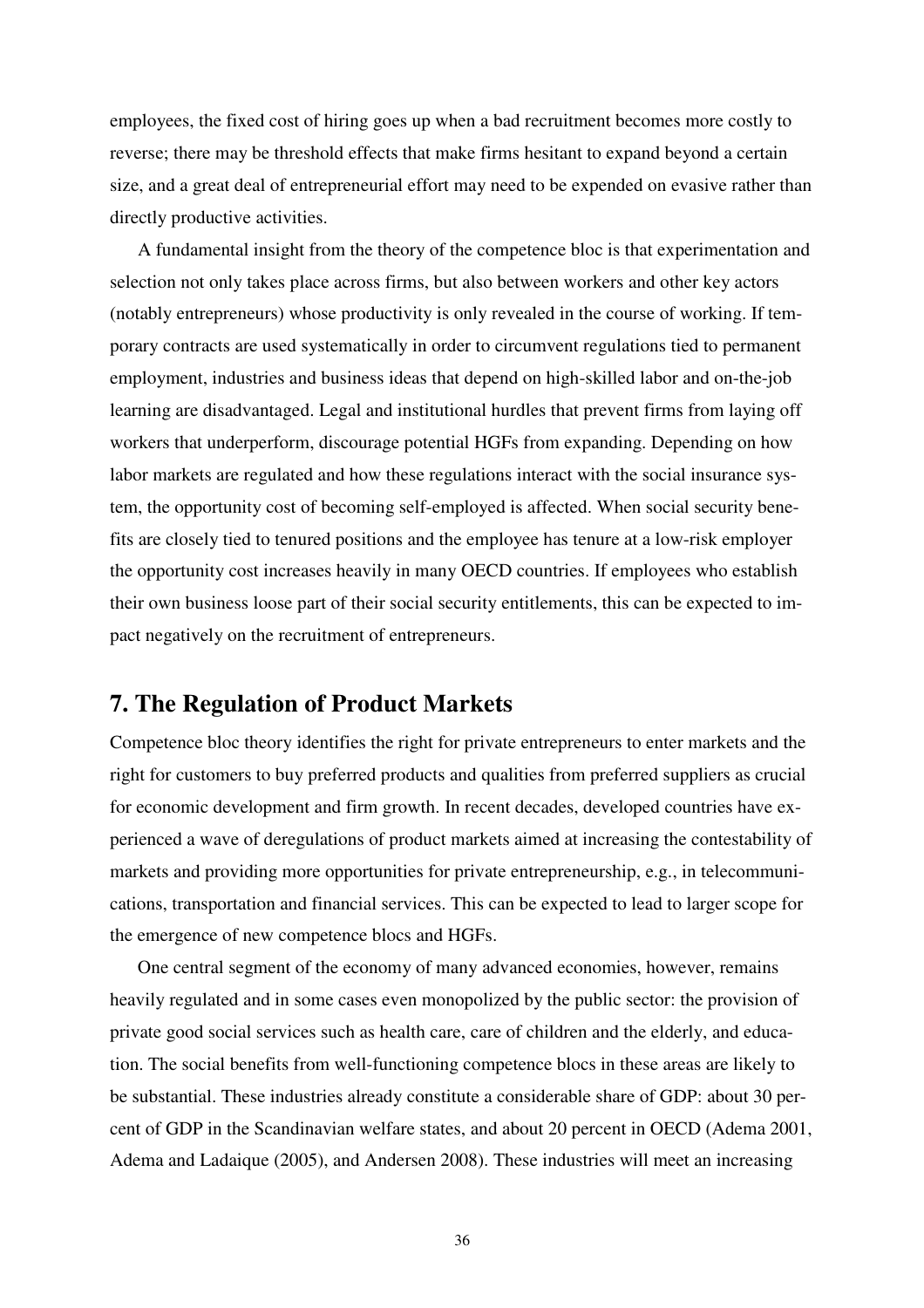demand from aging and wealthier populations. The income elasticity of services provided by these industries has been estimated to be as high as 1.6 (Fogel 1999). While several of these markets have been partially opened for private competition in recent years, many impediments are still in place, with private firms still producing only a fraction of total output.

We discuss three types of regulations separately: (i) the case where private production is permitted, but financing is monopolized; (ii) the case where production is monopolized by local or central government, but private financing is allowed; and (iii) the case where production and financing are both monopolized by local or central government

#### 7.1 Private Production and Public Financing

 $\overline{a}$ 

Ensuring access to health care and other social goods and services does not require government production of such goods, only public financing. Welfare states are increasingly experimenting with combinations of public financing and private provision of these services, thereby introducing a market-type mechanism.<sup>57</sup> The most common instruments are outsourcing ("contracting out") and vouchers. Public-private partnerships have become more common in infrastructure project; see Rosenau Vaillancourt (2000) for an evaluation of the use of public-private partnerships in different policy areas.

The combination of private provision and public financing poses problems for the creation of competence blocs and HGFs. First, the government is a monopsonist in a number of product markets. The consumer is eligible for a certain service or good free of charge, but only from the provider commissioned by the government. The service provider typically has limited options to offer and charge for additional services on top of what is granted through the tax-financed system. These restrictions make it difficult for consumers to express their preferences and their willingness to pay via market transactions, counteracting the use of customers' private information about their needs and requirements and about the quality of the service providers. These restrictions blunt the incentives and ability to acquire competence for entrepreneurs, industrialists, venture capitalists and actors in secondary markets, resulting in a lack of depth of such competencies in these industries.

In markets where the producers know more than the end user about the product, customers act indirectly via middlemen who reduce the associated problem of asymmetric information (see, e.g., Klein 2001). For example, the final borrower and final lender seldom contract directly in the credit market. Instead, the transactions are made via an intermediary, usually a

 $57$  OECD (2005, p. 130) defines a market-type mechanism as "encompassing all arrangements where at least one significant characteristic of markets is present."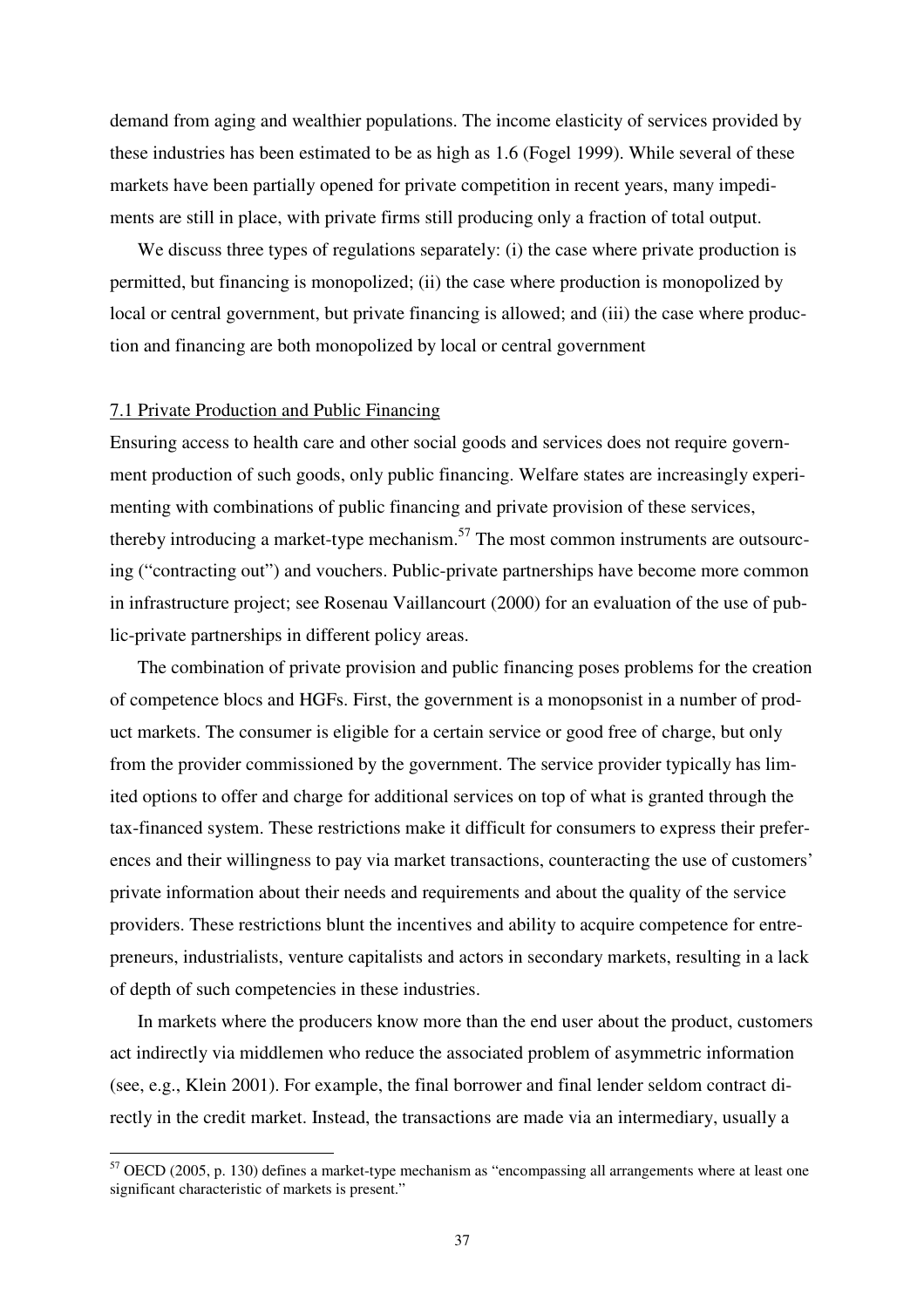bank. The intermediary has specialized knowledge and can in many cases function as a competent customer. Such intermediaries become scarce under a regime of public financing. In some markets, the government monopolizes intermediary functions as well (for instance, the labor exchange in Sweden was monopolized until 1993). In the case where the government intervenes to become the sole buyer of goods and services prices are usually regulated as well.

Second, a common pattern is that the government does not legally prohibit private provision of services like health care and non-mandatory schooling, but simply crowds out private producers by failing to level the playing field in these markets. In particular, the public sector may offer the service free of charge, financed through taxes in combination while banning customers from being eligible for any subsidies when buying from a private provider. Occasionally it is suggested that private enterprises providing publicly financed services should be prohibited from making profit, and required to reinvest all surplus in the firm.<sup>58</sup> While such provision constitutes no impediment for private non-profit foundations (such as universities and many U.S. hospitals), it weakens the incentives for entrepreneurs and venture capitalists, whose competencies are crucial to the formation of competence blocs and HGFs.

The mix of public financing and private provision does not preclude competence blocs and HGFs, but it is likely to give rise to incomplete blocs. This is mainly due to the lack of competent customers, since all private customers are prohibited.<sup>59</sup> In case there is a *de facto* ban on profit, there will be no complete competence blocs and no private HGFs. Nevertheless, in many instances opening previously monopolized markets to private providers has led to impressive performance of HGFs suggesting that there is a large untapped potential for this in sectors such as health care, education and care of children and the elderly. One such example is the voucher system for school choice that was introduced in Sweden in the early 1990s, which paved the way for several HGFs in the area. At about the same time local and regional governments began to outsource health care, and from this a number of HGFs have emerged, and some of them have become multinational.<sup>60</sup>

#### 7.2 Public Production and Private Financing

 $\overline{a}$ 

There are a few markets, mainly infrastructure, where government monopolizes production, but where private financing is allowed, even as the main source of funding. Electricity supply,

<sup>&</sup>lt;sup>58</sup> This was explicitly suggested by a government expert investigation in Sweden in 2002 (SOU 2002:31).

<sup>&</sup>lt;sup>59</sup> An exception is when the government purchases goods and services to their core activities, e.g., national defense.

 $60$  One of the most well-known examples is the health care provider Capio founded in Sweden in 1994. In 2008 Capio had 16,500 employees in eight countries. There are also several large operators in elderly care, which are gradually becoming multinational as well.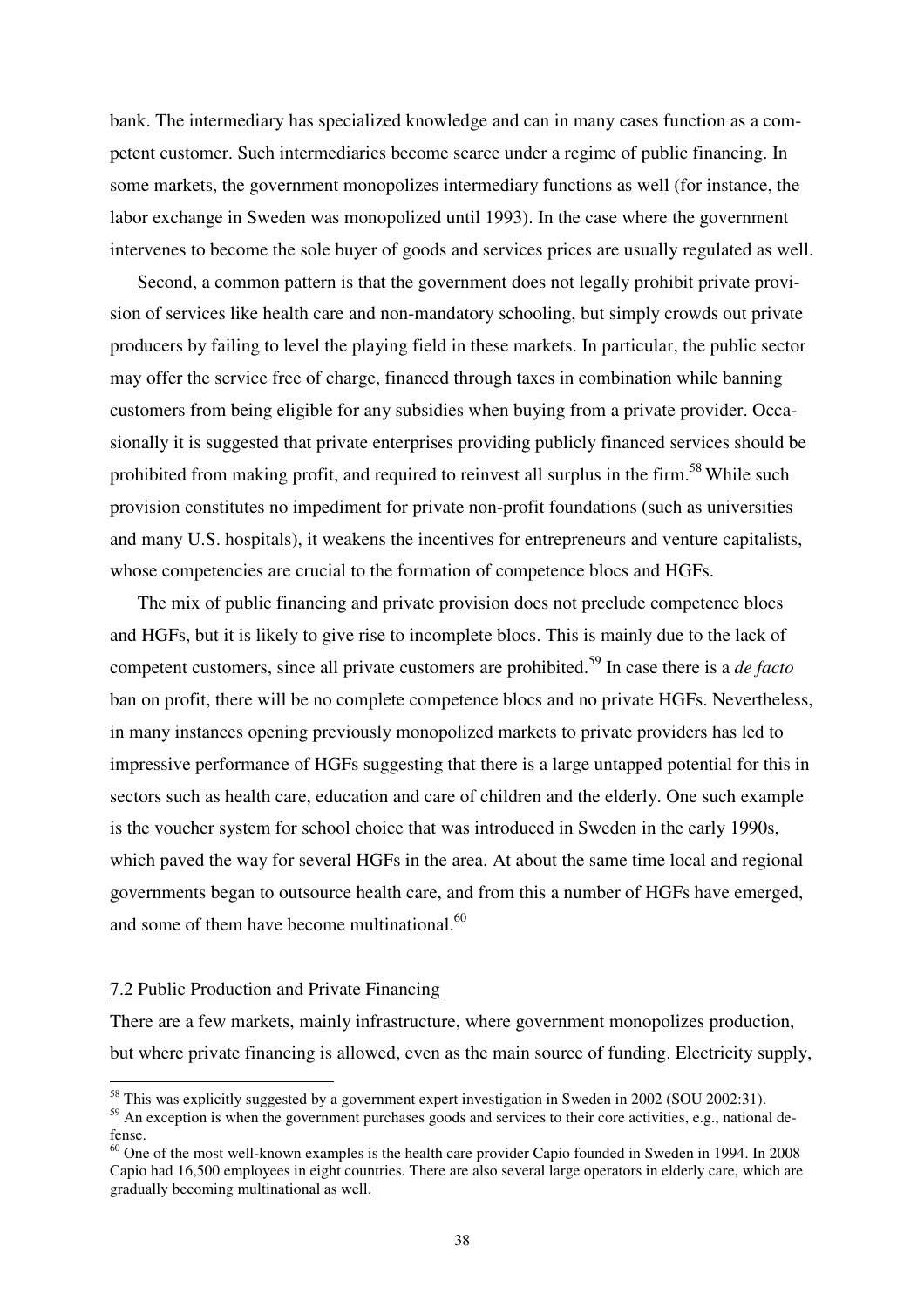garbage collection, telecommunications, postal services, public transportation and water supply are prime examples.

Entrepreneurship channeled through private firms has no role if the provision of a good is monopolized by government. This is likely to reduce efficiency and innovative activity in these markets. Public enterprises are sometimes lucky enough to have intrapreneurs, hospital managers, school principals or college deans that improve performance through innovation and the build-up of structural capital. But in this system establishments that are better managed or otherwise above average in performance have little opportunity and weak incentives to expand and improve quality across the board.

Venture capitalists that increase firm value through active ownership are redundant in such markets. VC profits are typically realized via exit through sale in a secondary market. When production is monopolized competencies of venture capitalists and actors in secondary markets will be absent, since there are no investment opportunities. Similarly, the build-up of industrial competence is negligible when the acquisition and use of such competence is restricted.

State ownership makes management less interested in innovation activities, since it is more difficult for them to reap any benefits from these activities compared to private owners (see, e.g., Shleifer 1998).<sup>61</sup> This implies that it is difficult for inventors to earn returns on their efforts in excess of their salary, which in general is much less than the market value of potentially successful inventions. Thus, while research and development may be subsidized the incentives for inventors themselves are weakened.<sup>62</sup> Moreover, their labor market is monopsonized, which will make the salary lower than in a market with many competing producers. This reasoning also applies to skilled workers. Hence, wages for skilled workers in monopolized industries may go down, leading to a scarcity of skilled workers.

#### 7.3 Public Production and Public Financing

 $\overline{a}$ 

The effect of government monopolization of production and financing on competence blocs and HGFs are similar to the case of government monopolization of production. Critical entrepreneurial and venture capitalist competencies cannot exist. Actors in secondary markets can-

 $<sup>61</sup>$  Hart et al. (1997, p. 1131) argue that the focus on quality changes from innovative activities differ from tradi-</sup> tional approaches in the literature on regulation and procurement, e.g., Laffont and Tirole (1993), who study issues like adverse selection and moral hazard stemming from incomplete information in contracting.

 $62$  This should be separated from the rate of innovation for inputs purchased by the government from private firms, such as pharmaceuticals and medical equipment. Winston (1998) provides empirical examples of how the transfer of ownership from the government to private actors positively affects the creation and adoption of new technologies.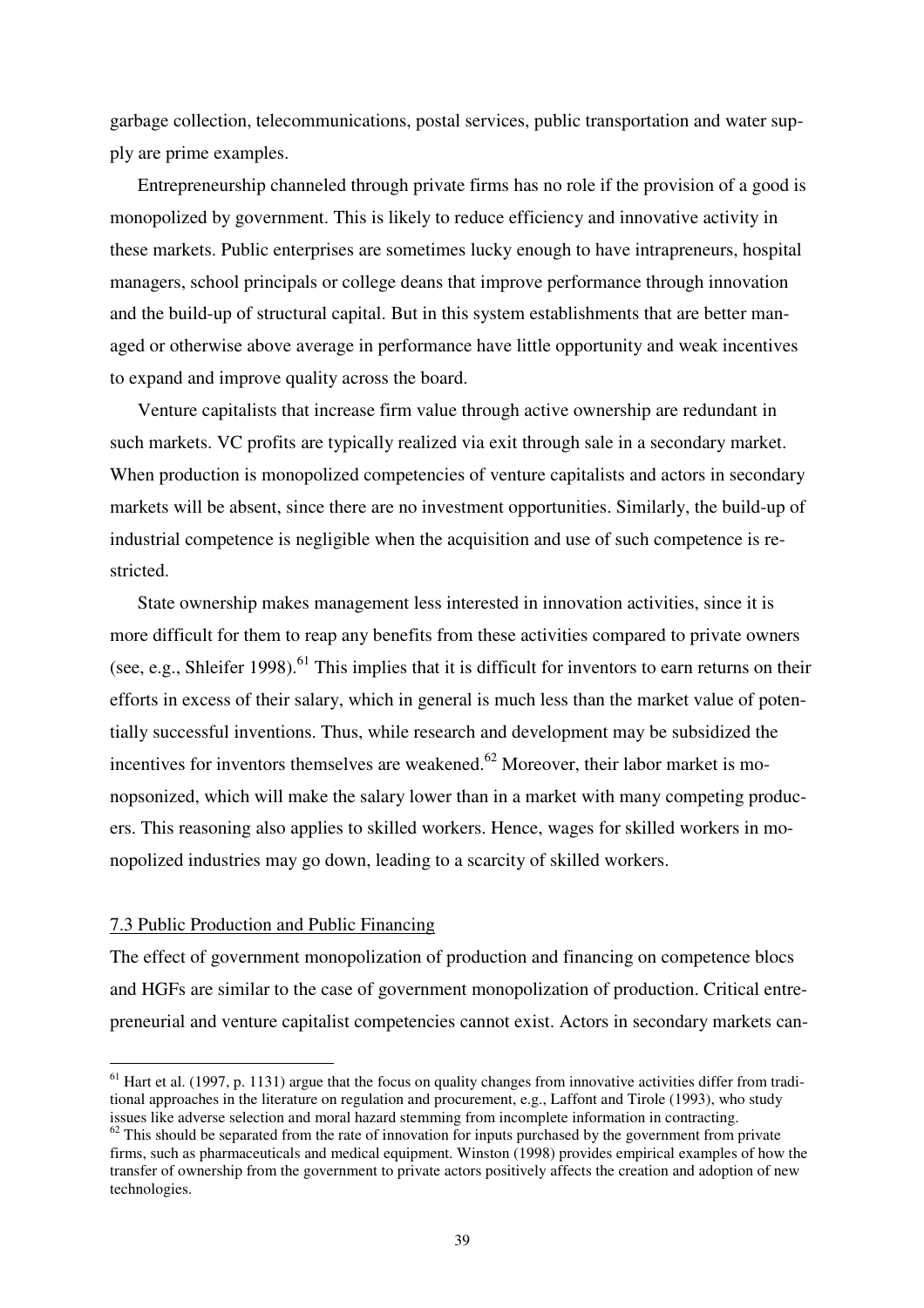not contribute through ownership control and contestability, and industrialist competencies are hard to acquire and utilize. The competencies of inventors and skilled workers tend to be badly compensated. In addition, there will be a lack of competent customers and they will have difficulties in affecting production. As a result, the appropriate competence blocs will not emerge, and there will be no HGFs.

Where the market mechanism cannot be relied on to ensure efficiency other devices can sometimes be used as substitutes (Hirschman 1970). In some cases, customers can "vote with their feet", leaving particularly poorly run local governments in favor of better ones. In other cases, customers may express their wishes directly through complaints or active participation in the provision of the service (such as through the Parent-Teacher Association, PTA).

Government-run organizations can to a varying degree use wages, promotion and other incentive mechanisms to improve efficiency. In some situations, a publicly run activity may even have some advantages over private alternatives, for example, if monitoring costs are high and the private firm has incentives to shirk on quality (Shleifer 1998). These alternative mechanisms can mitigate the problems associated with the removal of market forces, but are unlikely to fully offset the costs, especially since the market can be combined with alternative ways of influencing producers (see, e.g., Le Grand 2007).

Public monopolies concentrate control over the functions of the competence bloc in the hands of politicians. This will have an adverse effect on competence blocs for several additional reasons. First, the recruitment of individuals to the different functions in the competence bloc is restricted to a narrow group of people. In order to achieve the best results the broadest pool of individuals possible should be considered when selecting individuals to the functions in the bloc. The possibility to reach critical mass in the competence bloc increases with the number of actors as does the probability that the most competent individuals carry out the respective functions.

Second, politicians are not selected via the market process, i.e., accordingly to how well they manage the respective functions in the competence bloc. Instead they are selected through a political process, i.e., according to how well they attract voters. The two competencies need not be correlated. Success in the political process generally requires a different set of competencies and experience compared to what is rewarded in economic markets (see, e.g., Pelikan 1993).

Political competence may be a poor substitute for entrepreneurial, industrial, venture capital and secondary market actor competencies, since the essence of these functions is to generate profit through the commercialization of novel and commercially viable ideas in competi-

40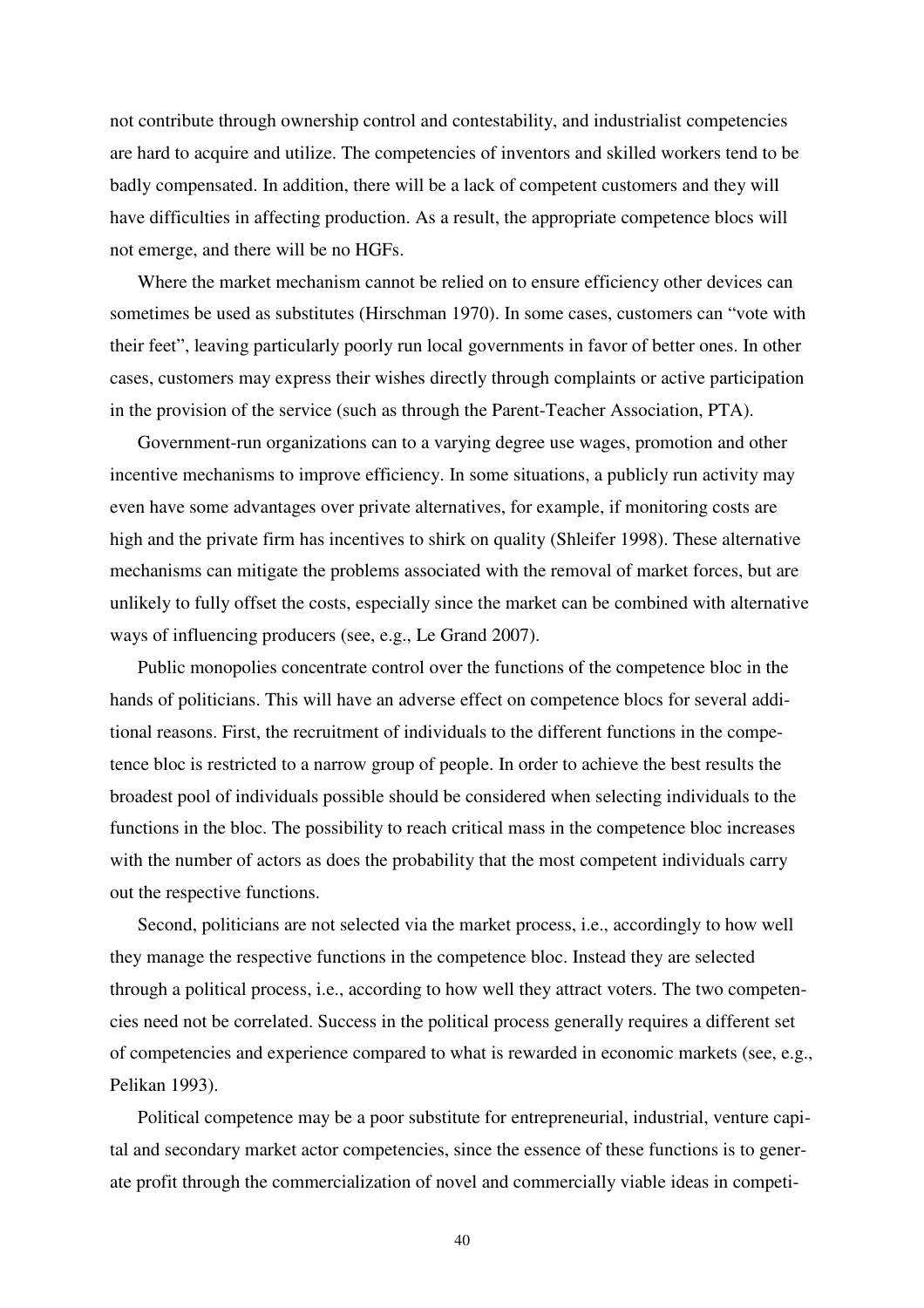tive markets. In this context, private firms can be seen as "universities" for educating talented people, when entrepreneurial, industrial and venture capital competence is largely acquired through individual learning-by-doing in profit-driven firms. (cf. Eliasson and Vikersjö 1999). $63$ 

Soft budget constraints (Kornai 1986) stand in the way of the politician's function as a substitute for venture capitalists. In a well-functioning market economy incompetent venture capitalists will soon be outcompeted, and the misallocation of resources will be relatively small $64$ 

In many well-developed countries efficient organizations cannot expand geographically, since local governments are responsible for production and are not allowed to expand outside their own region. Often consumers (e.g., patients) in the region are legally restricted to using the local provider. Such a policy *de facto* creates small regional production monopolies controlled by local government and where consumers are geographically locked-in.

The problems associated with product regulations are strengthened by prohibition or limitations imposed on international trade. This makes it impossible to interact with international competence blocs; it is not possible to exploit economies of scale, utilize international specialization and take advantage of the diffusion of knowledge, learning effects and knowledge spillovers that arise from export and import (see, e.g., Keller 2004, and Bernard et al. 2007).

Government controlled organizations are governed by other criteria than economic efficiency. Political considerations may reduce the scope for correcting mistakes, for example by downsizing or exit. Cutbacks become particularly difficult if the production unit is a large employer in a sparsely populated area. Furthermore, decision-making is bureaucratic in organizations controlled by politicians and bureaucrats, and such organizations tend to lack flexibility (cf. Wilson 1989, and Wintrobe 1997). Finally, political control and the power of the political system to define property rights and redistribute private property give rise to a negative incentive structure impinging on productive entrepreneurship and promoting socially harmful rent-seeking behavior (Bhagwati 1982, and Baumol 1990).

 $63$  In line with this way of reasoning, small firms may function as a cost-efficient mechanism to identify, select and develop entrepreneurial, industrial and venture capital competencies. Mistakes are less costly and learning costs lower in small firms because small values are at stake (Lucas 1978).

 $64$  See Duggan (2000) for a recent study of the importance of soft budget constraints for the performance of hospitals in California.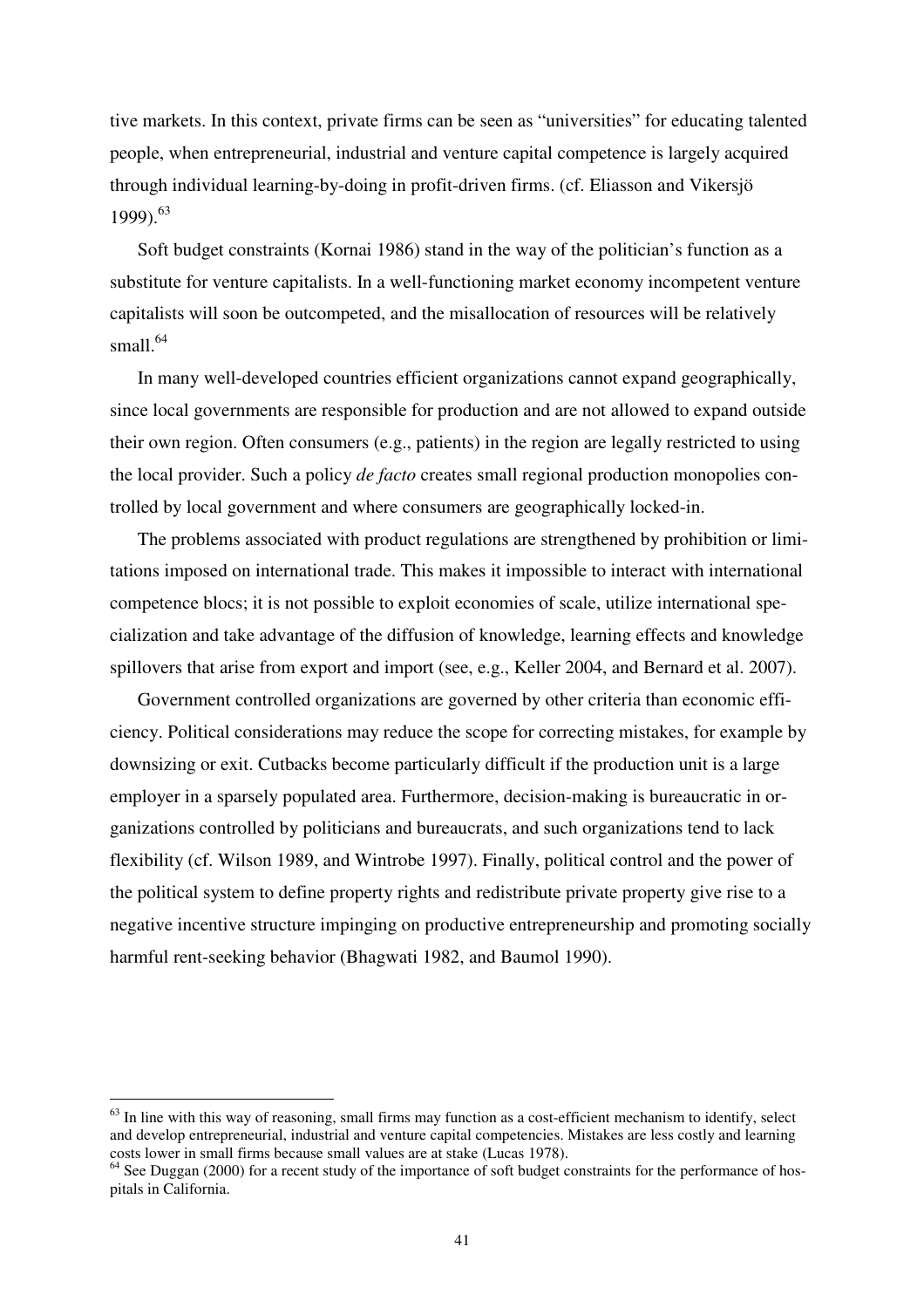#### 7.4 Summary of the Effects of Product Market Regulations

We have discussed three general cases affecting the creation and functioning of competence blocs and the potential for developing HGFs: (i) production is contestable, but only government financing of purchases is allowed; (ii) production is monopolized by government, but private financing is allowed; and (iii) production is monopolized and financed by government. *Table 5* provides a summary of the analysis. The benchmark case is private production *and* private financing, as described in section 2.

|                     | Private production                                                                                                                                                                                                | Monopolized production                                                                                                                                                                     |
|---------------------|-------------------------------------------------------------------------------------------------------------------------------------------------------------------------------------------------------------------|--------------------------------------------------------------------------------------------------------------------------------------------------------------------------------------------|
| Private financing   | Entrepreneurs – Yes<br>Inventors - Yes<br>Industrialists – Yes<br>Skilled labor - Yes<br>Venture capitalists - Yes<br>Actors in secondary markets - Yes<br>Competent customers – Yes                              | Entrepreneurs – No<br>Inventors-Limited<br>Industrialists – No<br>Skilled labor – Limited<br>Venture capitalists – No<br>Actors in secondary markets - No<br>Competent customers - Limited |
|                     | Complete competence blocs and preva-<br>lence of HGFs                                                                                                                                                             | No competence blocs and no HGFs,<br>imperfectly replaced by government                                                                                                                     |
| Public<br>Financing | Entrepreneurs – Possible<br>Inventors – Possible<br>Industrialists – Possible<br>Skilled labor – Yes<br>Venture capitalists – Possible<br>Actors in secondary markets - Possible<br>Competent customers - Limited | $\mu$ Entrepreneurs – No<br>Inventors-Limited<br>Industrialists-No<br>Skilled labor – Limited<br>Venture capitalists – No<br>Actors in secondary markets – No<br>Competent customers – No  |
|                     | Potential impediments to competence<br>blocs and to HGFs, depending on institu-<br>tional climate                                                                                                                 | Few competence blocs and no HGFs,<br>imperfectly substituted by government                                                                                                                 |

*Table 5* Product Market Regulations and the Prevalence of Competence Blocs and HGFs.

According to our analysis, governmental monopolization of production has a highly detrimental effect on competence blocs and HGFs, which fail to evolve because critical entrepreneurial and venture capitalist competencies cannot be acquired through learning in competitive markets. The same is true in the case when government monopolizes production and the government is also a monopsonist. If private production is allowed but financing is restricted to government only purchases of goods and services, the emergence of complete competence blocs will be hampered and HGFs are less likely to emerge. The analysis reveals that thriving competence blocs and HGFs require free private provision of goods and services and private financing. Only then can the incentives be harmonized for all actors in the competence bloc, thereby providing favorable circumstances for HGFs.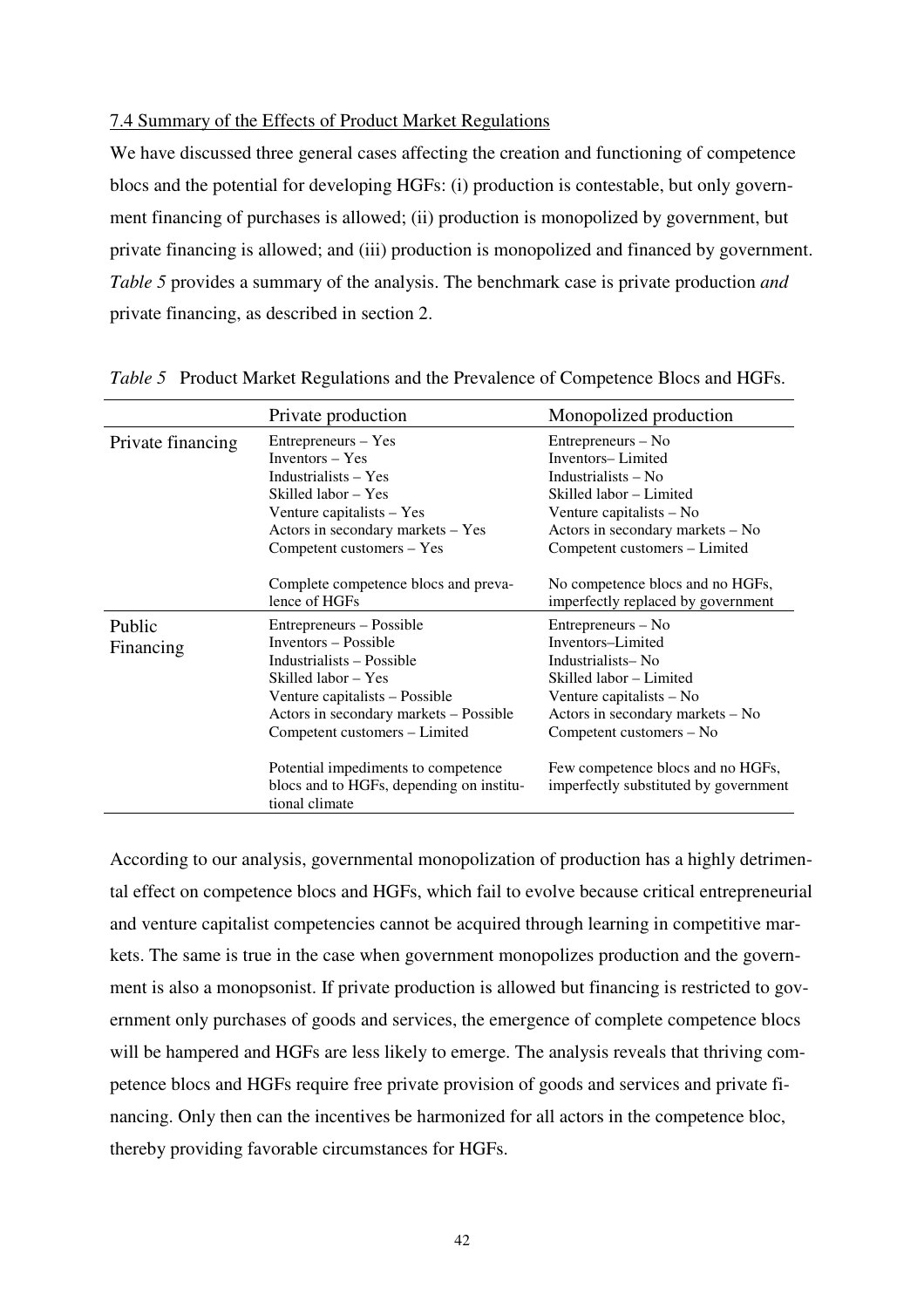Hence, due to the *de facto* monopolization by the public sector of the production of many income-elastic services vast areas of the economy have remained unexploited as sources of commercial growth. Part of this problem is overcome if the public sector encourages commercial firms to substitute for tax-financed public sector service production, even if the service is provided free (or almost free) of charge to customers. A further step would be to allow service producers to offer additional services beyond what is granted through a tax-financed voucher system. This would provide stronger incentives for the actors in the competence bloc to launch HGFs. In particular, it is easy to imagine how a different organization of the healthcare sector could provide a basis for the emergence of new HGFs.

Continued, near-exclusive reliance on taxation for the financing of key services like education, health care, child care and care of the elderly will become increasingly problematic. These highly income-elastic services suffer from Baumol's Disease (Baumol 1993, and Jansson 2006). Further technological breakthroughs are likely to increase the supply of services in the health sector in the future. If private purchasing power is not allowed into these sectors, they become tax-financed "cost problems" rather than potential growth industries attracting talented entrepreneurs and other key actors in the competence bloc.

# **8. Conclusion**

The successful commercialization of an innovation requires competence blocs: an entire chain of actors with complementary competencies that work together. The high degree of complexity in production combined with the specificity of human capital makes successful interaction within the competence bloc difficult but also highly rewarding when successful. Most (potential) HGFs fail, but the few that succeed stand for a substantial part of growth and development.

Bringing together the specialized, non-transferable competencies of different actors into a well-functioning whole is invariably difficult, even with favorable institutions and public policies, and almost impossible in any other setting. Favorable economic institutions are likely to be of particular importance for the emergence of HGFs, both because of the sensitiveness of competencies to good institutions and because of the high social return in terms of growth and job creation.

Our meta-analysis suggests that a small group of high-growth firms, not necessarily small but relatively young, are of critical importance as a force for renewal in the economy. Empirical investigations show that these HGFs, also known as "Gazelles", are responsible for the bulk of net job creation. Since formal institutions are important for economic performance in

43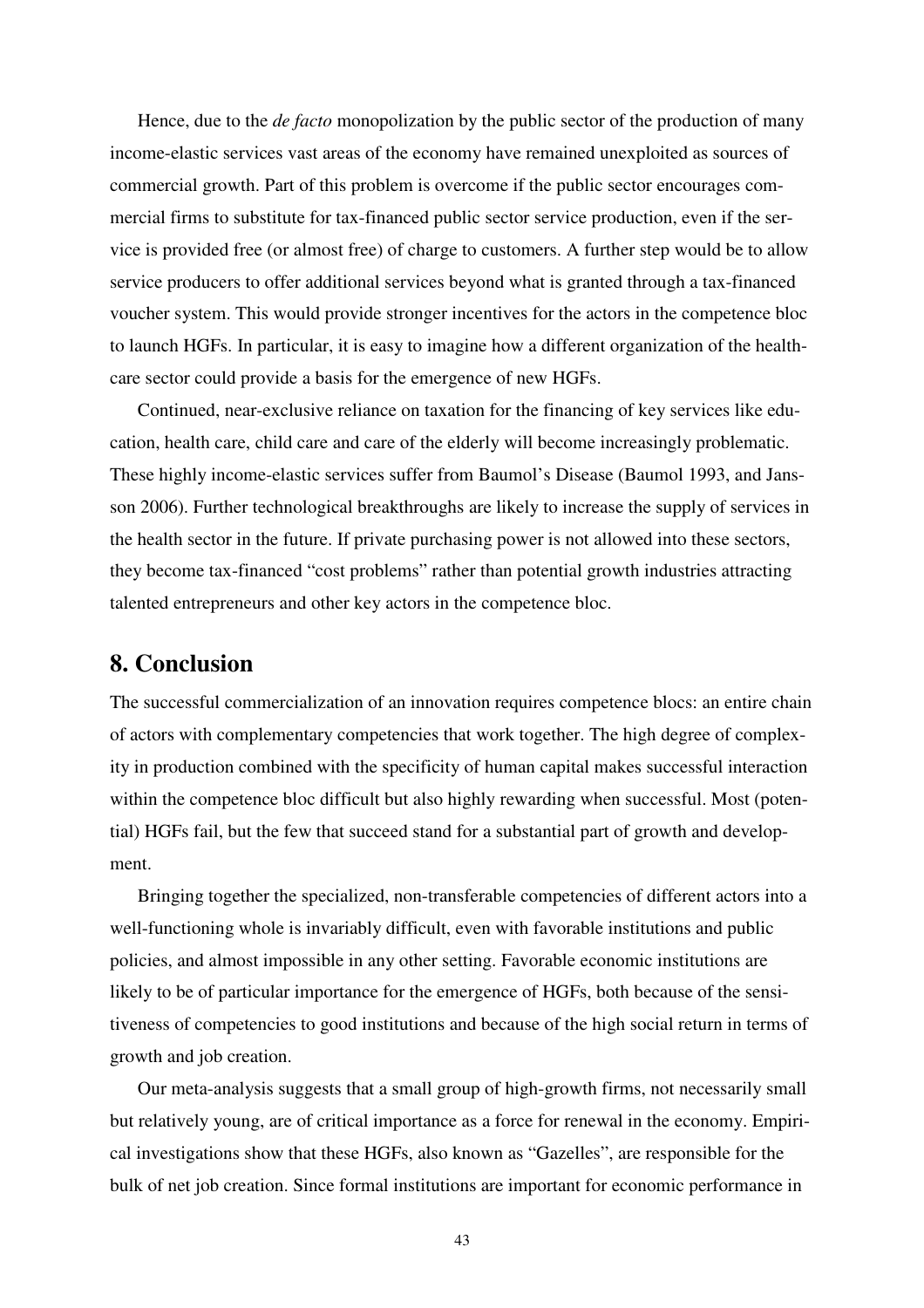general, it is fair to hypothesize that they also influence the generation and growth of HGFs. It is also reasonable to believe that institutions have a differential effect on HGFs compared to the majority of firms with no growth ambitions. For instance, the availability of equity capital and the strictness of employment security mandates are critical for enterprises with high growth ambitions, while they are of much less importance for firms without growth potential or growth ambitions.

Analyzing HGFs using the theory of competence blocs offers a more holistic view on economic progress. A key insight is that rapid firm growth is a complex process requiring a number of different but complementary competencies, and it is clear that studies with a narrow focus on a single aspect are likely to be misleading. Our analysis also emphasizes the complementary character of institutions.<sup>65</sup> There is no "quick-fix" that will boost the frequency of HGFs. Lower taxes on entrepreneurial activities may have less effect than expected if high taxes on skilled labor give rise to bottlenecks in production or if key areas remain closed for entrepreneurial exploitation. If policymakers would like to improve conditions for HGFs, our analysis suggests that they need to adopt a broad approach and implement a wide array of complementary institutional reforms.

We wish to emphasize that it is incorrect to infer that organic growth should be promoted and acquired growth avoided, based on studies showing that organic growth contributes more to net employment growth. Acquired growth is an important mechanism for reallocating employment and other resources from less to more efficient organizations. In fact, it is a natural pattern when an industry matures that the number of firms is rapidly reduced through a selection process.

Creating appropriate conditions for growth based on effective competence blocs places great demands on government policies. In particular, such growth requires appropriate legal structures (including further deregulation of product markets) that encourage the spontaneous emergence of effective solutions from the bottom up. As is pointed out by many researchers, picking winners in this chaotic world is virtually impossible and the only winning strategy is "to let a thousand flowers bloom" (see, e.g., Birch 2006, pp. 198–199). It is the perpetual search by economic actors for profits that exceed the risk-adjusted rate of return available for passive investors that leads to a situation in which entrepreneurship, talent and ownership skills are channeled to the most promising areas and supplied in the best possible quantities.

<sup>65</sup> Orszag and Snower's (1998) study of the complementarity of different policies in the area of unemployment provides an interesting parallel. They show how the effectiveness of one policy depends on the implementation of other policies.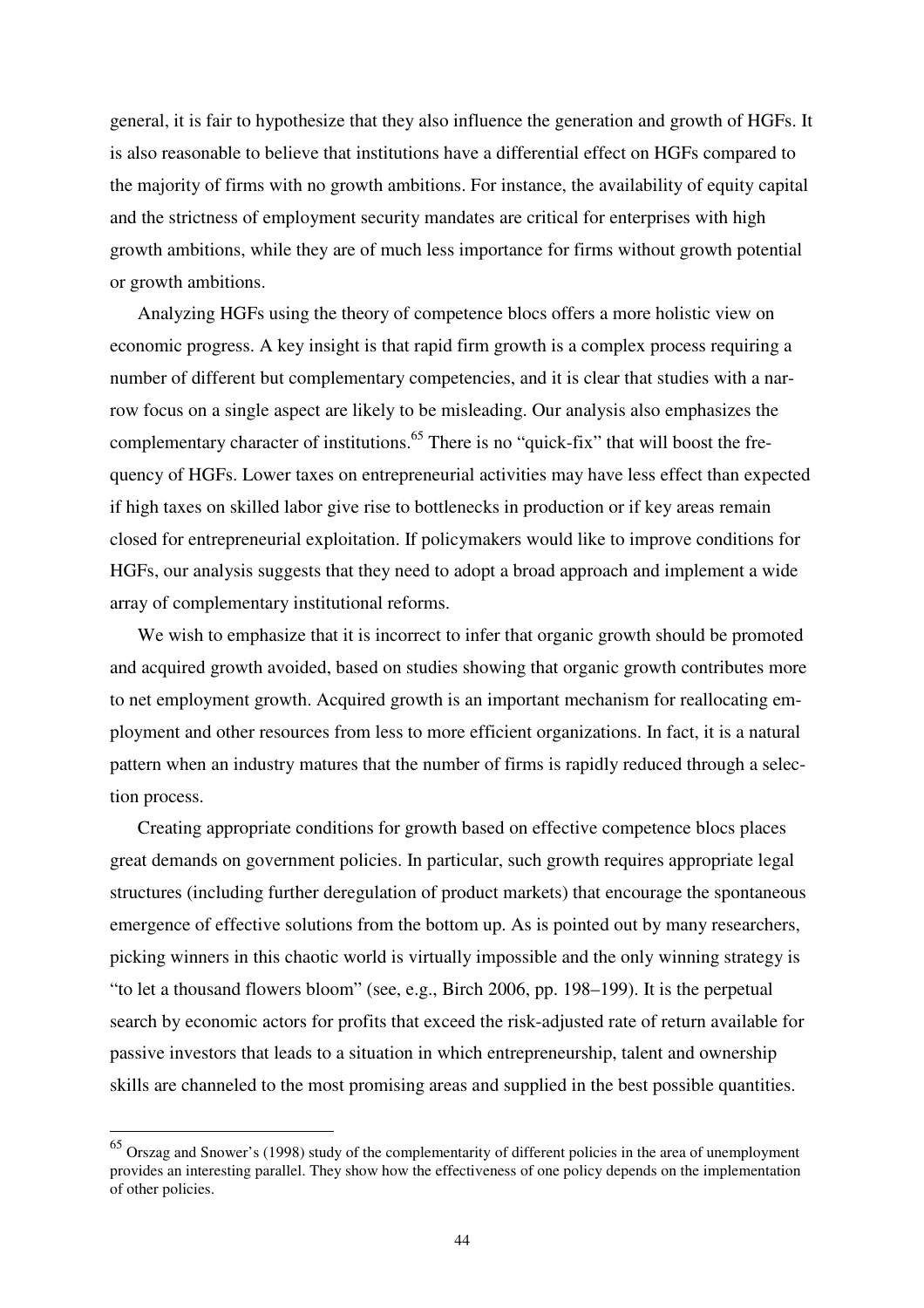This increases the probability that new business opportunities will be developed and exploited to their potential. This process creates the organizational and structural capital that is an indispensable component in all successful enterprises. The potential entrepreneur can always refrain from using his/her skills and remain an employee with a fixed salary; the venture capitalist can choose to remain passive instead of supplementing his/her financial investment by supplying management skills and so on.

Our analysis is confined to highly developed countries with basic institutions, such as secure property rights and the rule of law, in place. By applying the theory of competence blocs we have identified three bundles of institutions which are likely to be particularly important for the generation and growth of HGFs: the tax system, the organization and regulation of labor markets and product market regulations. To summarize the effects of these institutions on HGFs we characterize institutions that provide a favorable environment for "dynamic capitalism", the experimental process of creative destruction nurturing competence blocs and HGFs, as well as institutions that do the reverse, instead promoting "sclerotic capitalism"; see *table 6*. Note that the introduction of a single measure disfavoring dynamic capitalism may have only minor sclerotic effects, and the introduction of a certain sclerotic institution may be offset by other dynamic institutions. Strong effects pushing the system in either a sclerotic or dynamic direction are likely to result from the reinforcing complementarity of numerous institutions.

Of the three categories of institutions we have discussed, monopolization of production poses the greatest obstacle for the creation and functioning of competence blocs and generation of HGFs. While high taxes and labor markets regulations also impinge on the creation and functioning of competence blocs, there is often some scope for (costly) tax evasion and circumvention of labor market regulations. Moreover, the more complicated and the less stable regulations, the more they benefit large incumbent firms, i.e., firms with a low probability of becoming HGFs. Generally, we find distortions introduced by the three bundles of institutions analyzed to disfavor the kind of firms that have been found to be overrepresented among HGFs, namely young, small and service sector firms.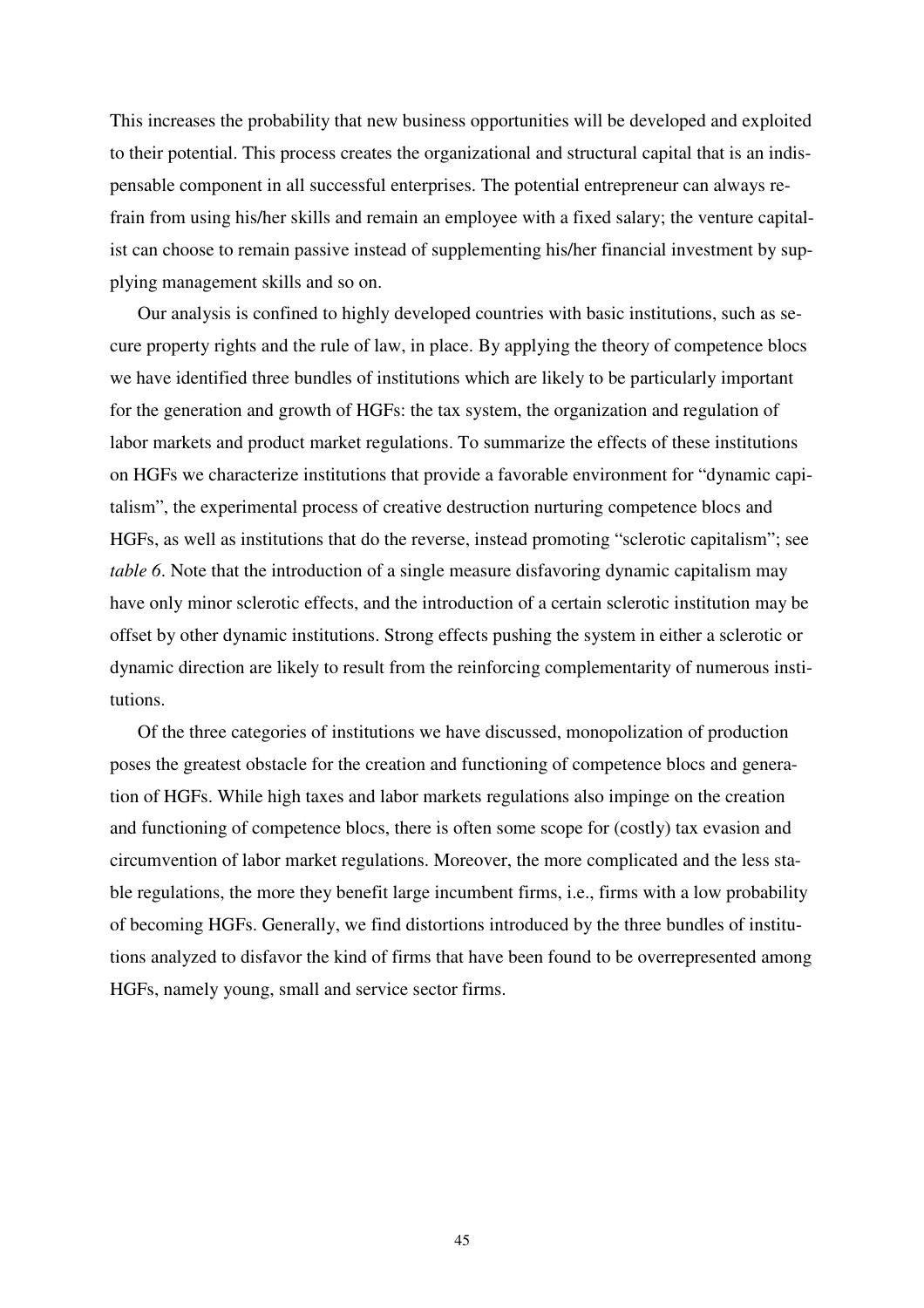| Institution                                         | Sclerotic capitalism                                                                                        | Dynamic capitalism                                                           |
|-----------------------------------------------------|-------------------------------------------------------------------------------------------------------------|------------------------------------------------------------------------------|
| Marginal tax rate                                   | High                                                                                                        | Low                                                                          |
| Personal tax on capital income                      | High                                                                                                        | Low                                                                          |
| Personal tax on capital gains                       | High                                                                                                        | Low                                                                          |
| Tax on stock options                                | High                                                                                                        | Low                                                                          |
| Degree of tax neutrality across<br>owner categories | Favor institutional own-<br>ers over individuals                                                            | Neutrality                                                                   |
| Degree of neutrality across<br>sources of finance   | Favor debt over equity                                                                                      | Neutrality                                                                   |
| Personal taxation of asset hold-<br>ings            | Yes, in particular on eq-<br>uity                                                                           | No, or exemption for<br>equity holdings                                      |
| Corporate tax rate                                  | High statutory rate, low<br>effective rate and exemp-<br>tions favoring large firms<br>in mature industries | Low statutory rate, low<br>effective rate and neutral                        |
| Symmetric tax treatment of<br>profit and losses     | N <sub>o</sub>                                                                                              | Yes                                                                          |
| Labor security mandates                             | Tied to years of tenure                                                                                     | Portability of tenure<br>rights                                              |
| Design of pension plans                             | Large weight to best<br>years at high age                                                                   | Fully actuarial                                                              |
| Wage-setting arrangements                           | Centralized and closely<br>tied to formal criteria                                                          | Decentralized and indi-<br>vidualized                                        |
| Production of welfare ser-<br>vices/merit goods     | Government production                                                                                       | Sizeable private produc-<br>tion, contestability                             |
| Financing of welfare ser-<br>vices/merit goods      | Tax financing only                                                                                          | Government ensures ba-<br>sic high quality supply,<br>then private financing |
| Profit-driven organizations                         | Partly <i>de facto</i> prohibited<br>in key areas facing in-<br>come-elastic demand                         | Fully allowed                                                                |
| Government role in income in-<br>surance            | Impose obligations on<br>incumbent firms                                                                    | Provide flexicurity                                                          |

*Table 6* Institutions Favoring Sclerotic Capitalism and Dynamic Capitalism.

Government monopolization of production considerably constrains the evolution of contestable markets, where critical entrepreneurial and venture capitalist competencies can be developed and acquired through learning. *De fact*o prohibition of profit-driven organizations have the same effect. Consequently, there will be no competence blocs and no HGFs. Large service industries are still *de facto* monopolized in many OECD-countries. Prime examples include higher education, providing a large economic potential for deregulation and contestability.

Even in advanced economies, there is a large untapped economic potential which can be unleashed by institutional changes, such as the opening up of closed markets for entrepreneu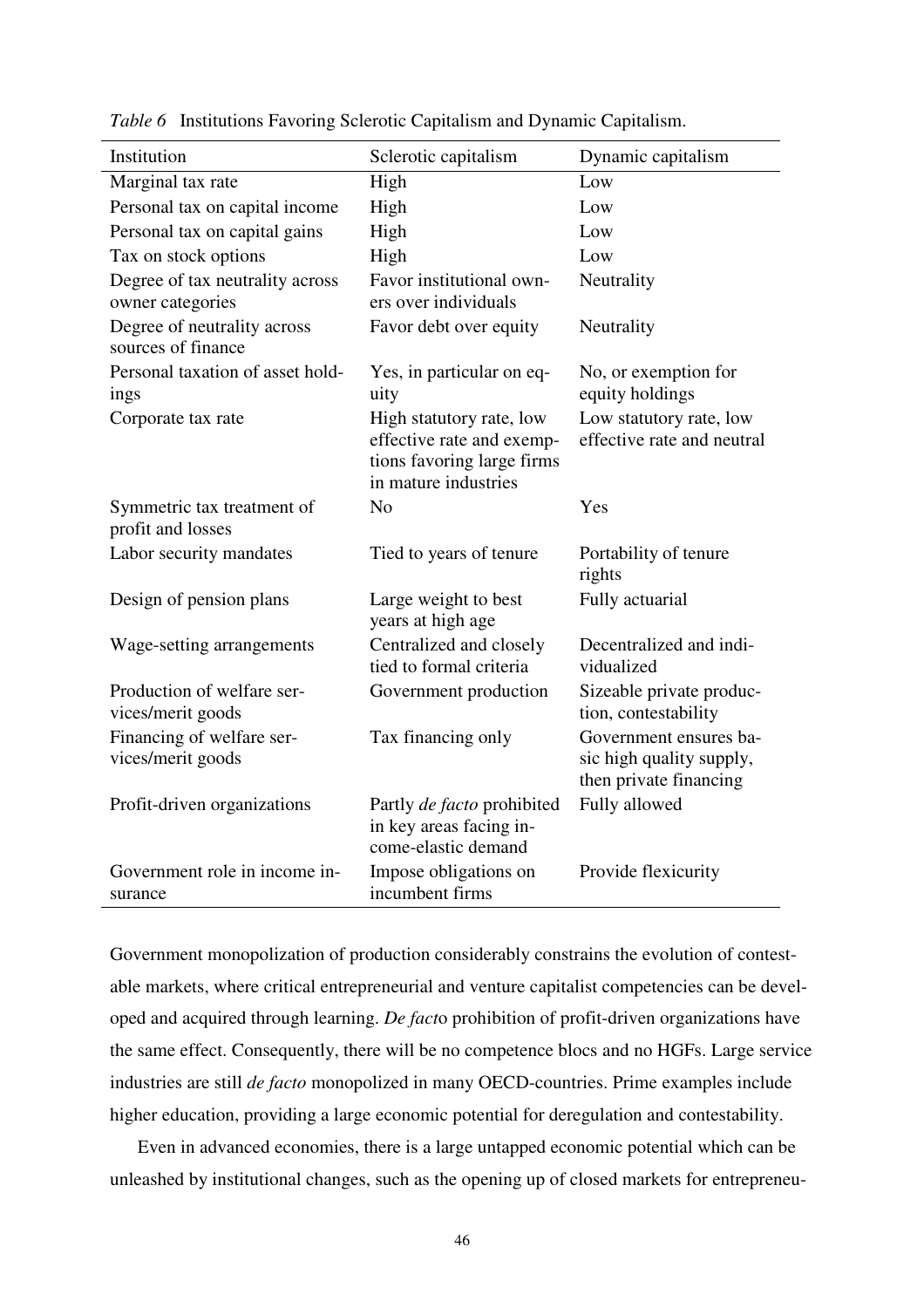rial competition. This would be expected to have a positive effect on the emergence of competence blocs and the prevalence of HGFs. The effect would be more pronounced if tax structures and labor market institutions simultaneously were adjusted in order to stimulate the emergence of more effective competence blocs, and institutions were made more neutral with respect to firm attributes, type of ownership and source of finance.

# **References**

- Abowd, John M. and Francis Kramarz (1999), "The Analysis of Labor Markets Using Matched Employer–Employee Data." In Orley Ashenfelter and David Card, eds., *Handbook of Labor Economics Vol. 3*, Amsterdam: Elsevier, 2629–2710.
- Acemoglu, Daron, Philippe Aghion, Claire Lelarge, John Van Reenen and Fabrizio Zilibotti (2007), "Technology, Information, and the Decentralization of the Firm." *Quarterly Journal of Economics* 12(4), 1759–1799.
- Acemoglu, Daron, Philippe Aghion and Fabrizio Zilibotti (2003), "Vertical Integration and Distance to Frontiers." *Journal of the European Economic Association* 1(2), 630–638.
- Acemoglu, Daron, Simon Johnson and James A. Robinson (2005), "Institutions as the Fundamental Cause of Long-run Growth." In Philippe Aghion and Steven Durlauf, eds., *Handbook of Economic Growth*, Amsterdam: Elsevier, 385–472.
- Acs, Zoltan J. and David B. Audretsch (2005), "Entrepreneurship, Innovation and Technological Change." *Foundations and Trends in Entrepreneurship* 1(4), 1–49.
- Acs, Zoltan J., Bo Carlsson and Charlie Karlsson (1999), *Entrepreneurship, Small and Medium-Sized Enterprises and the Macroeconomy*. Cambridge, MA: Cambridge University Press.
- Acs, Zoltan J. and Pamela Mueller (2008), "Employment Effects of Business Dynamics: Mice, Gazelles and Elephants." *Small Business Economics* 30(1), 85–100.
- Acs, Zoltan J., William Parsons and Spencer Tracy (2008), "High Impact Firms: Gazelles Revisited." An Office of Advocacy Working Paper, U.S. Small Business Administration.
- Agell, Jonas, Peter Englund and Jan Södersten (1998), *Incentives and Redistribution in the Welfare State – The Swedish Tax Reform*. London: Macmillan.
- Aghion, Philippe and Peter Howitt (1992), "A Model of Growth through Creative Destruction." *Econometrica* 60(2), 323–351.
- Aghion, Philippe and Peter Howitt (1998), *Endogenous Growth Theory*. Cambridge, MA: MIT Press.
- Aghion, Philippe and Jean Tirole (1994), "Opening the Black Box of Innovation." *European Economic Review* 38(3–4), 701–710.
- Ahmad, Nadim (2006), "A Proposed Framework for Business Demographic Statistics." OECD Statistics Working Paper Series, STD/DOC(2006)3.
- Almeida, Paul (1999), "Semiconductor Startups and the Exploration of New Technological Territory." In Zoltan J. Acs, ed., *Are Small Firms Important? Their Role and Impact*. Dordrecht: Kluwer Academic Publishers, 39–50.
- Adema, Willem (2001), "Net Social Expenditure: 2<sup>nd</sup> Edition." OECD Labor Market and Social Policy Occasional Papers, No. 52. Paris: OECD.
- Adema, Willem and Maxime Ladaique (2005), "Net Social Expenditure, 2005 Edition: More Comprehensive Measures of Social Support." OECD Social, Employment and Migration Working Papers No. 29. Paris: OECD.
- Andersen, Torben M. (2005), "The Danish Labor Market from Excess to Shortage." In Martin Werding, ed., *Structural Unemployment in Western Europe: Reasons and Remedies*. Cambridge MA: MIT Press.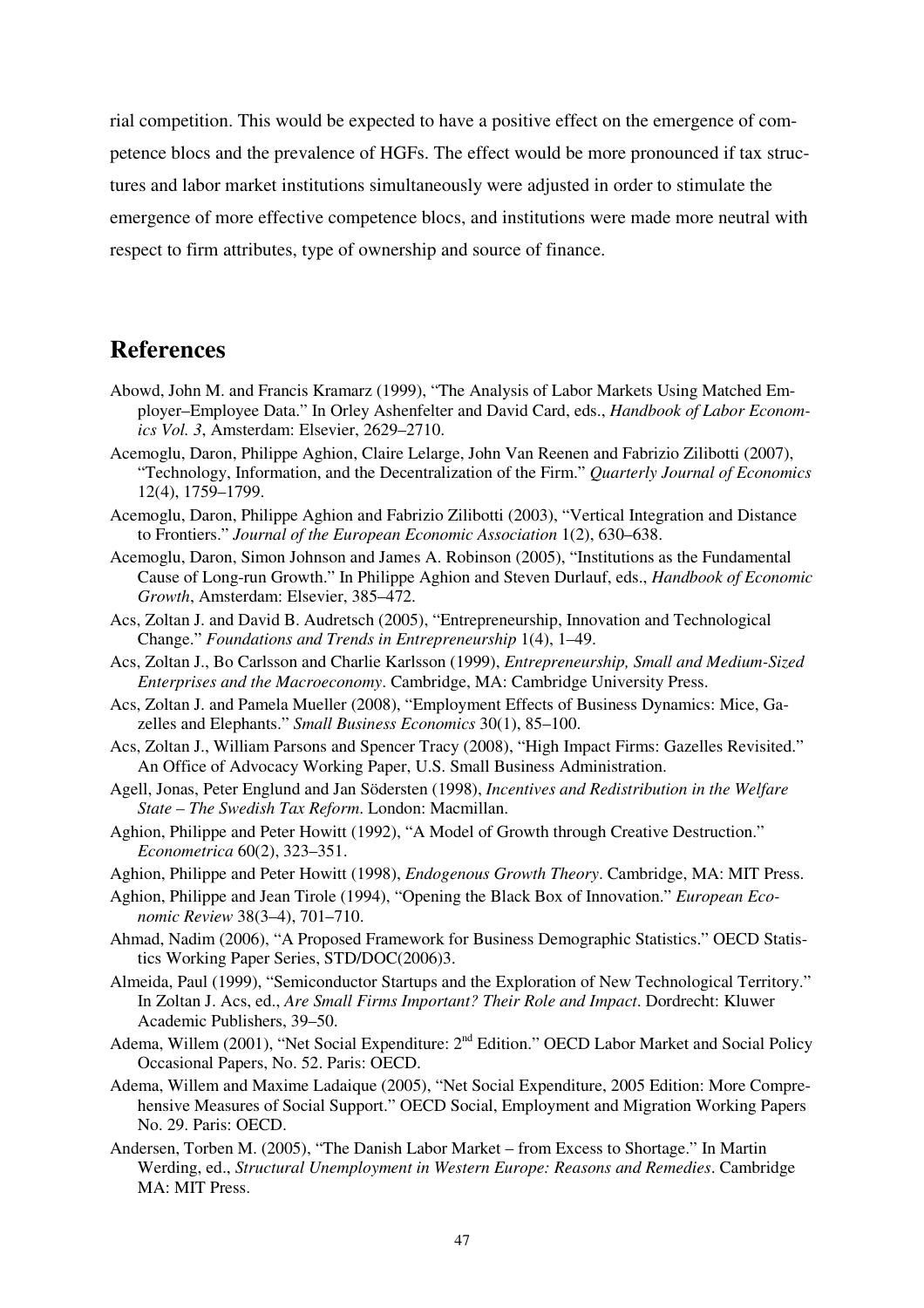- Andersen, Torben M. (2008) "The Scandinavian Model Prospects and Challenges." *International Tax and Public Finance* 15(1), 45–66.
- Angelini, Paolo and Andrea Generale (2008), "On the Evolution of Firm Size Distributions." *American Economic Review* 98(1), 426–438.
- Arai, Mahmood and Fredrik Heyman (2004), "Temporary Contracts and the Dynamics of Job Turnover." *Economics Bulletin* 10(4), 1–6.
- Asoni, Andrea and Tino Sanandaji (2007), "The Quality and Quantity of Entrepreneurs and Profit Taxation." Mimeo, University of Chicago and Research Institute of Industrial Economics, Stockholm.
- Audretsch David B., ed. (2006), *Entrepreneurship, Innovation and Economic Growth*. Cheltenham, U.K. and Northampton, MA: Edward Elgar Publishing.
- Audretsch, David B. and Maryann P. Feldman, (2003), "Small-Firm Strategic Research Partnerships: The Case of Biotechnology." *Technology Analysis & Strategic Management* 15(2), 273–288.
- Autio, Erko, Pia Arenius and Hannele Wallenius (2000), "Economic Impact of Gazelle Firms in Finland". Helsinki University of Technology, Institute of Strategy and International Business, Working Papers Series 2000:3.
- Axelsson, Sten (2006), "Entreprenörer från sekelskifte till sekelskifte kan företag växa i Sverige?" In Dan Johansson and Nils Karlson, eds., *Svensk utvecklingskraft*. Stockholm: Ratio, 57–97.
- Barringer, Bruce R., Foard F. Jones and Donald O. Neubaum (2005), "A Quantitative Content Analysis of the Characteristics of Rapid-growth Firms and their Founders." *Journal of Business Venturing* 20(5), 663–687.
- Barro, Robert J. and Xavier Sala-i-Martin (1995), *Economic Growth*. McGraw-Hill, New York.
- Bartelsman, Eric J., John Haltiwanger and Stefano Scarpetta (2004), "Microeconomic Evidence of Creative Destruction in Industrial and Developing Countries." The World Bank, Policy Research Working Paper Series No. 3464.
- Bartelsman, Eric, Scarpetta, Stefano and Fabiano Schivardi (2005), "Comparative Analysis of Firm Demographics and Survival: Evidence from Micro-level Sources in OECD Countries." *Industrial and Corporate Change* 14(3), 365–391.
- Baumol, William J. (1968), "Entrepreneurship in Economic Theory." *American Economic Review*  58(2), 64–71.
- Baumol, William J. (1990), "Entrepreneurship: Productive, Unproductive, and Destructive." *Journal of Political Economy* 98(5), 893–921.
- Baumol, William J. (1993), "Health Care, Education and the Cost Disease: A Looming Crisis for Public Choice." *Public Choice* 77(1), 17–28.
- Baumol, William J. (2002), *The Free-Market Innovation Machine*, Princeton and Oxford: Princeton University Press.
- Baumol, William J. (2004), "Entrepreneurial Enterprises, Large Established Firms and Other Components of the Free-Market Growth Machine." *Small Business Economics* 23(1), 9–21.
- Baumol, William J., Robert E. Litan and Carl J. Schramm (2007), *Good Capitalism, Bad Capitalism, and the Economics of Growth and Prosperity*. New Haven and London: Yale University Press.
- Beck, Thorsten, Asli Demirgüc-Kunt and Vojislav Maksimovic (2005), "Financial and Legal Constraints to Growth: Does Firms Size Matter?" *Journal of Finance* 60(1), 137–177.
- Berggren, Björn, Göran Lindström and Christer Olofsson (2000), "Control Aversion and the Search for External Financing." *Small Business Economics* 15(3), 233–242.
- Bernard, Andrew B., Bradford J. Jensen, Stephen J. Redding and Peter J. Schott (2007), "Firms in International Trade." *Journal of Economic Perspectives* 21(3), 105–130.
- Bhagwati, Jagdish (1982), "Directly-Unproductive Profit-Seeking (DUP) Activities." *Journal of Political Economy* 90(5), 988–1002.
- Bianchi, Milo and Magnus Henrekson (2005), "Is Neoclassical Economics still Entrepreneurless?" *Kyklos* 58(3), 353–377.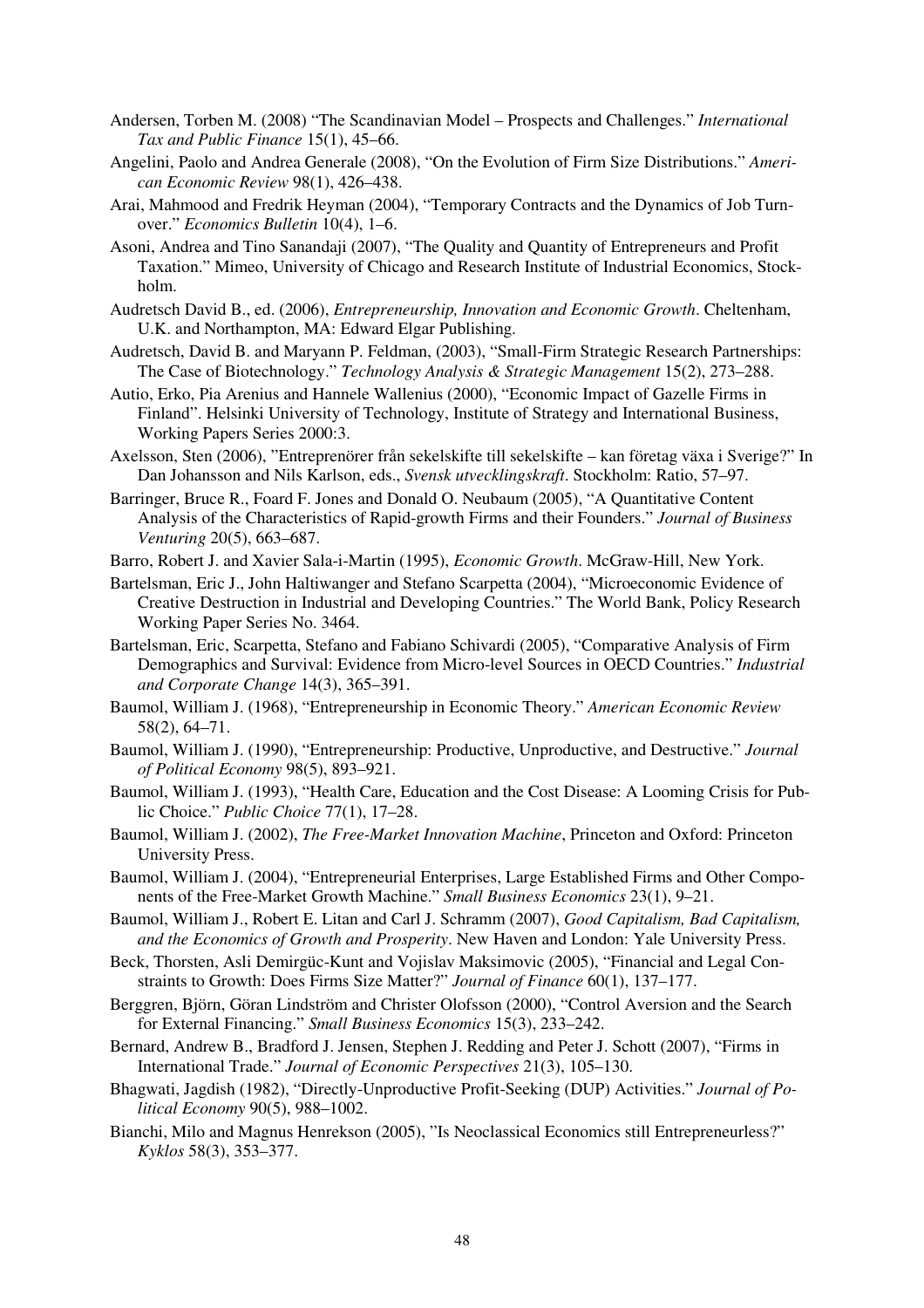- Birch, David L. (2006), "What Have We Learned?" *Foundations & Trends in Entrepreneurship* 2(3), 197–202.
- Birch, David L., Andrew Haggerty and William Parsons (1995), *Who's Creating Jobs?* Boston, MA: Cognetics Inc.
- Birch, David L. and James Medoff (1994), "Gazelles." In Lewis C. Solmon and Alec R. Levenson, eds., *Labor Markets, Employment Policy and Job Creation*. Boulder and London: Westview Press, 159–167.
- Blanchflower, David G. and Richard B. Freeman (1992), "Going Different Ways: Unionism in the US and other OECD Countries." *Industrial Relations*, 31(Winter), 156–179.
- Blau, Francine D. and Lawrence M. Kahn (1996), International Differences in Male Wage Inequality: Institutions versus Market Forces." *Journal of Political Economy* 104 (4), 791–837.
- Blau, Francine D. and Lawrence M. Kahn (1999), "Institutions in the Labor Market." In Orley Ashenfelter and David Card, eds., *Handbook of Labor Economics Vol. 3*, Amsterdam: Elsevier, 1399–1461.
- Bosma, Niels, Kent Jones, Erkko Autio and Jonathan Levie (2008), *Global Entrepreneurship Monitor: 2007 Executive Report*. Wellesley, MA: Babson College and London: London Business School.
- Bottazzi, Laura and Marco Da Rin (2005), *Financing Entrepreneurial Firms in Europe: Facts, Issues, and Research Agenda*. CESifo Seminar Series, Vol. 9. Cambridge, MA and London: MIT Press.
- Bowles, Samuel (1998), "Endogenous Preferences: The Cultural Consequences of Markets and Other Economic Institutions." *Journal of Economic Literature* 36(1), 75–111.
- Brandt, Nicola (2004), "Business Dynamics and Policies." *OECD Economic Studies* 38, 9–36.
- Brown, Charles and James Medoff (1989), "The Employer Size Wage Effect." *Journal of Political Economy* 97(5), 1027–1059.
- Brown, Clair, John Haltiwanger and Julia Lane (2006), *Economic Turbulence: Is a Volatile Economy Good for America?* Chicago, IL: University of Chicago Press.
- Buss, Terry F. (2001), *Capital, Emerging High-Growth Firms and Public Policy: The Case Against Federal Intervention*. New York: Praeger.
- Caballero, Ricardo (2007), *Specificity and the Macroeconomics of Restructuring*. Cambridge: MA: MIT Press.
- Conlisk, John (1996), "Why Bounded Rationality." *Journal of Economic Literature* 34(2), 669–700.
- Conlisk, John (2001), "Costly Predation and the Distribution of Competence." *American Economic Review* 91(3), 475–484.
- Cullen, Julie Berry and Roger H. Gordon (2006), "How Do Taxes Affect Entrepreneurial Activity? A Comparison of U.S. and Swedish Law." Mimeo. UC San Diego.
- Davidsson, Per (2006), "Nascent Entrepreneurship: Empirical Studies and Developments." *Foundations and Trends in Entrepreneurship* 2(1), 1–76.
- Davidsson, Per and Magnus Henrekson (2002), "Determinants of the Prevalence of Start-ups and High-Growth Firms." *Small Business Economics* 19(2), 81–104.
- Davidsson, Per and Frédéric Delmar (2003), "Hunting for New Employment: The Role of High Growth Firms." In David A. Kirby and Anna Watson, eds., *Small Firms and Economic Development in Developed and Transition Economies: A Reader*. Aldershot, UK: Ashgate Publishing, 7– 19.
- Davidsson, Per and Frédéric Delmar (2006), "High-Growth Firms and Their Contribution to Employment: The Case of Sweden." In Per Davidsson, Frédéric Delmar and Johan Wiklund, , eds., *Entrepreneurship and the Growth of Firms*. Cheltenham, UK and Northampton, MA: Edward Elgar, 156–178.
- Davis, Steven J. and John Haltiwanger (1996), "Employer Size and the Wage Structure in U.S. Manufacturing." *Annales d'Économie et de Statistique* 41/42, 323–367.
- Davis, Steven J. and John Haltiwanger (1999), "Gross Job Flows." In Orley Ashenfelter and David Card, eds., *Handbook of Labor Economics Vol. 3*, Amsterdam: Elsevier, 2771–2805.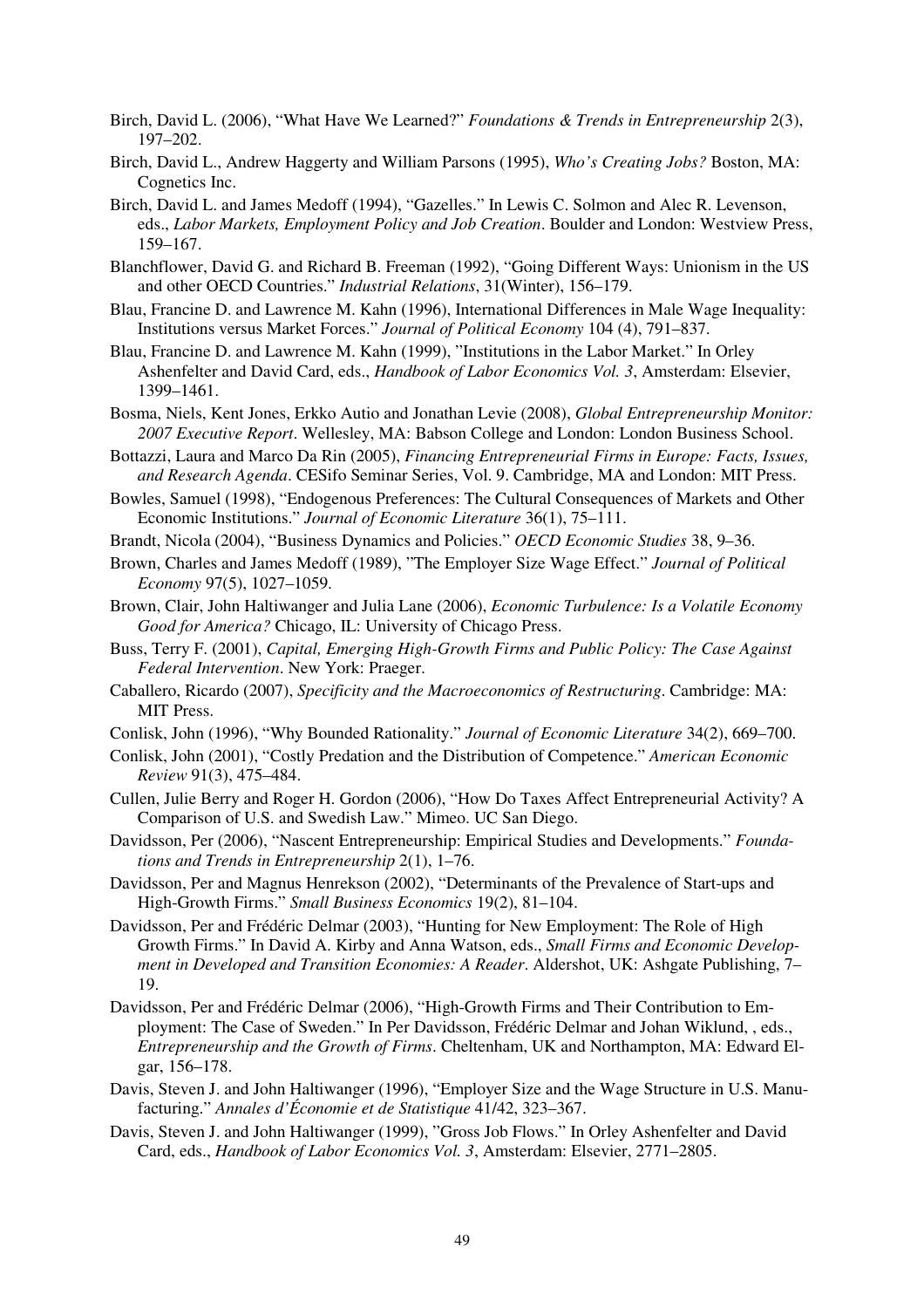- Davis, Steven J. and Magnus Henrekson (1997), "Industrial Policy, Employer Size and Economic Performance in Sweden." In Richard B. Freeman, Birigtta Swedenborg and Robert Topel, eds., *The Welfare State in Transition: Reforming the Swedish Model*. Chicago, IL: Chicago University Press, 353–397.
- Davis, Steven J. and Magnus Henrekson (2005), "Tax Effects on Work Activity, Industry Mix and Shadow Economy Size: Evidence from Rich-Country Comparisons." In Ramón Gómez-Salvador et al., eds., *Labour Supply and the Incentives to Work in Europe*. Cheltenham: Edward Elgar, 44– 104.
- Davis, Steven J. and Magnus Henrekson (2007), "Economic Performance and Work Activity in Sweden after the Crisis of the Early 1990s." NBER Working Paper No. 12768 and IFN Working Paper No. 687, Research Institute of Industrial Economics, Stockholm.
- Delmar, Frédéric (1997), "Measuring Growth: Methodological Considerations and Empirical Results." In Rik Donkels and Asko Miettinen, eds., *Entrepreneurship and SME Research: On its Way to the Next Millenium*. Aldershot, UK: Ashgate Publishing, 199–215.
- Delmar, Frédéric and Per Davidsson (1998), "A Taxonomy of High-growth Firms." In Paul D. Reynolds et al., eds., *Frontiers of Entrepreneurship Research*, Wellesley, MA: Babson College, 399– 413.
- Delmar, Frédéric, Per Davidsson and William B. Gartner (2003), "Arriving at the High-growth Firm." *Journal of Business Venturing* 18(2), 189–216.
- Delmar, Frédéric, Karl Wennberg, Johan Wiklund and Karin Sjöberg (2005), "Self-Employment Among the Swedish Science and Technology Labor Force: The Evolution of Firms Between 1990 and 2000." Report A2005:001. Östersund: Swedish Institute for Growth Policy Studies.
- de Meza, David (2002), "Overlending?" *Economic Journal*, 112(477), F17–F31.
- Demirgüç-Kunt, Asli and Vojislav Maksimovic (1998), "Law, Finance and Firm Growth." *Journal of Finance* 53(6), 2107–2137.
- de Soto, Hernando (2000), *The Mystery of Capital: Why Capitalism Triumphs in the West and Fails Everywhere else*. New York: Basic Books.
- Dew-Becker, Ian and Robert J. Gordon (2008), "The Role of Labor Market Changes in the Slowdown in European Productivity Growth." NBER Working Paper No. 131840.
- Djankov, Simeon, Rafael La Porta, Florencio Lopez-de-Silanes and Andrei Shleifer (2002), "The Regulation of Entry." *Quarterly Journal of Economics* 117(1), 1–37.
- Domar, Evsey D. and Richard A. Musgrave (1944), "Proportional Income Taxation and Risk-Taking", *Quarterly Journal of Economics*, 58(3), 388–422.
- Duggan, Mark G. (2000), "Hospital Ownership and Public Medical Spending." *Quarterly Journal of Economics* 115(4), 1343–1373.
- Duranton, Gilles and Diego Puga (2001), "Nursery Cities: Urban Diversity, Process Innovation, and the Life Cycle of Products." *American Economic Review* 91(5), 1454–1477.
- Eliasson, Gunnar and Åsa Eliasson (1996), "The Biotechnical Competence Bloc." *Revue d'Economie Industrielle* 78(1), 7–26.
- Eliasson, Gunnar and Kurt Vikersjö (1999), "Recruiting in a European Company." *Vocational Training* 12(1), 14–19.
- European Commission (2007), "Models to Reduce the Disproportionate Regulatory Burden on SMEs." Enterprise and Industry Directorate-General, Report of the Expert Group. Brussels: European Commission.
- Fan, Wei and Michelle J. White (2003), "Personal Bankruptcy and the Level of Entrepreneurial Activity." *Journal of Law and Economics* 46(2), 543–567.
- Feldstein, Martin S. and Joel Slemrod (1980), "Personal Taxation, Portfolio Choice, and the Effect of the Corporation Income Tax." *Journal of Political Economy* 88(5), 854–866.
- Fenn, George, Nellie Liang and Stephen Prowse (1995), "The Economics of the Private Equity Market." Washington, D.C.: Board of Governors of the Federal Reserve System.
- Flamholtz, Eric (1986), *Managing the Transition from an Entrepreneurship to a Professionally Managed Firm*. San Francisco: Jossey-Bass.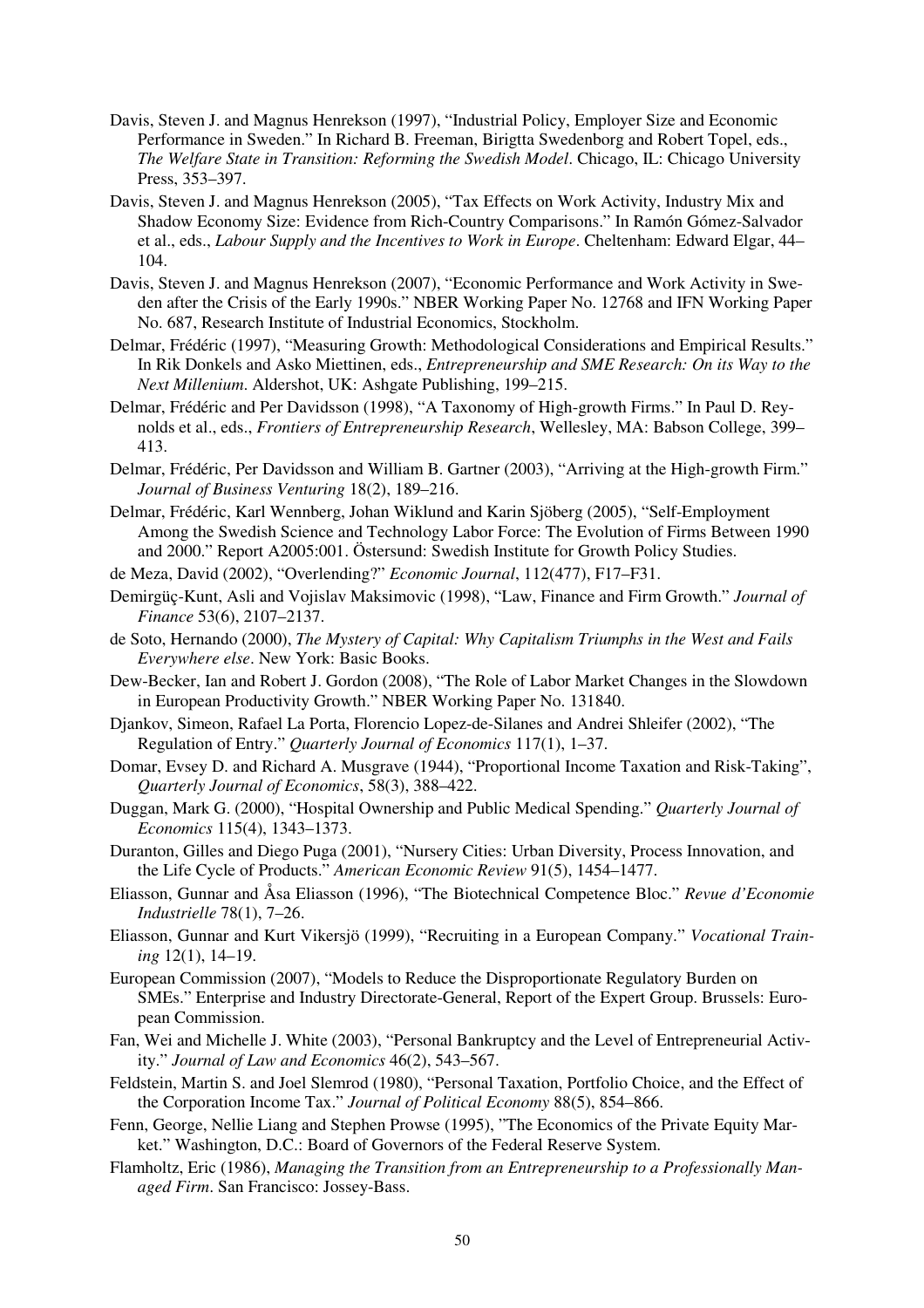- Fogel, Kathy, Randall Morck and Bernard Yeung, (2006), "Big Business Stability and Economic Growth: Is What's Good for General Motors Good for America?" NBER Working Paper No. 12394.
- Fogel, Robert W. (1999), "Catching up with the Economy." *American Economic Review* 89(1), 1–21.
- Freeman, Richard B. (1998), "War of the Models: Which Labour Market Institutions for the 21st Century." *Labour Economics* 5(1), 1–24.
- Freeman, Richard B. and Ronald Schettkat (2005) "Marketization of Household Production and the EU-US Gap in Work." *Economic Policy* 20(41), 6–50.
- Fritsch, Michael (2008), "How Does New Business Formation Affect Regional Development? Introduction to the Special Issue." *Small Business Economics* 30(1), 1–14.
- Fritsch, Michael and Pamela Mueller (2004), "Effects of New Business Formation on Regional Development over Time." *Regional Studies* 38(3), 961–975.
- Fritsch, Michael and Antie Weyh (2006), "How Large are the Direct Employment Effects of New Businesses? An Empirical Investigation for West Germany." *Small Business Economics* 26(2–3), 245–260.
- Fukao, Mitsuhiro and Masaharu Hanazaki (1987), "Internationalization of Financial Markets and the Allocation of Capital." *OECD Economic Studies*, No. 8, 35–92.
- Gallagher, Colin and Paul Miller (1991), "New Fast-Growing Companies Create Jobs." *Long Range Planning* 24(1), 96–101.
- Ganslandt, Mattias (2008), "Intellectual Proerty Rights and Competition Policy." IFN Working Paper No. 726, Research Institute of Industrial Economics, Stockholm.
- Garen, John E. (1985), "Worker Heterogeneity, Job Screening, and Firm Size." *Journal of Political Economy* 93(4), 715–739.
- Gerschenkron, Alexander (1962), *Economic Backwardness in Historical Perspective*, Cambridge, MA: Harvard University Press.
- Glancey, Kevin S. and Ronald W. McQuaid (2000), *Entrepreneurial Economics*. New York: Palgrave.
- Gompers, Paul A. and Josh Lerner (2001), *The Money of Invention: How Venture Capital Creates New Wealth*. Cambridge, MA: Harvard University Press.
- Halabisky, David, Erwin Dreessen and Chris Parsley (2006), "Growth in Firms in Canada, 1985– 1999." *Journal of Small Business and Entrepreneurship* 19(3), 255–268.
- Hannan, Michael, T. and John Freeman (1984), "Structural Inertia and Organizational Change." *American Sociological Review* 49(1), 149–164.
- Hart, Oliver, Andrei Schleifer and Robert W. Vishny (1997), "The Proper Scope of Government: Theory and an Application to Prisons." *The Quarterly Journal of Economics* 112(4), 1127–1161.
- Hayek, Friedrich A. (1945), "The Use of Knowledge in Society." *American Economic Review* 35(4), 21–30.
- Hayek, Friedrich A. (1978), "Competition as a Discovery Procedure." In Chiaki Nishiyami and Kurt Leube, eds., *The Essence of Hayek*. Stanford: Hoover Institution Press, 361–381.
- Hellmann, Thomas and Manju Puri (2002), "Venture Capital and the Professionalization of Start-Up Firms: Empirical Evidence." *Journal of Finance* 57(1), 169–197.
- Henrekson, Magnus (2005), "Entrepreneurship: A Weak Link in the Welfare State?" *Industrial and Corporate Change* 14(3), 437–467.
- Henrekson, Magnus and Dan Johansson (1999), "Institutional Effects on the Evolution of the Size Distribution of Firms." *Small Business Economics* 12(1), 11–23.
- Henrekson, Magnus and Dan Johansson (2008), "Gazelles as Job Contributors A Survey and Interpretation of the Evidence." IFN Working Paper No. 733 and Ratio Working Paper No. 117.
- Hirschman, Albert O. (1970), *Exit, Voice, and Loyalty: Responses to Decline in Firms, Organizations, and States*. Cambridge, MA: Harvard University Press.
- Holcombe, Randall G. (2003), "The Origins of Entrepreneurial Opportunities." *Review of Austrian Economics* 16(1), 25–43.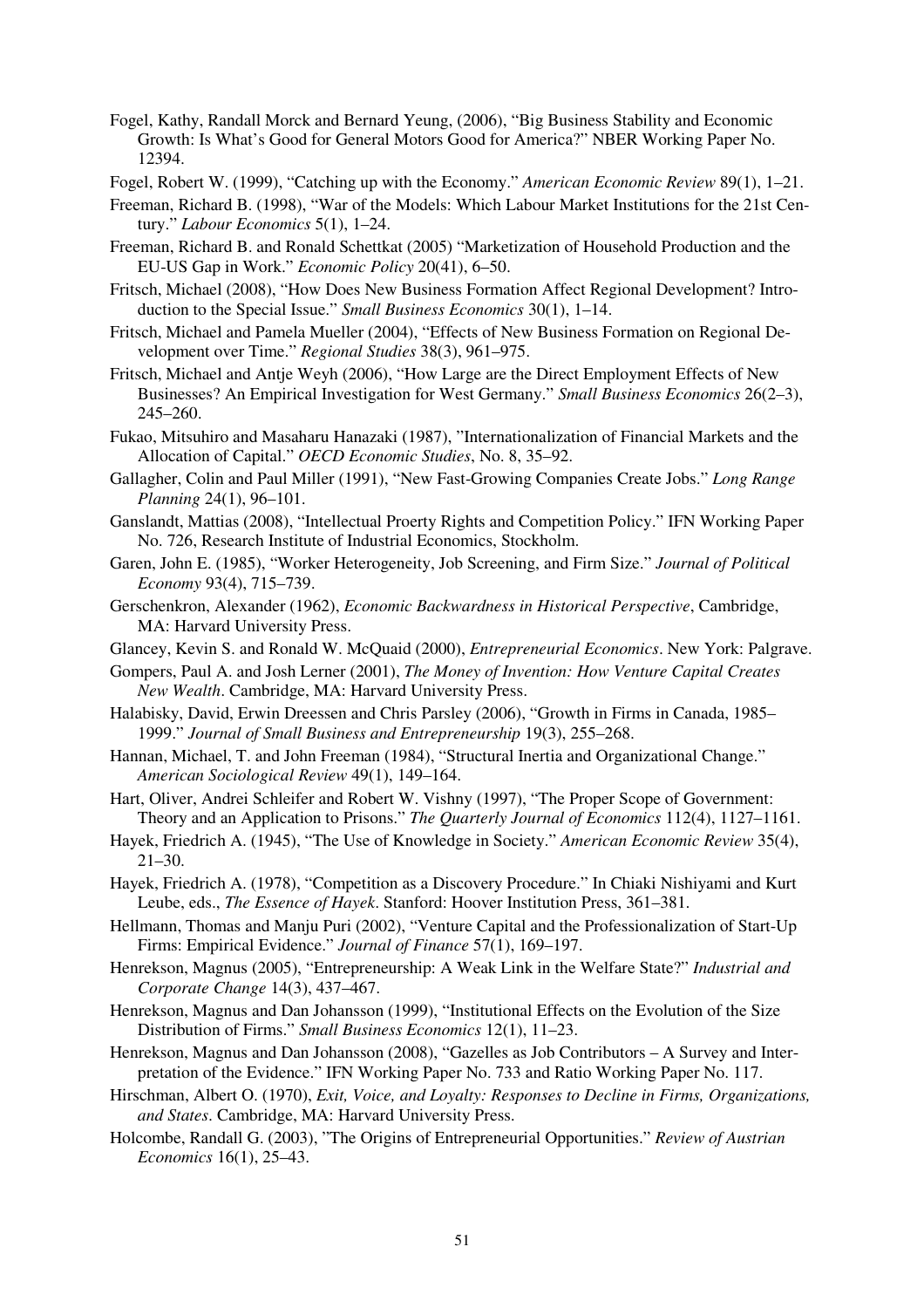- Holmström, Bengt (1989), "Agency Costs and Innovation." *Journal of Economic Behavior and Organization* 12(3), 305–327.
- Jansson, Jan Owen (2006), *The Economics of Services. Development and Policy*. Cheltenham: Edward Elgar.
- Johansson, Dan (2001), *The Dynamics of Firm and Industry Growth: The Swedish Computing and Communications Industry*. Doctoral Dissertation. Stockholm: Royal Institute of Technology: Department of Industrial Economics and Management.
- Johansson, Dan (2004), "Economics without Entrepreneurship or Institutions: A Vocabulary Analysis of Graduate Textbooks." *Econ Journal Watch* 1(3), 515–538.
- Johansson, Dan (2005), "The Turnover of Firms and Industry Growth." *Small Business Economics* 24(5), 487–495.
- Johansson, Dan (2008), "The Theory of the Experimentally Organized Economy and Competence Blocs: An Introduction." *Journal of Evolutionary Economics*, forthcoming.
- Johnson, Simon, John McMillan and Christopher Woodruff (2002), "Property Rights and Finance." *American Economic Review*, 92(5), 1335–56.
- Jones, Charles I. (2001), "Was an Industrial Revolution Inevitable? Economic Growth over the Very Long Run." *Advances in Macroeconomics* 1(2), 1028–1048.
- Jovanovic, Boyan (1982), "Selection and the Evolution of Industry." *Econometrica* 50(3), 649–670.
- Kasper, Wolfgang and Manfred E. Streit (1998), *Institutional Economics. Social Order and Public Policy*. Cheltenham: Edward Elgar.
- Keller, Wolfgang (2004), "International Technology Diffusion." *Journal of Economic Literature* 42(3), 752–782.
- King, Mervyn A. and Don Fullerton (1984), *The Taxation of Income from Capital: A Comparative Study of the United States, the United Kingdom, Sweden and West Germany*, Chicago: University of Chicago Press.
- Kirchhoff, Bruce A. (1994), *Entrepreneurship and Dynamic Capitalism*. Westport, CT: Praeger.
- Klapper, Leora, Luc Laeven and Raghuram Rajan (2006), "Entry Regulation as a Barrier to Entrepreneurship." *Journal of Financial Economics* 82(3), 591–629.
- Klein, Daniel (2001), "The Demand for and Supply of Assurance." *Economic Affairs* 21(1), 4–11.
- Klepper, Steven (2002), "Firm Survival and the Evolution of Oligopoly." *RAND Journal of Economics* 33(1), 37–61.
- Klepper, Steven and Simons, Kenneth L. (2005), "Industry Shakeouts and Technological Change." *International Journal of Industrial Organization* 23(1–2), 23–43.
- Kleven Jacobsen, H., Wolfram F. Richter and Peter Birch Sørensen (2000), "Optimal Taxation with Household Production." *Oxford Economic Papers* 52(3), 584–594.
- Kornai, Janos (1986), "The Soft Budget Constraint." *Kyklos* 39(1), 3–30.
- Kremer, Michael (1993), "The O-Ring Theory of Economic Development." *Quarterly Journal of Economics* 108(3), 551–576.
- Laffont, Jean-Jacques and Jean Tirole (1993), *A Theory of Incentives in Regulation and Procurement*. Cambridge, MA: MIT Press.
- Landström, Hans (2005), *Pioneers in Entrepreneurship and Small Business Research*. Berlin: Springer.
- Landström, Hans, ed. (2007), *Handbook of Research on Venture Capital*. Cheltenham: Edward Elgar.
- Lazerson, Mark H. and Gianni Lorenzoni (1999), "The Firms That Feed Industrial Districts: A Return to the Italian Source." *Industrial and Corporate Change* 8(2), 235–266.
- Le Grand, Julian (2007), *The Other Invisible Hand: Delivering Public Services through Choice and Competition*. Princeton and Oxford: Princeton University Press.
- Lerner, Joshua and Robert, P. Merges (1998), "The Control of Technology Alliances: An Empirical Analysis of the Biotechnology Industry." *Journal of Industrial Economics* 46(2), 125–156.
- Levine, Ross (2005), "Finance and Growth: Theory and Evidence". In Philippe Aghion and Steven Durlauf, eds., *Handbook of Economic Growth*. Amsterdam: Elsevier, 865–934.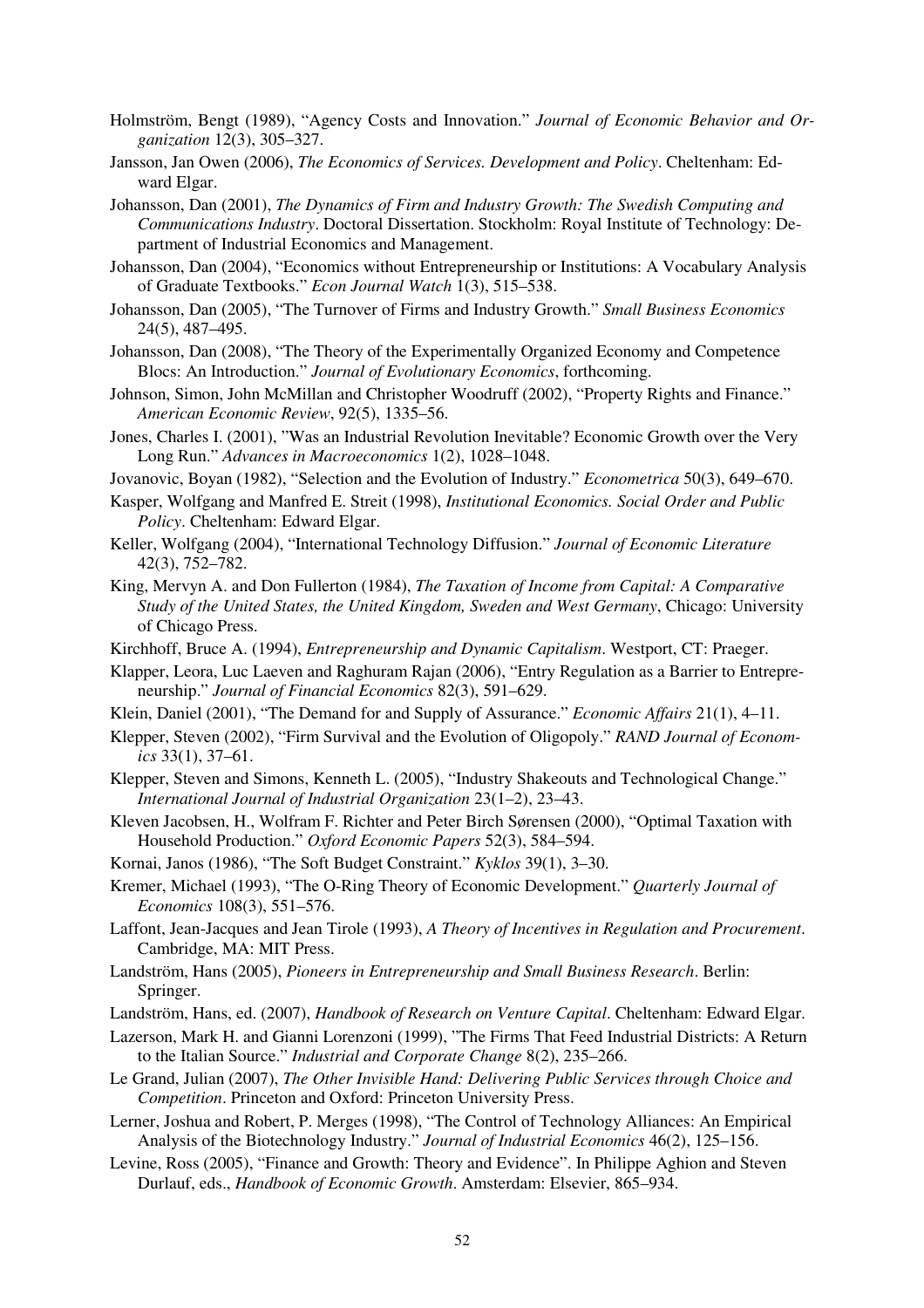- Libecap, Gary (1993), "Entrepreneurship, Property Rights and Economic Growth." In *Advances in the Study of Entrepreneurship, Innovation and Economic Growth: A Research Annual. Vol 6.*  Greenwich, CT: JAI Press.
- Lindkvist, Hans (1990), *Kapitalemigration*. Doctoral Dissertation. Stockholm School of Economics: Economic Research Institute.
- Littunen, Hannu and Timo Tohmo (2003), "The High Growth in New Metal-Based Manufacturing and Business Service Firms in Finland." *Small Business Economics* 21(2), 187–200.
- Lucas, Robert E. (1978), "On the Size Distribution of Business Firms." *Bell Journal of Economics* 9(2), 508–523.
- Misher, Norman (1984), "Tax Consequences of Exercising An Incentive Stock Option with Stock of the Granting Corporation." *The Tax Executive*, July, 357–363.
- Mokyr, Joel (1990), *The Lever of Riches: Technological Creativity and Economic Progress*. Oxford: Oxford University Press.
- Nelson, Richard, D. and Sidney G. Winter (1982), *An Evolutionary Theory of Economic Change*. Cambridge, MA: Harvard University Press.
- Norbäck, Per-Johan and Lars Persson (2008), "The Organization of the Innovation Industry: Entrepreneurs, Venture Capitalists, and Oligopolists." *Journal of the European Economic Association*, forthcoming.
- North, Douglass C. (1990), *Institutions, Institutional Change, and Economic Performance*. Cambridge: Cambridge University Press.
- North, Douglass C. and Robert Thomas (1973), *The Rise of the Western World: A New Economic History*. Cambridge: Cambridge University Press.
- North, Douglass C. and Barry R. Weingast (1989), "Constitutions and Commitment: Evolution of Institutions Governing Public Choice in Seventeenth Century England", *Journal of Economic History*, 49(4), 803–832.
- OECD (1994), "Employment Protection Regulation and Labor Market Performance." *OECD Employment Outlook*, June, 61–125.
- OECD (2004a), "Labor Standards and Economic Integration." *OECD Employment Outlook*, July, 83– 118.
- OECD (2004b), *Tax Data Base & Revenue Statistics*. Paris: OECD
- OECD (2005), *Modernising Government: The Way Forward.* Paris: OECD.
- OECD (2006), *Economic Outlook*, Vol. 80, December. Paris: OECD.
- Oi, Walter and Todd L. Idson (1999), "Firm Size and Wages." In Orley Ashenfelter and David Card, eds., *Handbook of Labor Economics Vol. 3*. Amsterdam: Elsevier, 2165–2214.
- Orszag, Mike and Dennis J. Snower (1998), "Anatomy of Policy Complimentarities." *Swedish Economic Policy Review* 5(2), 303–343.
- Parker, Simon C., David J. Storey and Arjen van Witteloostuijn (2005), "What Happens to Gazelles? The Importance of Dynamic Management Strategy." Research Report, Entrepreneurship Research Series, Centre for Entrepreneurship, Durham Business School, Durham University, U.K.
- Pelikan, Pavel (1988), "Can the Imperfect Innovation Systems of Capitalism be Outperformed?" In *Technical Change and Economic Theory*, edited and compiled by the Maastricht Economic Research Institute on Innovation and Technology: Columbia University Press, 370–398,
- Pelikan, Pavel (1993), "Ownership of Firms and Efficiency: The Competence Argument." *Constitutional Political Economy* 4(3), 349–392.
- Phelps, Edmund S. (2007), "Macroeconomics for a Modern Economy." *American Economic Review* 97(3), 543–561.
- Picot, Garnett and Richard Dupuy (1998), "Job Creation by Company Size Class: The Magnitude, Concentration and Persistence of Job Gains and Losses in Canada." *Small Business Economics* 10(2), 117–139.
- Piggott, John and John Whalley (2001) "VAT Base Broadening, Self Supply, and the Informal Sector." *American Economic Review* 91(4), 1084–1094.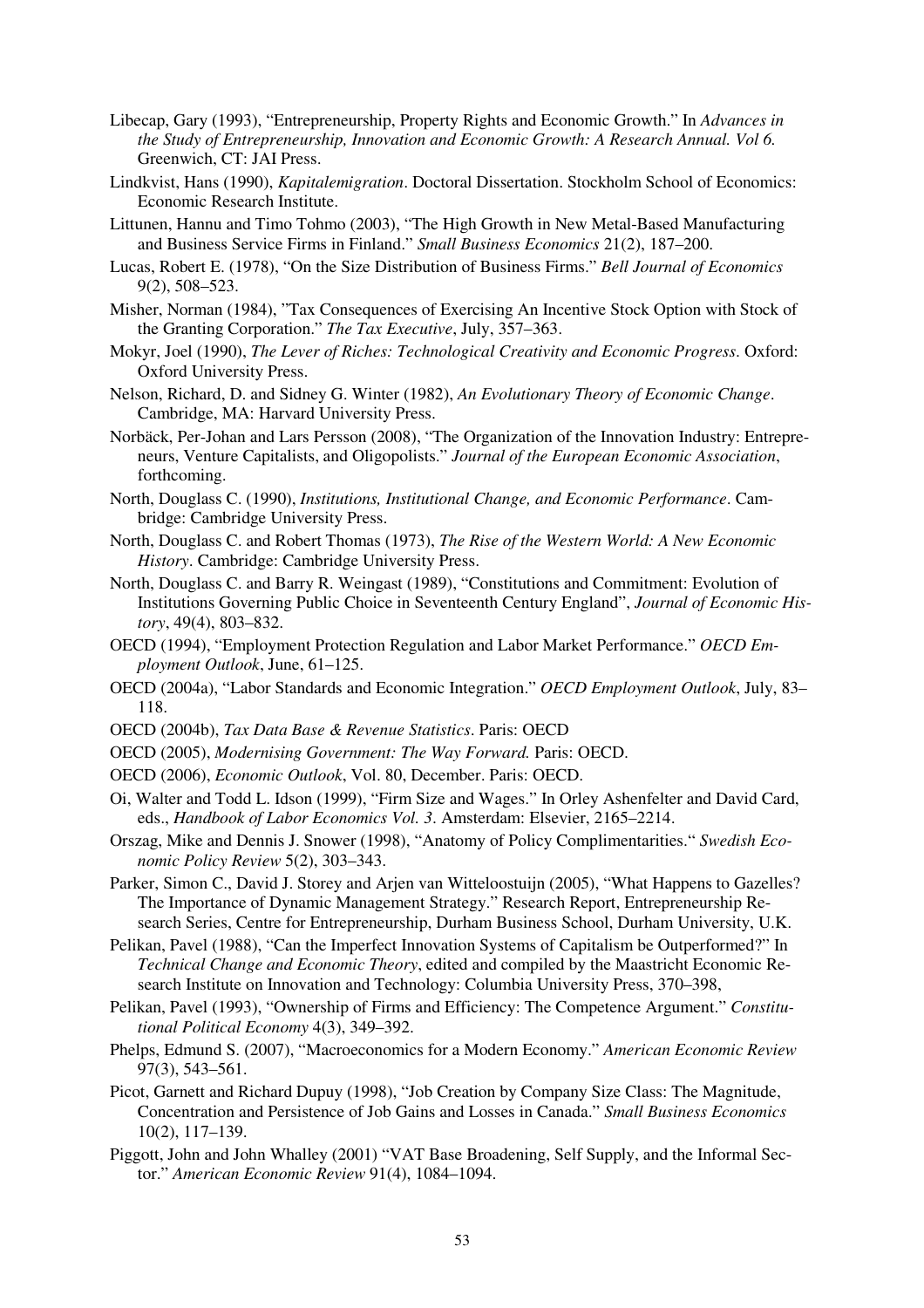- Powell, Benjamin, ed. (2008), *Making Poor Nations Rich: Entrepreneurship and the Process of Economic Development*. Stanford, CA: Stanford University Press.
- Prowse, Stephen (1998), "The Economics of the Private Equity Market." Federal Reserve Bank of Dallas, *Economic Review,* 3rd Quarter, 21–34.
- Reynolds, Paul D. (2007), "New Firm Creation in the United States: A PSED I Overview." *Foundations and Trends in Entrepreneurship* 3(1), 1–150.
- Robson, Martin T. (2003), "Does Stricter Employment Protection Legislation Promote Selfemployment?" *Small Business Economics* 21(3), 309–319.
- Rodrik, Dani, Arvind Subramanian and Francesco Trebbi (2004), "Institutions Rule: The Primacy of Institutions over Geography and Integration in Economic Development." *Journal of Economic Growth* 9(2), 131–165.
- Rogerson, Richard (2006), "Understanding Differences in Hours Worked." *Review of Economic Dynamics* 9(3), 365–409.
- Romer, Paul M. (1986), "Increasing Returns and Long-Run Growth." *Journal of Political Economy* 94(3), 1002–1037.
- Rosen, Harvey S. (2005), "Entrepreneurship and Taxation: Empirical Evidence." In Vesa Kanniainen and Christian Keuschnigg, eds., *Venture Capital, Entrepreneurship and Public Policy*. Cambridge, MA: MIT Press, 251–279.
- Rosenau Vaillancourt, Pauline, ed. (2000), *Public–Private Policy Partnerships*. Cambridge, MA and London: MIT Press.
- Rosenberg, Nathan (1982), *Inside the Black Box: Technology and Economics*. Cambridge, MA: Cambridge University Press.
- Rosenberg, Nathan (1994), *Exploring the Black Box: Technology, Economics and History*. Cambridge, MA and New York: Cambridge University Press.
- Rosenberg, Nathan and Luther E. Birdzell (1986), *How the West Grew Rich: The Economic Transformation of the Industrial World*. New York: Basic Books.
- Schnabel, Claus, Susanne Kohaut and Udo Brixy (2008), "Employment, Stability of Entrants in Newly Founded Firms: A Matching Approach Using Linked Employer-Employee Data from Germany." Discussion Paper No. 9, Institut für Arbeitsmarkt- und Berufsforschung, Nürnberg.
- Schreyer, Paul (2000), "High-Growth Firms and Employment." OECD Science, Technology and Industry Working Papers, 2000/3. Paris: OECD Publishing.
- Schumpeter, Joseph A. (1934/[1911]), *The Theory of Economic Development*. New Brunswick and London: Transaction Publishers.
- Shleifer, Andrei (1998),"State versus Private Ownership." *Journal of Economic Perspectives* 12(4), 133–150.
- Simon, Herbert A. (1955), "A Behavioral Model of Rational Choice." *Quarterly Journal of Economics* 69(1), 99–118.
- Sinn, Hans-Werner (1996), "Social Insurance, Incentives and Risk-Taking." *International Tax and Public Finance* 3(3), 259–280.
- Smith, Vernon (2003), "Constructivist and Ecological Rationality in Economics". *American Economic Review* 93(3), 465–490.
- SOU 2002:31, *Vinst för vården* (Profit in the Health Care Sector). Stockholm: Ministry of Social Affairs.
- Södersten, Jan (1984), "Sweden." In Mervyn A. King and Don Fullerton, eds., *The Taxation of Income from Capital: A Comparative Study of the United States, the United Kingdom, Sweden and West Germany.* Chicago: University of Chicago Press, 87–148.
- Stam, Erik (2005), "The Geography of Gazelles in the Netherlands." *Tijdschrift voor Economische en Sociale Geografie* 96(1), 121–127.
- Stam, Erik (2007), "Why Butterflies Don't Leave: Locational Behavior of Entrepreneurial Firms." *Economic Geography* 83(1), 27–50.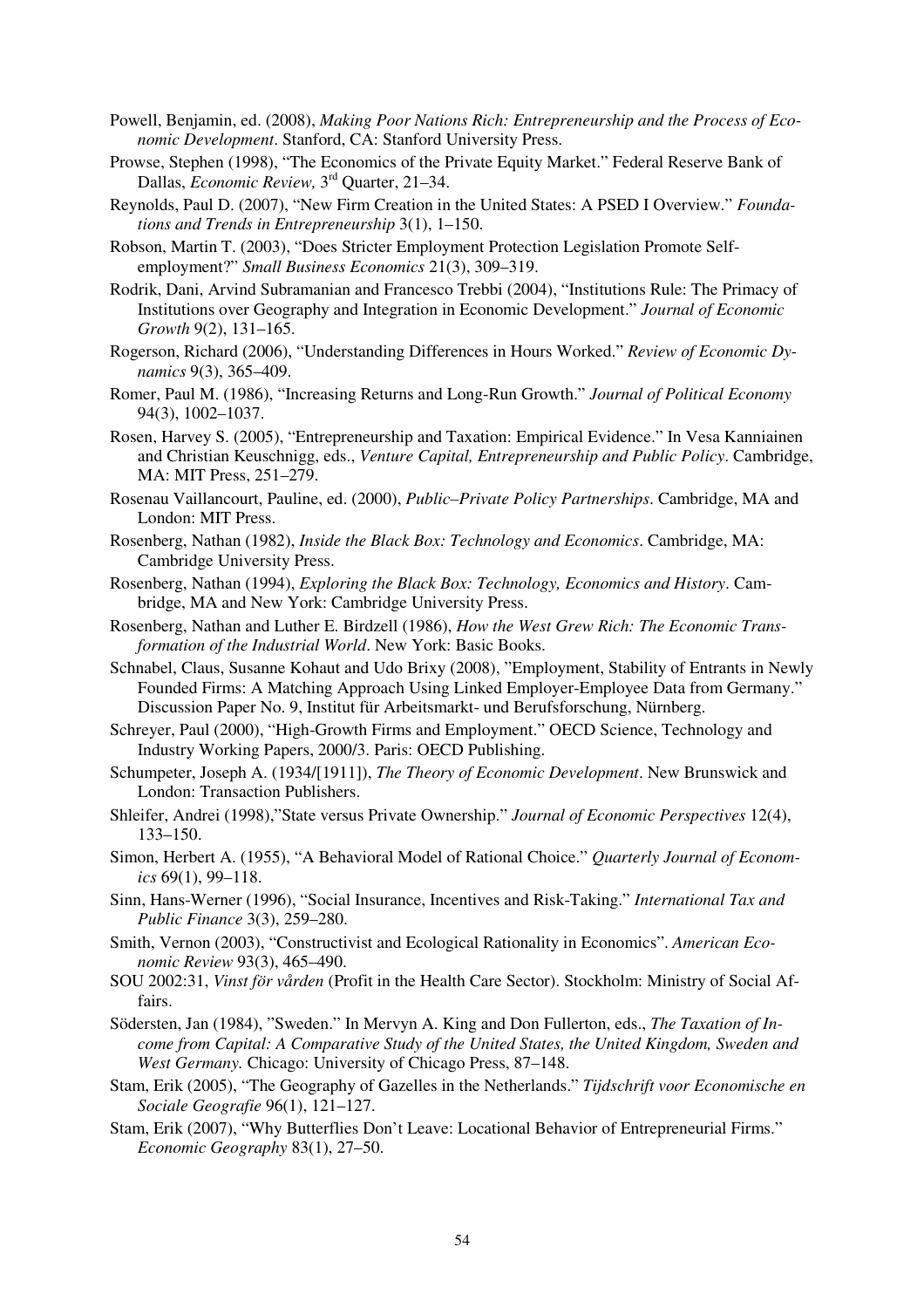- Stam, Erik, Kashifa Suddle, S. Jolanda A. Hessels and André van Stel (2007), "High Growth Entrepreneurs, Public Policies and Economic Growth." Jena Economic Research Papers, No 2007– 019, Jena.
- Sternberg, Rolf and Sander Wennekers (2005), "Determinants and Effects of New Business Creation Using Global Entrepreneurship Monitor Data." *Small Business Economics* 24(3), 193–203.
- Storey, David J. (1994), *Understanding the Small Business Sector*. London: Routledge.
- Storey, David J. (2006), "Reflections on Public Policy on Entrepreneurship and SMEs." *Foundations and Trends in Entrepreneurship* 2(3), 245–251.
- Swedberg, Richard (2000), *Entrepreneurship: The Social Science View*. Oxford: Oxford University Press.
- Torrini, Riccardo (2005), "Cross-country Differences in Self-employment Rates: The Role of Institutions." *Labour Economics*, 12(4), 661–683.
- van Praag, C. Mirjam and Peter H. Versloot (2007), "What Is the Value of Entrepreneurship? A Review of Recent Research." *Small Business Economics* 29(4), 351–382.
- van Praag, C. Mirjam and Peter H. Versloot (2008), "The Economic Benefits and Costs of Entrepreneurship: A Review of the Research." *Foundations and Trends in Entrepreneurship* 4(2), 65–154.
- von Hippel, Eric (2007), "Horizontal Innovation Networks by and for Users." *Industrial and Corporate Change* 16(2), 293–315.
- Westergård-Nielsen, Niels Chr. and Paul Bingley (1998), "Establishment Tenure and Worker Turnover." Mimeo. Århus, DK: University of Århus.
- Wiklund, Johan, Per Davidsson and Frédéric Delmar (2003), "What Do They Think and Feel about Growth? An Expectancy-Value Approach to Small Business Managers' Attitudes toward Growth." *Entrepreneurship Theory and Practice* 27(3), 247–269.
- Wilson, James (1989), *Bureaucracy: What Government Agencies Do and Why They Do It*. New York: Basic Books.
- Winston, Clifford (1998), "U.S. Industry Adjustment to Economic Regulation." *Journal of Economic Perspectives* 12(3), 89–110.
- Wintrobe, Ronald (1997), "Modern Bureaucratic Theory." In Dennis Mueller, ed., *Perspectives on Public Choice: A Handbook*. Cambridge: Cambridge University Press, 429–454.
- Wong, Poh, Yuen Ping Ho Kam and Erkko Autio (2005), "Entrepreneurship, Innovation and Economic Growth: Evidence from GEM Data." *Small Business Economics* 24(3), 335–350.
- Wright, Mike, (2007), "Private Equity and Management Buy-outs." In Hans Landström, ed., *Handbook of Research on Venture Capital*. Cheltenham: Edward Elgar, 281–314.
- Yim, Hyung Rok (2006), "From Birth to Fortune 500 in 30 Years or Less: Strategic Behavior and Performance of Rapid-Growth Startups." Mimeo. Seoul: Korea Institute for Industrial Economics & Trade.
- Zider, Bob (1998), "How Venture Capital Works." *Harvard Business Review,* November–December, 131–139.
- Zook, Chris and James Allen (1999), *The Facts About Growth*. New York: Bain and Company.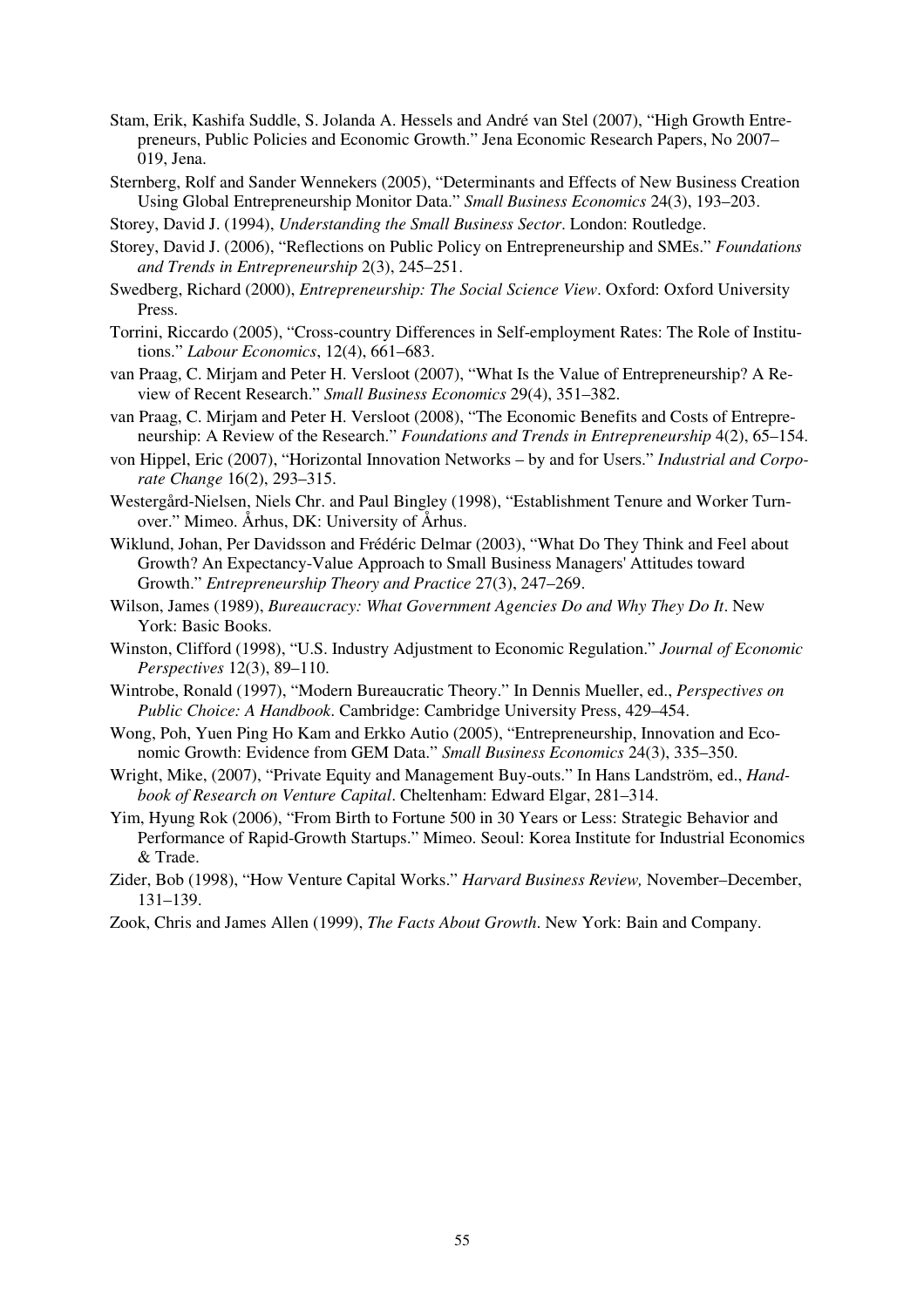

*Figure 1* The Competence Bloc and the Fostering of HGFs.